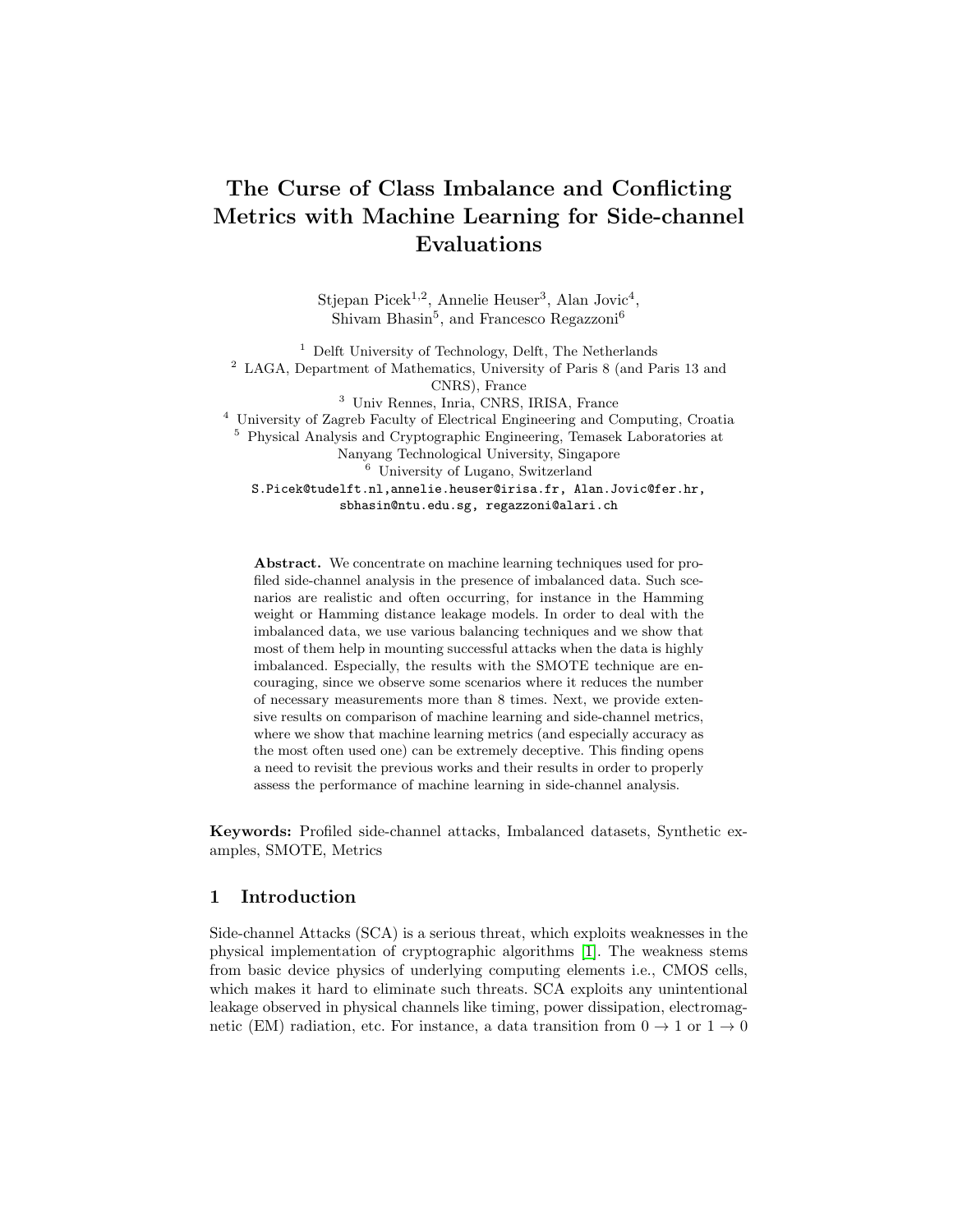in a CMOS cell causes current flow leading to power consumption. This can be easily distinguished from the case when no transition occurs ( $0 \rightarrow 0$  or  $1 \rightarrow 1$ ). When connected with sensitive data, these differences can be exploited by an adversary using statistical means.

Template attack is recognized as the most powerful SCA, at least from an information theoretic point of view [\[2\]](#page-25-1). There, the attacker first profiles the behavior of a device similar to the targeted one, followed by exploitation of the profiled information to finalize the attack. In practice, there are many scenarios where machine learning (ML) techniques are outperforming template attack (for instance, when the profiling set is small). Thus, several works explored the use of machine learning (and more recently, deep learning) in the context of SCA [\[3,](#page-25-2)[4,](#page-26-0)[5,](#page-26-1)[6](#page-26-2)[,7,](#page-26-3)[8,](#page-26-4)[9,](#page-26-5)[10](#page-26-6)[,11\]](#page-26-7).

In order to run SCA, one may select a leakage model where common examples are the intermediate value, the Hamming weight, and the Hamming distance models. As an example, let us consider a generator returning random numbers between 0 and 255. If we take output values as class labels, we have uniformly distributed data. Simpler models would be the Hamming weight (HW) (and the Hamming distance (HD)), which are commonly used in power analysis. Unfortunately, with such models, we obtain severely imbalanced data. There, some classes appear in  $1/256$  cases (when the HW/HD equals 0 and 8), while one class appears in 70/256 cases (when the HW equals 4). This problem, in reality, is much more complex due to the presence of noise. In this case, previous works demonstrate that machine learning techniques often classify all measurements as the majority class (Hamming weight 4), see e.g., [\[12\]](#page-26-8). Then, accuracy will reach around 27% on average, but such a classifier will not provide any relevant information in the context of SCA to recover the secret key. Such issues with imbalanced data are well-known in the data science community and there exists no definitive solution to this problem. The solutions that are available are purely empirical, so it is not possible to give proper theoretical results on the best approaches to deal with imbalanced data.

Since imbalanced data can introduce severe problems in the classification process, the question is how to assess the performance of a classifier, or even how to compare the performance of several classifiers. While ML uses metrics like accuracy, precision, or recall as indicators of performance, SCA has specific metrics like guessing entropy and success rate that are applied over a set of experiments [\[13\]](#page-26-9). As we show in this paper, in some scenarios, the metrics from ML and SCA are sufficiently similar. Then, it is possible to estimate the success capabilities of an SCA already on the basis of ML metrics. In other scenarios, ML metrics do not provide relevant information to side-channel attackers.

In this paper, we concentrate on the problem of imbalanced datasets and how such data could be still used in a successful SCA. We examine the influence of the imbalanced data over several domain-relevant datasets and then we balance them by using either class sensitive learners or data sampling techniques. To the best of our knowledge, the performance of various oversampling techniques has not yet been studied in the SCA context. To assess the performance of such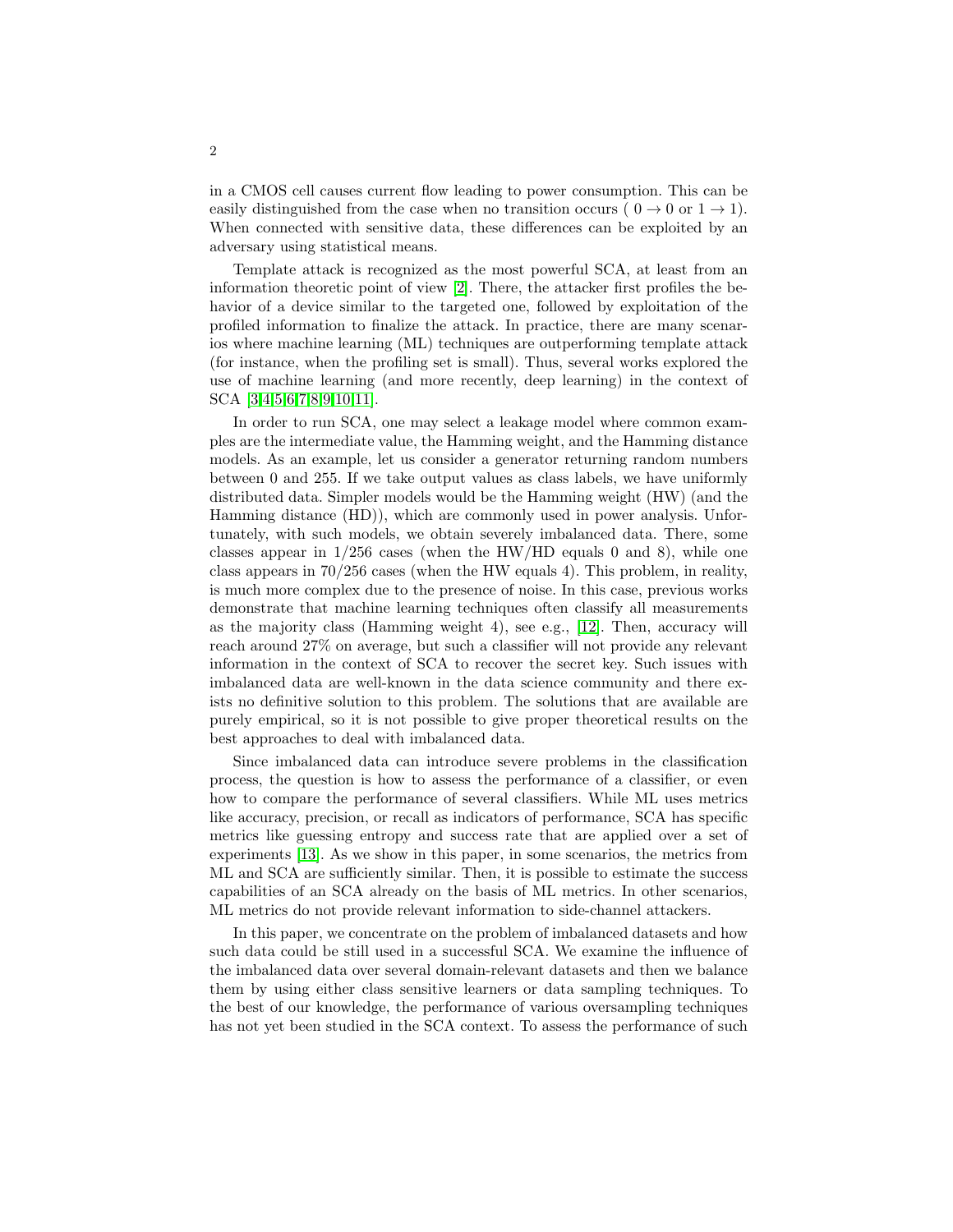methods, we use both standard ML and SCA metrics. Our results show that data sampling techniques are a very powerful option to fight against imbalanced data and that such techniques, especially SMOTE, enables us to conduct successful SCAs and to significantly reduce the number of measurements needed. We emphasize that although we discuss machine learning, the same issues with the imbalanced data and metrics also remain in deep learning. For instance, Cagli et al. report problems coming from imbalanced data when using convolutional neural networks [\[11\]](#page-26-7). They use accuracy as the performance metric and recognize some limitations of it, but do not investigate it in more depth.

Our main contributions are:

- 1. We show the benefits of data sampling techniques to fight against imbalanced data in the context of SCA.
- 2. We provide a detailed analysis of various machine learning metrics for assessing the performance of classifiers and we show that ML metrics should not be used to properly assess SCA performance.
- 3. The data balancing techniques we use, especially SMOTE, enable us to reach excellent results, where we reduce the number of traces needed for a successful attack up to 8 times.
- 4. We investigate the use of different machine learning metrics already in the training process in order to mitigate the effects of imbalanced data.
- 5. We present a detailed discussion on accuracy and SCA metrics to recognize the limitations of one metric for assessing the performance with another metric. As far as we are aware of, such an analysis has not been done before.
- 6. We extend the present study to include a deep learning method, like CNN, to show that deep learning equally suffers from the curse of imbalanced data.

# 2 Background

### 2.1 Profiled SCA

Profiling SCA performs the worst-case security analysis since it assumes a strong adversary which has access to a clone device. The adversary obtains side-channel measurements from a clone device with known inputs, including the secret key. From this data set, also known as the profiling set, the adversary completely characterizes the relevant leakages. Characterized leakages are typically obtained for the secret key dependent intermediate values, that are processed on the device and result in physical leakages. A leakage model or profile maps the target intermediate values to the leakage measurements. These models can then be used in the attacking phase on the target device to predict which intermediate values are processed, thus revealing information about the secret key.

Formally, a small part of secret key  $k^*$  is processed with  $t$  (i.e., a part of) input plaintext or output ciphertext of the cryptographic algorithm. In the case of AES,  $k^*$  and t are bytes to limit the attack complexity. The mapping y maps the plaintext or the ciphertext  $t \in \mathcal{T}$  and the key  $k^* \in \mathcal{K}$  to a value that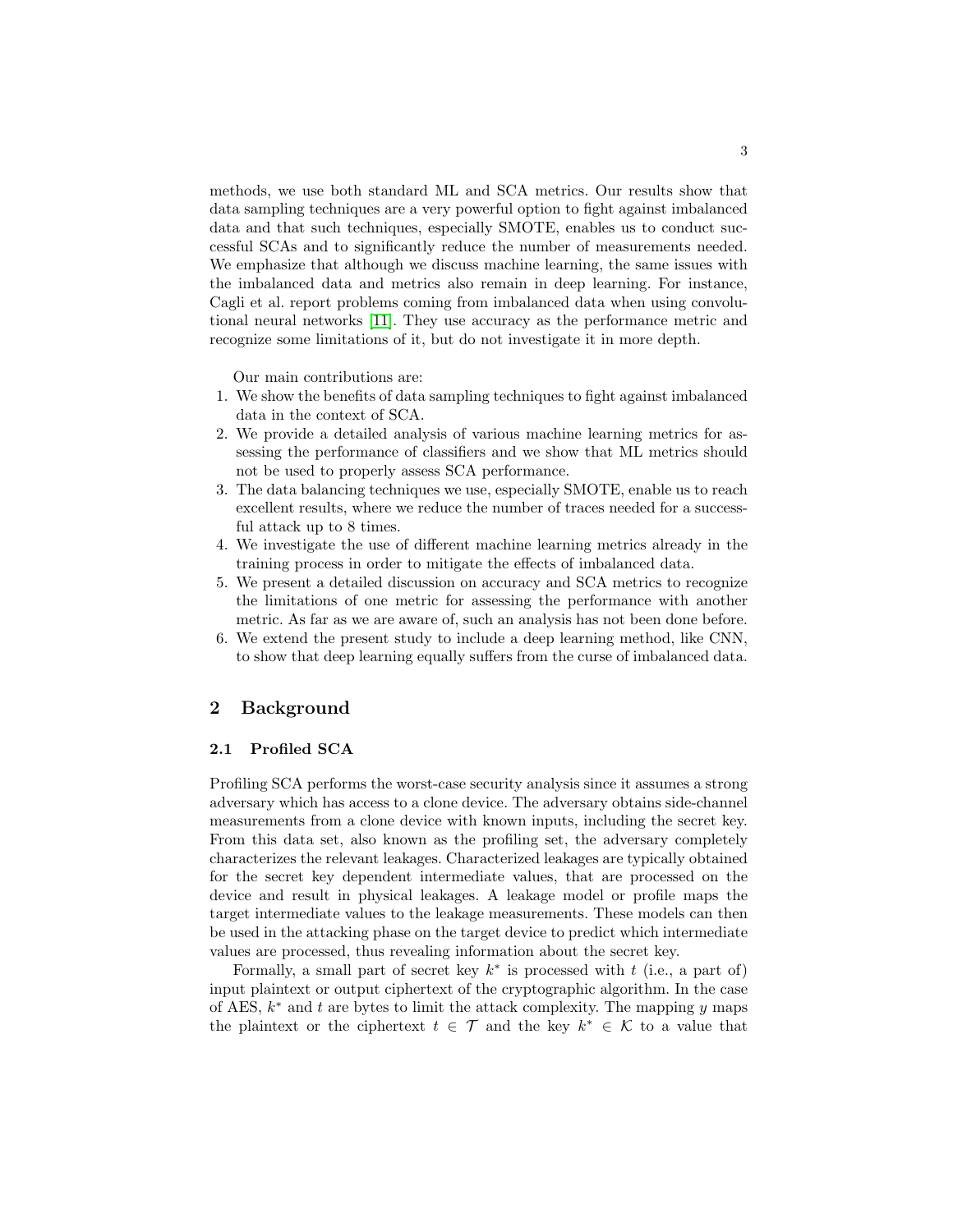is assumed to relate to the deterministic part of the measured leakage x. For example,

<span id="page-3-0"></span>
$$
y(t, k^*) = HW(\text{Sbox}[t \oplus k^*]),\tag{1}
$$

where  $\text{Sbox}[\cdot]$  is substitution look-up table and HW the Hamming weight. We denote  $y(t, k^*)$  as the label which is coherent with the terminology used in the machine learning community.

In the rest of the paper, we are particularly interested in multivariate leakage  $x = x_1, \ldots, x_D$ , where D is the number of time samples, i.e., features (or attributes). The adversary first profiles the clone device with known keys and uses obtained profiles for the attack. In particular, the attack functions in two phases:

- *profiling phase:* N traces  $\bm{x}_{p_1}, \ldots, \bm{x}_{p_N},$  plaintext/ciphertext  $t_{p_1}, \ldots, t_{p_N}$  and the secret key  $k_p^*$ , such that the attacker can calculate the labels  $y(t_{p_1}, \dot{k_p^*}), \ldots, y(t_{p_N}, k_p^*).$
- $\bar{u} = \textit{attacking phase: Q traces } \bm{x}_{a_1}, \dots, \bm{x}_{a_Q} \text{ (independent from the profiling traces)},$ plaintext/ciphertext  $t_{a_1}, \ldots, t_{a_Q}$ .

In the attack phase, the goal is to make predictions about the occurring labels

$$
y(t_{a_1}, k_a^*), \ldots, y(t_{a_N}, k_a^*),
$$

where  $k_a^*$  is the secret unknown key on the attacking device.

One of the first and most commonly used profiling SCA methods is template attack (TA) [\[2\]](#page-25-1). The attack uses Bayes theorem, dealing with multivariate probability distributions as the leakage over consecutive time samples is not independent.

#### <span id="page-3-1"></span>2.2 The Hamming Weight and Distance Models

The preference for HW/HD model is related to the underlying device. As stated earlier, observing power consumption allows distinguishing a transition from no transition. Thus, when a new data is written into memory (or flip-flop), the total power consumption is directly proportional to the number of bit transitions. For example, this happens when a new data is written over old data (HD model) in flip-flops on embedded devices, or on a precharged data bus (HW model) in a microcontroller. Although the power consumption occurs both in logic and memory elements, the power consumption of memory is synchronized with the clock and is stronger than in logic. This makes exploitation easier due to high SNR. While weighted  $HW/HD$  model was shown to be better [\[14\]](#page-26-10), it requires strict profiling, which varies from device to device. Contrarily, HD/HW model works on a range of devices, when not many details of the underlying implementations are known to provide a good starting point for evaluations. The leakage model can then be improved faster after a few hints on the implementations are derived.

In Eq. [\(1\)](#page-3-0)  $y(t, k^*)$  for i.i.d. values for t, follows a binomial distribution  $B(n, p)$ with  $p = 0.5$  and  $n = 8$  in the case of AES. Accordingly, the HW class values are imbalanced. Table [1](#page-4-0) gives their occurrences.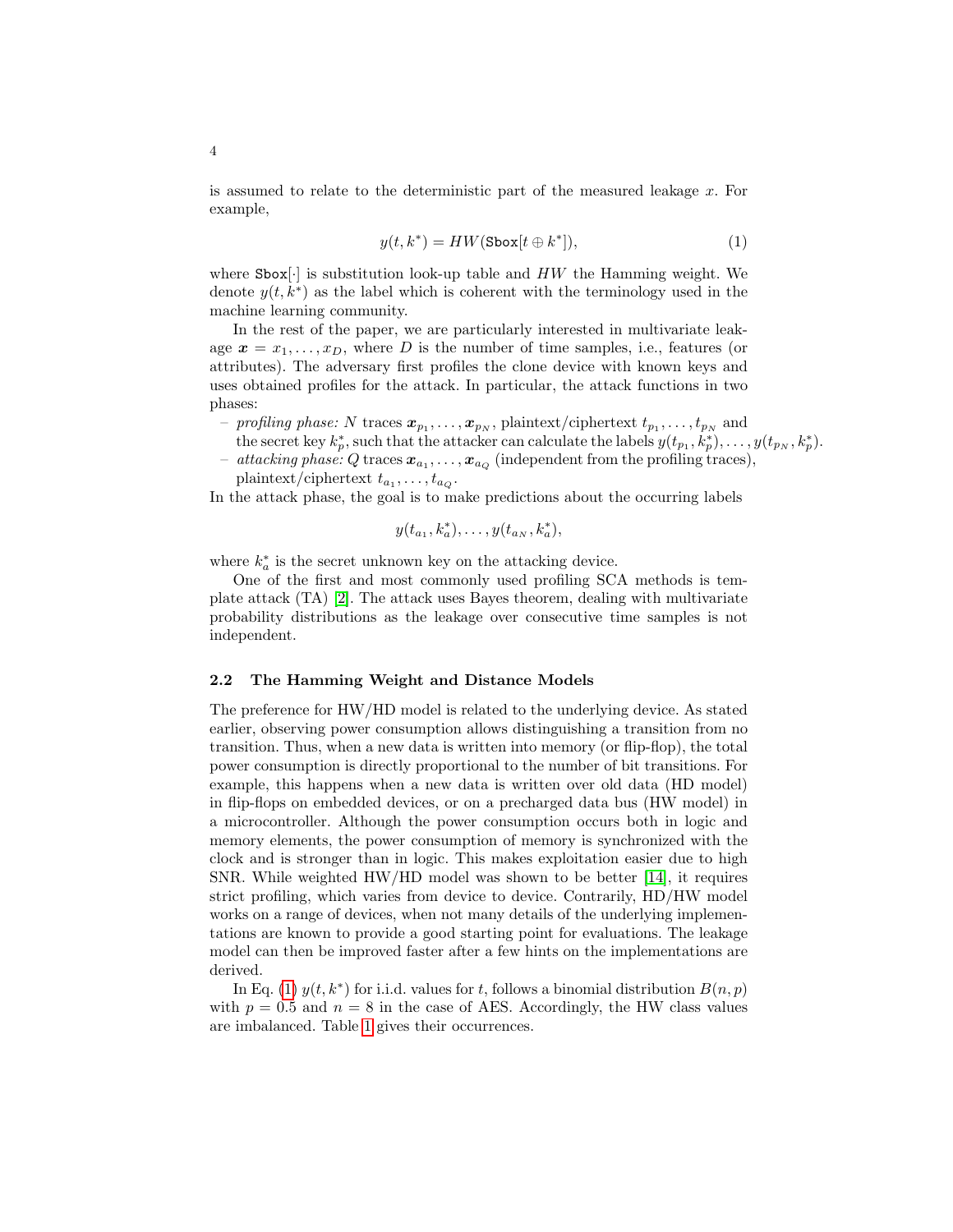Table 1: Class taxonomy

| HW value    |  |                  |  | 5. |  |  |
|-------------|--|------------------|--|----|--|--|
| Occurrences |  | 28 56 70 56 28 8 |  |    |  |  |

<span id="page-4-0"></span>Obviously, observing an HW value of 4 is more likely than any other value. This also has an influence on the amount of information each observed HW class value gives to an attacker to recover the secret key  $k_a^*$ . For example, knowing t and observing an HW of 4 gives an attacker 70 possible secret keys, whereas observing an HW of 0 or 8 leads to only one possible secret key. Accordingly, the occurrence of HW classes close to 4 is more likely but brings less information about the secret key.

To avoid such imbalance, working with intermediate values rather than its HW is an alternative. However, the computational complexity increases when dealing with a huge number of intermediate classes (256 vs 9). With only 9 classes, HW is more resistant to noise as compared to 256 classes, which means less misclassification. The impact is even higher when dealing with 16-bit (65,536 vs 17), 32-bit (4,294,967,296 vs 33) or wider intermediate values. The disadvantages of the HW model, apart from imbalance, are less information on the secret key as multiple intermediate value classes map to the same HW class. HW model can sometimes be also misleading when dealing with countermeasures like dualrail logic [\[15\]](#page-26-11).

#### 2.3 Attack Datasets

We use three different datasets for our experiments. The underlying cryptographic algorithm remains AES. As we are dealing with the classification problem with different machine learning algorithms, we are more interested in the first order leakage rather than higher order variants [\[16\]](#page-26-12). Consequently, countermeasures like masking remain out of scope. To test across various settings, we target 1) high-SNR unprotected implementation on a smartcard, 2) low-SNR implementation on a smartcard protected with the randomized delay countermeasure, and 3) low-SNR unprotected implementation on FPGA.

DPAcontest v4 DPAcontest v4 provides measurements of a masked AES soft-ware implementation [\[17\]](#page-26-13). As we are interested in an unmasked implementation, we consider the mask to be known and thus can easily turn it into an unprotected scenario. It is a software implementation with the most leaking operation not being the register writing but the processing of the S-box operation and we attack the first round. Accordingly, the leakage model changes to

$$
y(t_{b_1}, k^*) = HW(\text{Sbox}[t_{b_1} \oplus k^*] \oplus \underbrace{m}_{\text{known mask}}),
$$
 (2)

where  $t_{b_1}$  is a plaintext byte and we choose  $b_1 = 1$ . Compared to the measurements from AES HD, the SNR is much higher with a maximum value of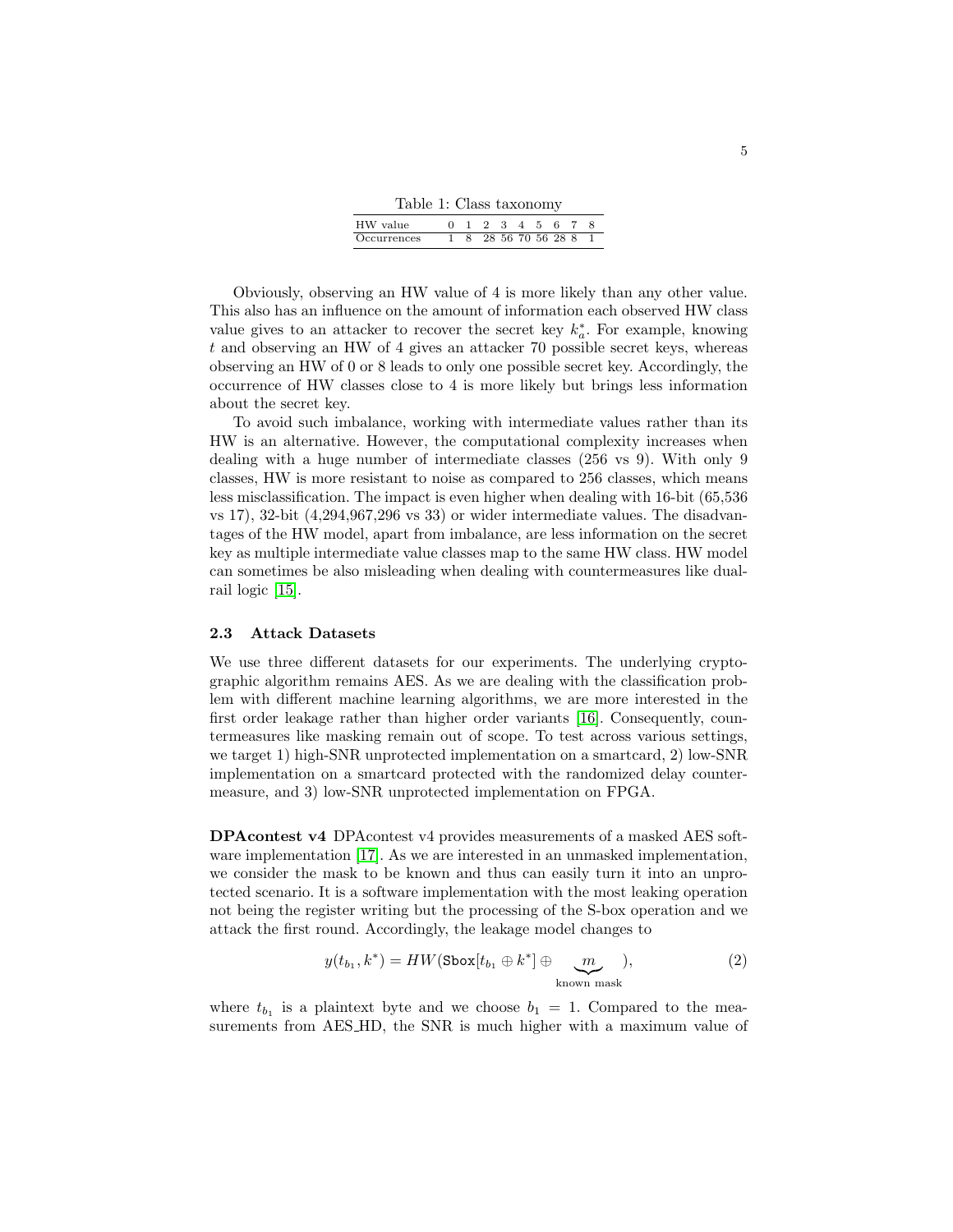5.8577. The measurements consist of 4 000 features around the S-box part of the algorithm execution.

Random Delay Countermeasure Dataset (AES RD) Next, we use a protected (i.e., with a countermeasure) software implementation of AES. The target smartcard is an 8-bit Atmel AVR microcontroller. The protection uses random delay countermeasure as described by Coron and Kizhvatov<sup>[7](#page-5-0)</sup> [\[18\]](#page-26-14). Adding random delays to the normal operation of a cryptographic algorithm has an effect on the misalignment of important features, which in turns makes the attack more difficult. As a result, the overall SNR is reduced. We mounted our attacks in the Hamming weight power consumption model against the first AES key byte, targeting the first S-box operation. The dataset consists of 50 000 traces of 3 500 features each. For this dataset, the SNR has a maximum value of 0.0556. Recently, this countermeasure was shown to be prone to deep learning based side-channel [\[11\]](#page-26-7). However, since it is a quite often used countermeasure in commercial products, while not modifying the leakage order (like masking), we use it as a target case study. We additionally keep the misalignment countering features of deep learning out of scope in order to study the impact of imbalanced classes only. In the rest of the paper, we denote this dataset as the AES RD.

Unprotected AES-128 on FPGA (AES HD) Finally, we target an unprotected implementation of AES-128, which was written in VHDL in a round based architecture that takes 11 clock cycles for each encryption. The AES-128 core is wrapped around by a UART module to enable external communication. It is designed to allow accelerated measurements to avoid any DC shift due to environmental variation over prolonged measurements. The total area footprint of the design contains 1 850 LUT and 742 flip-flops.

The design was implemented on Xilinx Virtex-5 FPGA of a SASEBO GII evaluation board. Side-channel traces were measured using a high sensitivity near-field EM probe, placed over a decoupling capacitor on the power line. Mea-surements were sampled on the Teledyne LeCroy Waverunner 610zi oscilloscope<sup>[8](#page-5-1)</sup>. A suitable and commonly used (HD) leakage model when attacking the last round of an unprotected hardware implementation is the register writing in the last round [\[17\]](#page-26-13), i.e.,

$$
y(t_{b_1}, t_{b_2}, k^*) = HW\left(\frac{\text{Sbox}^{-1}[t_{b_1} \oplus k^*]}{\text{previous register value}} \oplus \underbrace{t_{b_2}}_{\text{ciphertext byte}}\right),\tag{3}
$$

where  $t_{b_1}$  and  $t_{b_2}$  are two ciphertext bytes, and the relation between  $b_1$  and  $b_2$  is given through the inverse ShiftRows operation of AES. We choose  $b_1 = 12$  resulting in  $b_2 = 8$  as it is one of the easiest bytes to attack. These measurements are

6

<span id="page-5-0"></span> $^7$  Trace set publicly available at https://github.com/ikizhvatov/randomdelays-traces

<span id="page-5-1"></span> $^8$  Trace set publicly available at https://github.com/AESHD/AES\_HD\_Dataset. Note we provide a full dataset consisting of 1 250 features but here we use only the 50 most important features that are selected with Pearson correlation.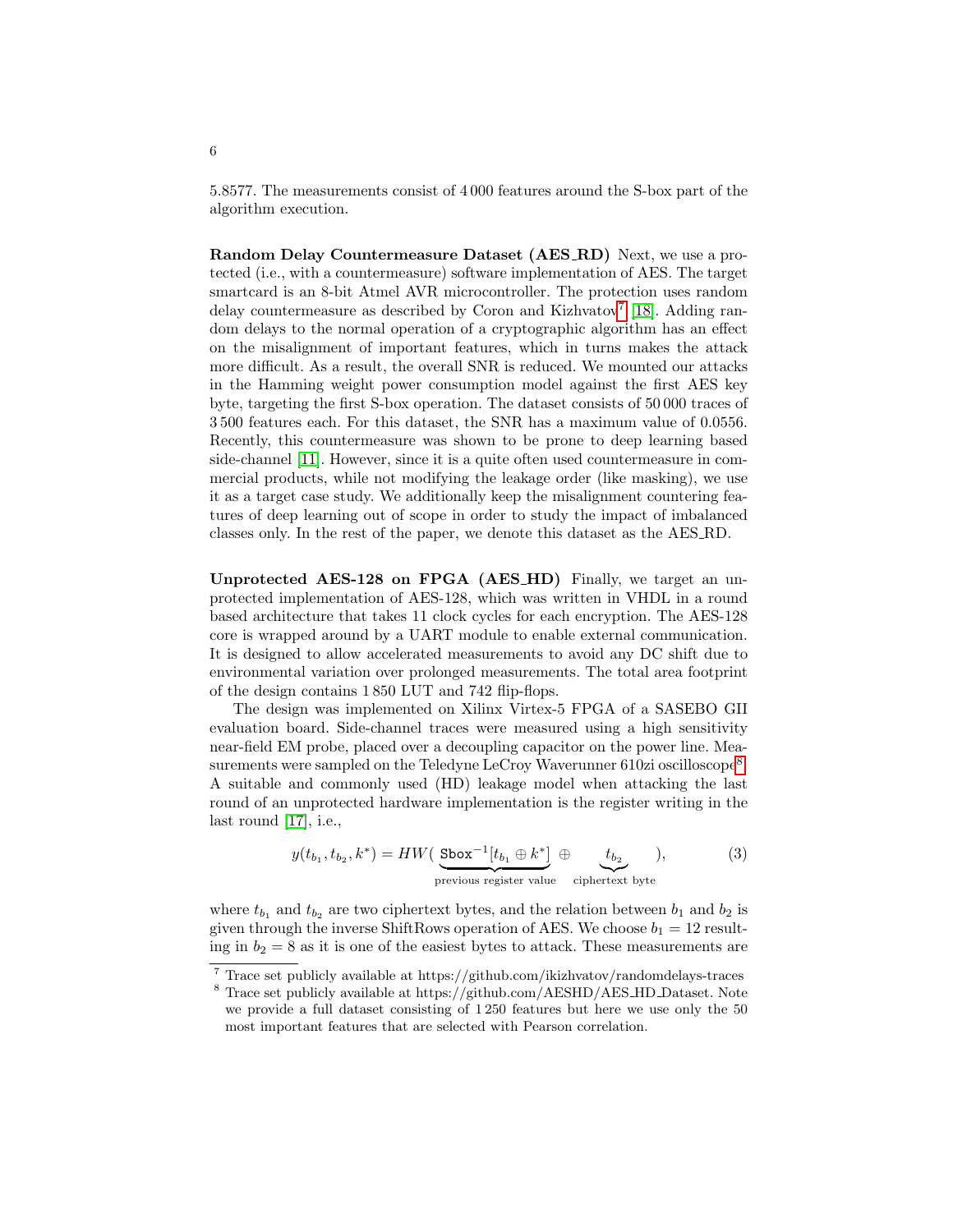relatively noisy and the resulting model-based SNR (signal-to-noise ratio), i.e.,  $\frac{var(signal)}{var(noise)} = \frac{var(y(t, k^*))}{var(x-y(t, k^*))}$ , with a maximum value of 0.0096. In total, 500 000 traces were captured corresponding to 500 000 randomly generated plaintexts, each trace with 1 250 features. As this implementation leaks in HD model, we denote this implementation as AES HD.

#### 2.4 Performance Metrics

As machine learning performance metrics, we consider total classification accuracy (ACC), Matthew's correlation coefficient (MCC), Cohen's kappa score  $(\kappa)$ , precision, recall, F1 metric, and G-mean. To evaluate a side-channel attack, we use two common SCA metrics: success rate (SR) and guessing entropy (GE) [\[13\]](#page-26-9).

<span id="page-6-1"></span>Machine Learning Metrics MCC was first introduced in biochemistry to assess the performance of protein secondary structure prediction [\[19\]](#page-26-15). It can be seen as a discretization of the Pearson correlation for binary variables. Cohen's kappa is a coefficient developed to measure agreement among observers [\[20\]](#page-27-0). It shows the observed agreement normalized to the agreement by chance. Precision (also called positive predictive value) is considered to be a measure of classifier's exactness, as it quantifies true positive instances among the all deemed positive instances. Recall (also sensitivity) is considered to be a measure of classifier's completeness, as it quantifies true positive instances that are found among positive instances. F1 is a harmonic mean value of precision and recall, while G-mean is geometric mean of recall (also called sensitivity) and negative accuracy (also called specificity). MCC,  $\kappa$ , precision, recall, F1, and G-mean are all well established in measuring classification performance on imbalanced datasets and are great improvements over accuracy on such datasets [\[21,](#page-27-1)[22,](#page-27-2)[23\]](#page-27-3). The equations used to obtain the evaluation metrics are given here:

<span id="page-6-0"></span>
$$
ACC = \frac{TP + TN}{TP + TN + FP + FN}.\tag{4}
$$

$$
PRE = \frac{TP}{TP + FP}, \quad REC = \frac{TP}{TP + FN}.
$$
\n<sup>(5)</sup>

$$
F1 = 2 \cdot \frac{PRE \cdot REC}{PRE + REC} = \frac{2TP}{2TP + FP + FN}.\tag{6}
$$

$$
G_{mean} = \sqrt{\frac{TP}{TP + FN} \times \frac{TN}{TN + FP}}.
$$
\n(7)

$$
\kappa = \frac{P_{Obs} - P_{Change}}{1 - P_{Change}}.\tag{8}
$$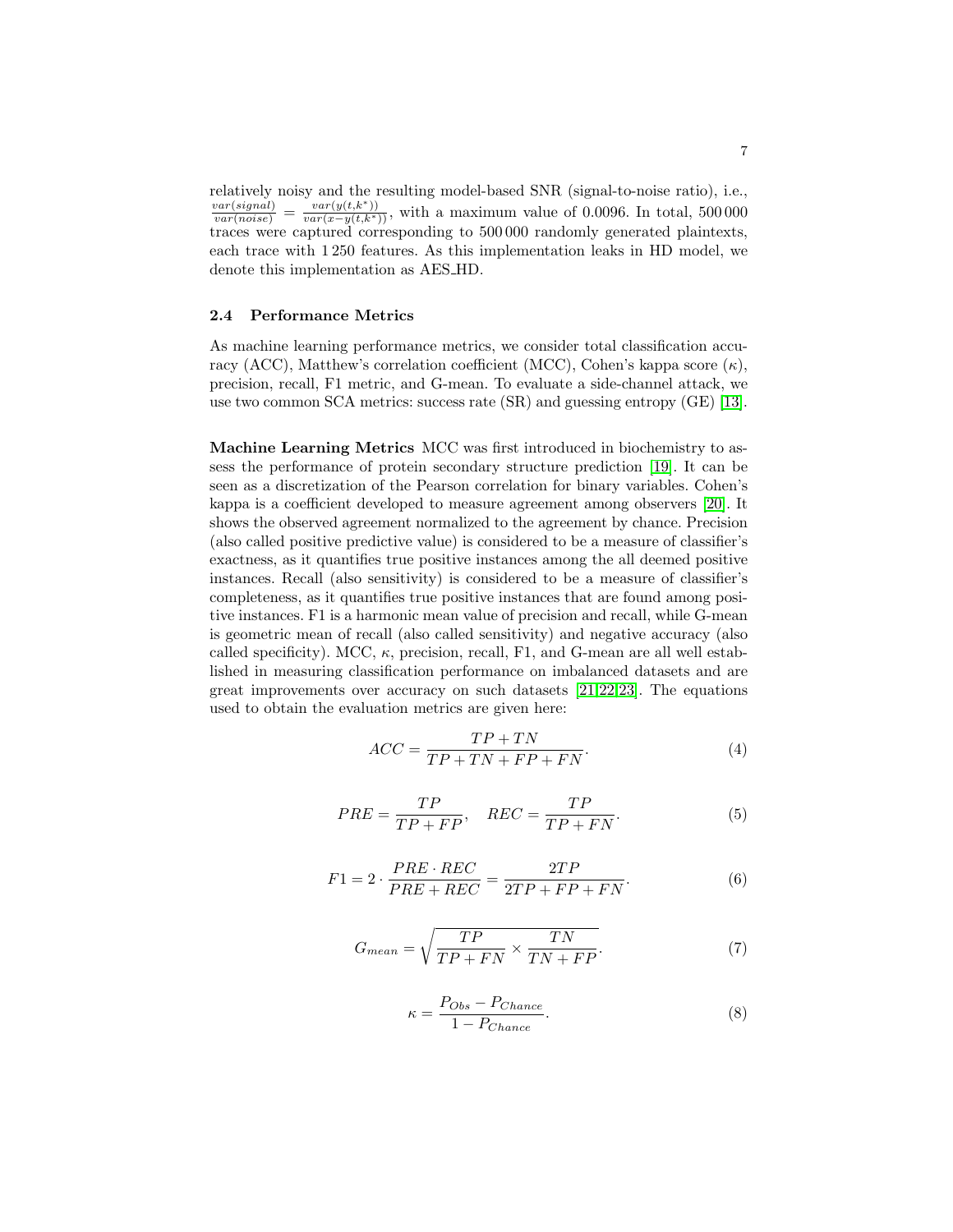<span id="page-7-1"></span>
$$
MCC = \frac{TP \times TN - FP \times FN}{\sqrt{(TP + FN)(TP + FP)(TN + FP)(TN + FN)}}.
$$
 (9)

TP refers to true positive (correctly classified positive), TN to true negative (correctly classified negative), FP to false positive (falsely classified positive), and FN to false negative (falsely classified negative) instances. TP, TN, FP and FN are well-defined for hypothesis testing and binary classification problems. In the multiclass classification, they are defined in one class–vs–all other classes manner, and are calculated from the confusion matrix. The calculation of TP, TN, FP, and FN instances for an actual class 0 in a three-class classification problem confusion matrix example is shown in Table [2.](#page-7-0) Note that the evaluation metrics in Eqs.  $(4)$ -  $(9)$  consider mean values of TP, TN, FP, and FN taken from all the individual classes included in the multiclass problem, unless otherwise stated.

<span id="page-7-0"></span>Table 2: Calculation of TP, TN, FP, and FN instances for actual class 0. Predicted (%) Actual

| 0 | 2                             |    |
|---|-------------------------------|----|
|   | 12.18.124.06                  | lo |
|   | 1.62 16.29.75                 |    |
|   | $2.433.2542.27\left 2\right.$ |    |

 $P_{Obs}$  is the percentage of observed agreement among observers, and  $P_{Change}$ is the agreement expected by pure chance. To efficiently visualize the performance of an algorithm, we can use the confusion matrix, where, in each row, we represent the instances in an actual class, while each column represents the instances of a predicted class.

Success Rate and Guessing Entropy Most of the time, in side-channel analysis an adversary in not only interested to predict the labels  $y(\cdot, k_a^*)$  in the attacking phase, but aims at revealing the secret key  $k_a^*$ . Common measures are the success rate (SR) and the guessing entropy (GE) of a side-channel attack. In particular, let us assume, given Q amount of samples in the attacking phase, an attack outputs a key guessing vector  $\mathbf{g} = [g_1, g_2, \dots, g_{|\mathcal{K}|}]$  in decreasing order of probability with  $|K|$  being the size of the keyspace. So,  $g_1$  is the most likely and  $g_{|\mathcal{K}|}$  the least likely key candidate.

The success rate is defined as the average empirical probability that  $g_1$  is equal to the secret key  $k_a^*$ . The guessing entropy is the average position of  $k_a^*$  in g. As SCA metrics, besides plotting GE and SR, we report the number of traces needed to reach a success rate SR of 0.9 as well as a guessing entropy GE of 10. We use '–' in case these thresholds are not reached within the test set.

Both SR and GE can be applied to a variety of SCA distinguishers to evaluate an attack. These distinguishers may include Pearson's correlation [\[24\]](#page-27-4), mutual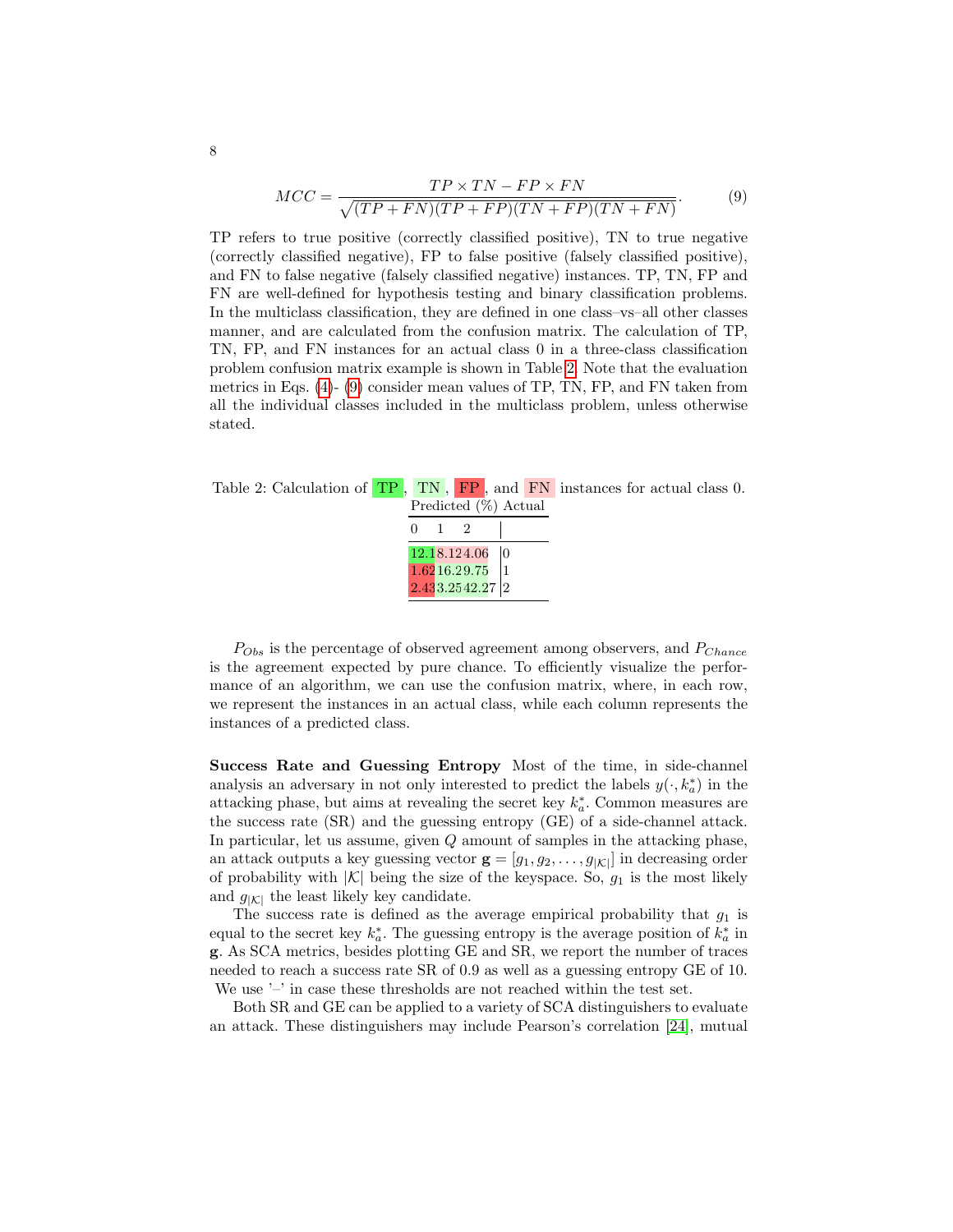information [\[25\]](#page-27-5), maximum likelihood (for templates or linear regression), etc. Evaluation labs often resort to these distinguishers and metrics for common criteria evaluations of security critical products. There is much space for adopting ML-based distinguishers in such evaluations.

FIPS standard is based on a different methodology called conformance-style testing. The idea here is to detect the presence of leakage in SCA measurement rather than exploiting it for key recovery. Test vector leakage assessment [\[26\]](#page-27-6) is a popular choice for conformance based testing, which uses t-test to detect the presence of side-channel leakage. Few other works look into alternate statistical tools for leakage assessment [\[27\]](#page-27-7). The use of ML in leakage assessment is still an open question.

#### 2.5 Classifiers

We use radial kernel support vector machines (SVM) and Random Forest (RF). These well-known classifiers were used since they represent the usual classifiers of choice if highly accurate classification is sought. It is expected that they will perform among the best classifiers on the variety of datasets [\[28\]](#page-27-8). Although they may perform reasonably well even for moderately imbalanced data sets, it was already shown that performance of the classifiers on highly imbalanced data is expected to be reduced [\[29,](#page-27-9)[30\]](#page-27-10).

Radial Kernel Support Vector Machines Radial Kernel Support Vector Machines (denoted SVM in the rest of this paper) is a kernel based machine learning family of methods that are used to accurately classify both linearly separable and linearly inseparable data. The idea for linearly inseparable data is to transform them to a higher dimensional space using a kernel function, wherein the data can usually be classified with higher accuracy. Radial kernel based SVM that is used here has two significant tuning parameters: the cost of the margin C and the kernel parameter  $\gamma$ . The scikit-learn implementation we use considers libsvm's C-SVC classifier that implements SMO-type algorithm based on [\[31\]](#page-27-11). The multiclass support is handled according to a one-vs-one scheme. The time complexity for SVM with the radial kernel is  $O(D \cdot N^3)$ , where D is the number of features and  $N$  is the number of instances. We experiment with  $C = [0.001, 0.01, 0.1, 1]$  and  $\gamma = [0.001, 0.01, 0.1, 1]$  in the tuning phase.

Random Forest Random Forest (RF) is a well-known ensemble decision tree learner [\[32\]](#page-27-12). Decision trees choose their splitting attributes from a random subset of  $k$  attributes at each internal node. The best split is taken among these randomly chosen attributes and the trees are built without pruning, RF is a parametric algorithm with respect to the number of trees in the forest. RF is a stochastic algorithm because of its two sources of randomness: bootstrap sampling and attribute selection at node splitting. Learning time complexity for RF is approximately  $O(I \cdot k \cdot N log N)$ . We use  $I = [10, 50, 100, 200, 500, 1000]$  trees in the tuning phase, with no limit to the tree size.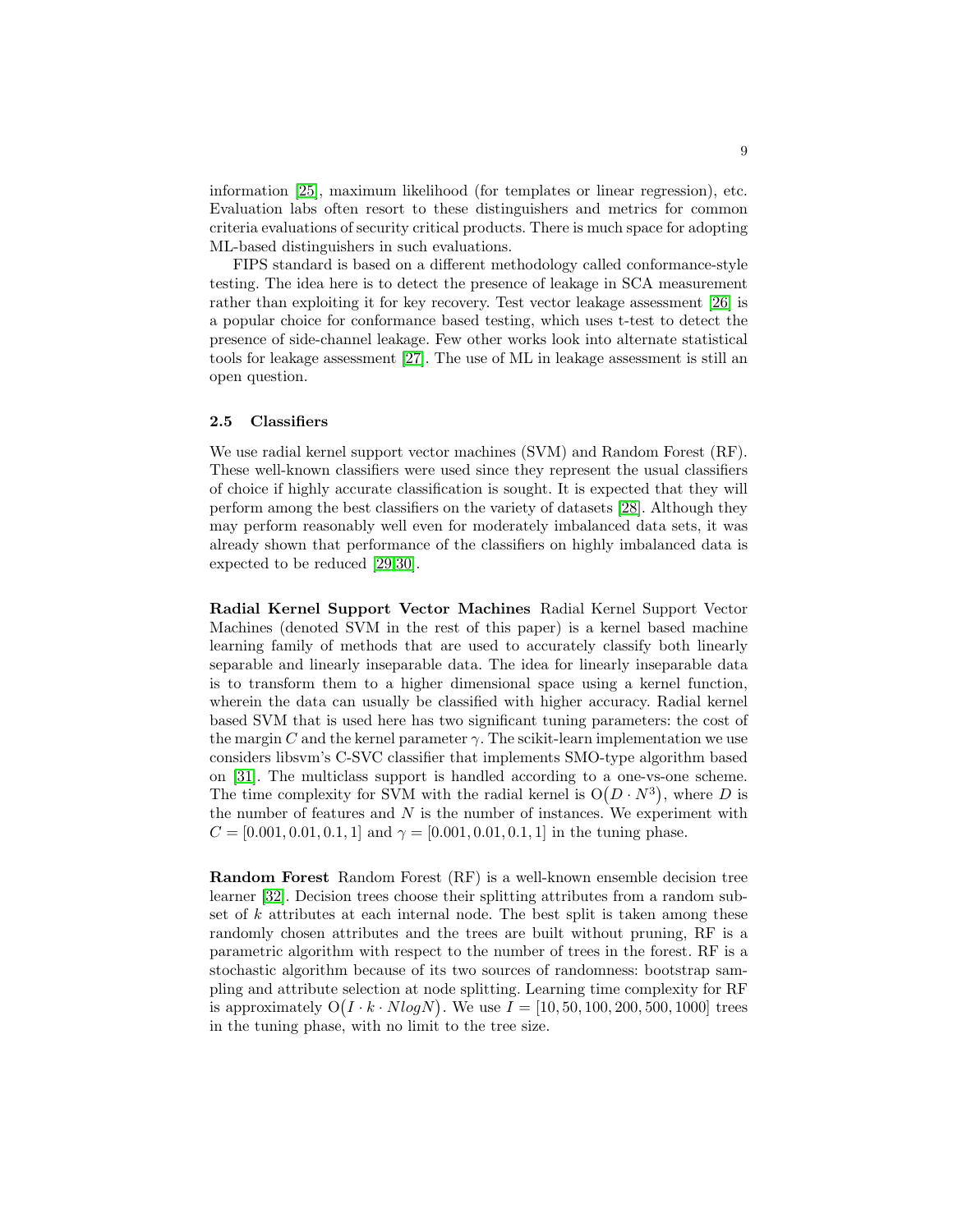## 3 Imbalanced Data and How to Handle It

Imbalanced data are a phenomenon often occurring in the real-world application where the distribution of classes is not balanced, i.e., some classes appear much more frequently than the other ones. In such situations, machine learning classification algorithms (e.g., decision trees, neural networks, classification rules, support vector machines, etc.) have difficulties since they will be biased towards the majority class. The reason is that canonical machine learning algorithms assume the number of measurements for each class to be approximately the same and are derived optimizing accuracy. Usually, within an imbalanced setting, we consider cases where the ratio between the majority and minority classes goes between 1 : 4 and 1 : 100. When the imbalancedness is even more pronounced, we talk about extremely imbalanced data [\[33\]](#page-27-13). By referring to Table [1,](#page-4-0) we see that our HW scenario belongs to imbalanced scenarios, but approaching extremely imbalanced scenarios.

#### 3.1 Handling Imbalanced Data

There are essentially two main approaches to improve the classification results by avoiding model overfitting to majority class in imbalanced data setting:

- 1. Data-level methods that modify the measurements by balancing distributions (which falls under the term data augmentation).
- 2. Algorithm-level methods that modify classifiers to remove (or reduce) the bias towards majority classes.

Both of the approaches are performed in the data preprocessing phase, independently of the classifier that is used later for building the model. We consider typically used methods in machine learning community for both approaches. Aside from the methods that we consider here, there are also other approaches to help with imbalanced datasets, including those based on loss function maximization in cost-sensitive learning, classifiers adaptations (e.g., boosting SVMs) [\[34\]](#page-27-14), or active learning [\[35\]](#page-27-15). For the purpose of introducing efficient imbalance solving methods in SCA, we focus on the well-known and successful methods for handling imbalanced data, which are described in the following paragraphs.

#### 3.2 Cost-Sensitive Learning by Class Weight Balancing

The importance of a class is equal to its weight, which may be determined as the combined weight of all the instances belonging to that class. Balancing the classes prior to classification can be made by assigning different weights to instances of different classes (so-called dataspace weighting) [\[23\]](#page-27-3), so that the classes have the same total weight. The total sum of weights across all instances in the dataset is usually maintained, which means that the new instances are not introduced and that the weights of the existing instances are rebalanced so that it counteracts the effect of numbers of instances in each class in the original dataset. Thus, for example, a class A, having 2 times the number of instances as class B, would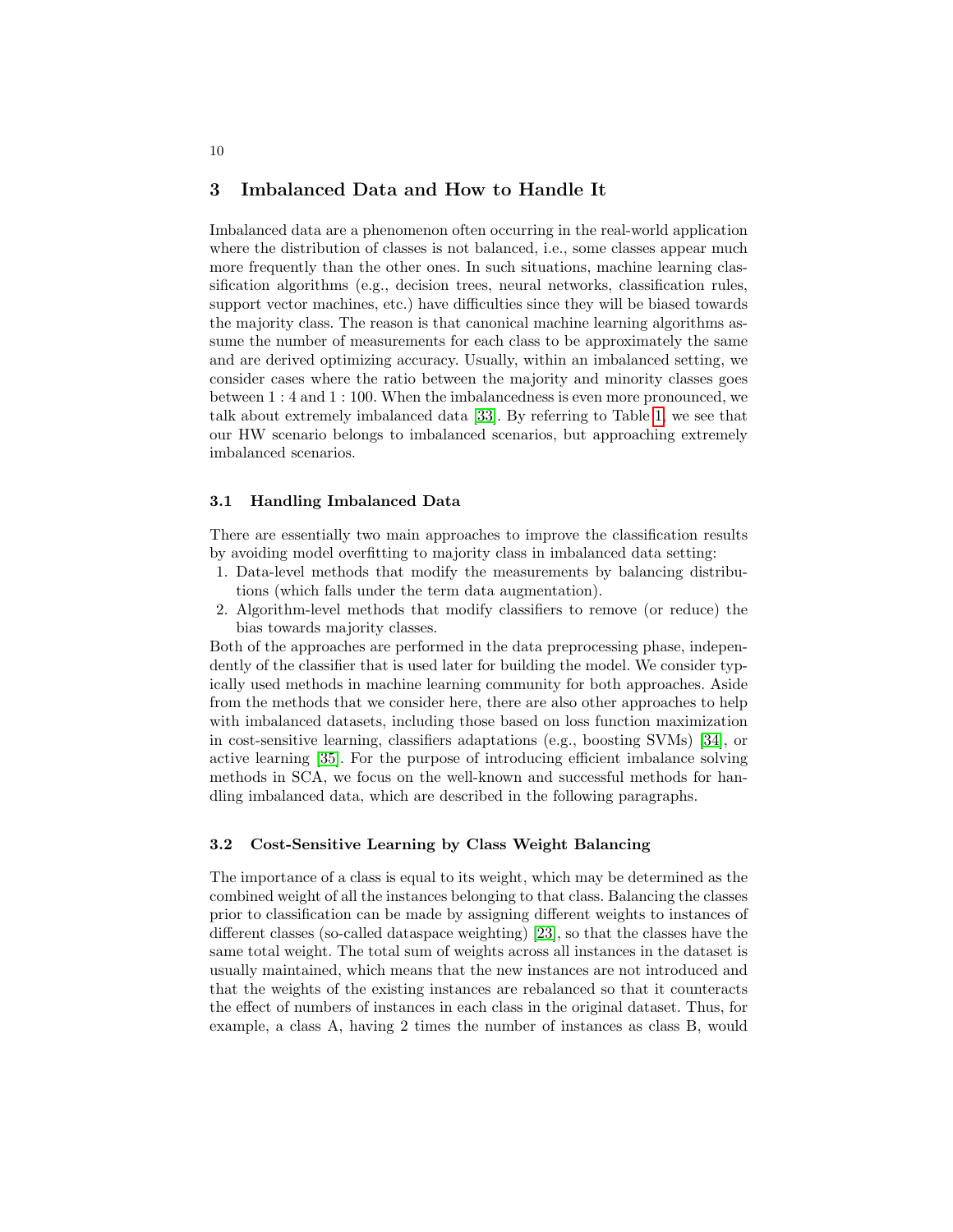have all its instances' weights divided by 2, while class B would have all its instances multiplied by 2. To calculate the class weights, we use the expression:

$$
class\_weight_i = \frac{\#samples}{\#classes * \#samples_i},\tag{10}
$$

where  $\#samples$  denotes the number of measurements in a dataset,  $\#classes$ the number of classes, and  $#samples_i$  denotes the number of measurements belonging to the class  $i$ .

#### 3.3 Data Resampling Techniques

Data resampling techniques usually belong in two major categories: undersampling and oversampling. In undersampling, the number of instances for a majority class is reduced, so that it becomes the same or similar to the minority class. In oversampling, the number of instances in the minority class is increased in order to become equal or similar to the majority class. In imbalanced multiclass setting, undersampling reduces the number of instances in all classes except the one with the smallest number of instances, and oversampling increases the number of instances of all classes except the one with the highest number of instances. Oversampling may lead to overfitting when samples from the minority class are repeated and thus synthetic samples (synthetic oversampling) may be used to prevent it [\[36\]](#page-27-16). Here, overfitting means that the machine learning algorithm adapts to the training set too well and thus loses the ability to generalize to another dataset (e.g., test set). A simple way to identify overfitting is to compare the results on the training and testing sets: if the training set accuracy is much higher than the test set accuracy, then the algorithm overfitted.

Random Undersampling Random undersampling undersamples all classes except the least populated one (here, HW 0 or HW 8). This is a very simple technique to balance the data but one that can suffer from two important drawbacks. The first one is that we must significantly reduce the number of measurements in other classes. For instance, on average we need to reduce the measurements belonging to HW 4 for 70 times or measurements belonging to classes HW 3 and HW 5 56 times. Although a common assumption is that the profiling phase is unbounded, the ratio of acquired measurements vs the number of actually used measurements is extremely unfavorable from the attacker's perspective. The second reason is that since we need to remove measurements, we are in danger of removing extremely important information (measurements), which would make the loss of information even more significant than suggested by purely considering the number of removed measurements.

Random Oversampling with Replacement Random oversampling with replacement oversamples the minority class by generating instances randomly selected from the initial set of minority class instances, with replacement. Hence,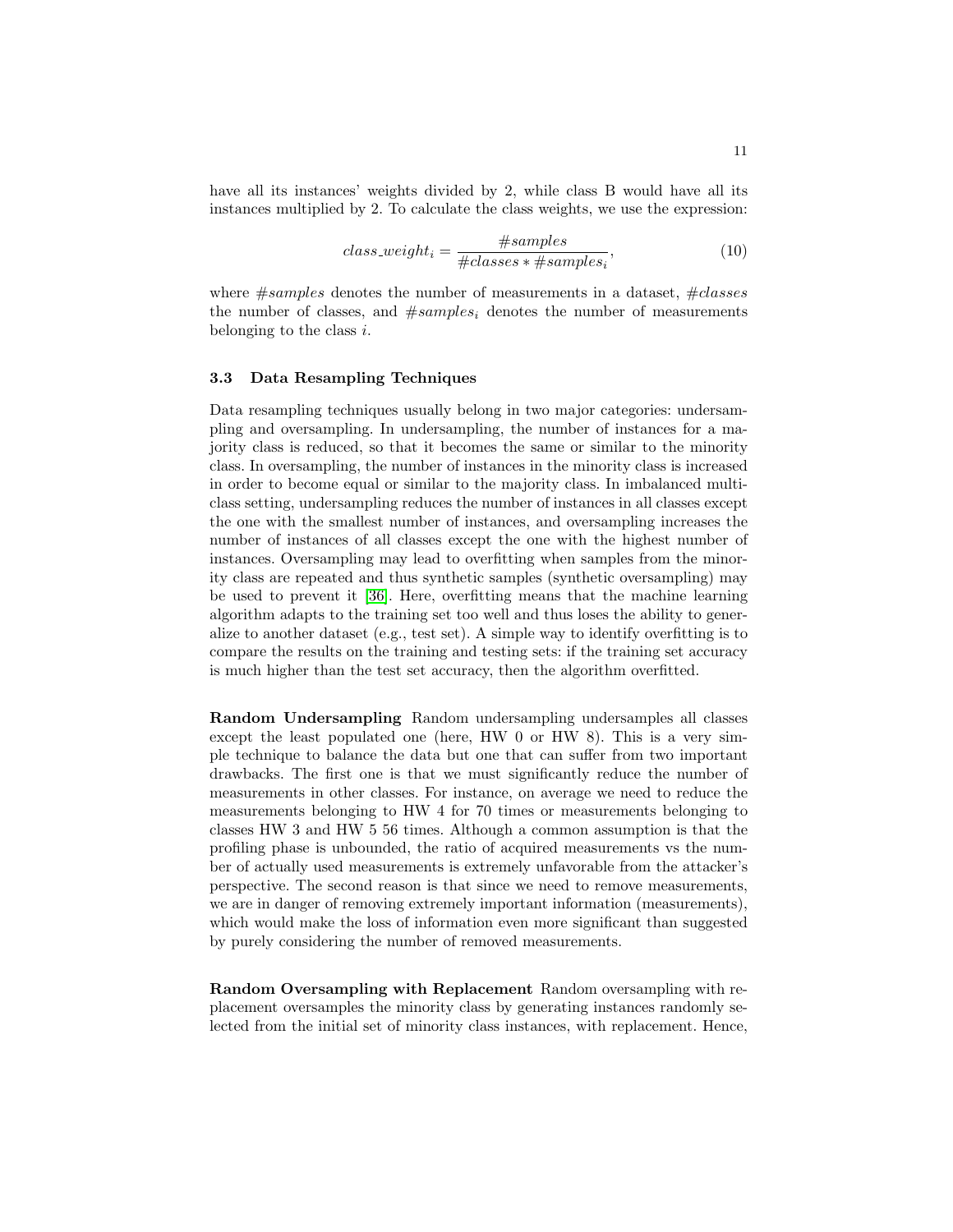an instance from a minority class is usually selected multiple times in the final prepared dataset, although there is a possibility that some instances may not be selected at all. All minority classes are oversampled in order to reach the number of instances equal to the highest majority class. Interestingly, this simple technique has previously been found comparable to some more sophisticated resampling techniques [\[37\]](#page-27-17).

Synthetic Minority Oversampling Technique The second method is SMOTE, a well-known resampling method that oversamples by generating synthetic minority class instances [\[36\]](#page-27-16). This is done by taking each minority class instance and introducing synthetic instances along the line segments joining any/all of the k minority class' nearest neighbors (using Euclidean distance). It is reported that the k parameter works best for  $k = 5$  [\[36\]](#page-27-16). The user may specify the amount of oversampling for each class, or else, the oversampling is performed in such a way that all minority classes reach the number of instances in the (highest) majority class.

Cagli et al. proposed a custom data augmentation (DA) technique to fight overfitting, where augmented traces are generated from the original traces by applying a uniform (random) shift. The augmented traces are added to all the classes. In this setting, SMOTE can be considered as a general case of the DA proposed in [\[11\]](#page-26-7). SMOTE not only adds synthetic examples with random shift but it also applies other transformations along with the goal of balancing the classes.

Synthetic Minority Oversampling Technique with Edited Nearest Neighbor  $SMOTE + ENN$  [\[37\]](#page-27-17) combines oversampling used by SMOTE and data cleaning by Edited Nearest Neighbor (ENN) method, originally proposed by Wilson [\[38\]](#page-28-0). ENN cleaning method works by removing from the dataset any instance whose class differs from the classes of at least two of its three nearest neighbors. In this way, many noisy instances are removed from both the majority and minority classes. By first applying SMOTE oversampling on all but the most numerous class, thus leveling the number of instances per class, and then applying ENN, noisy instances from all the classes are removed so that the dataset tends to have more defined class clusters of instances. Note that this type of cleaning may again lead to some class imbalance, depending on the data.

# 4 ML metrics vs SCA metrics

Most previous works on machine learning techniques for SCA used ML evaluation metrics to tune (and even compare) their performances. However, it has been noted already (e.g. [\[3\]](#page-25-2)) that ML metrics may not coincide with SCA metrics. In order to better understand their diversities, we formally discuss and highlight two differences between accuracy and SR/GE. The first difference is present regardless of the imbalanced data problem and applies in general. We start by detailing the empirical computations of accuracy, SR, and GE in practice.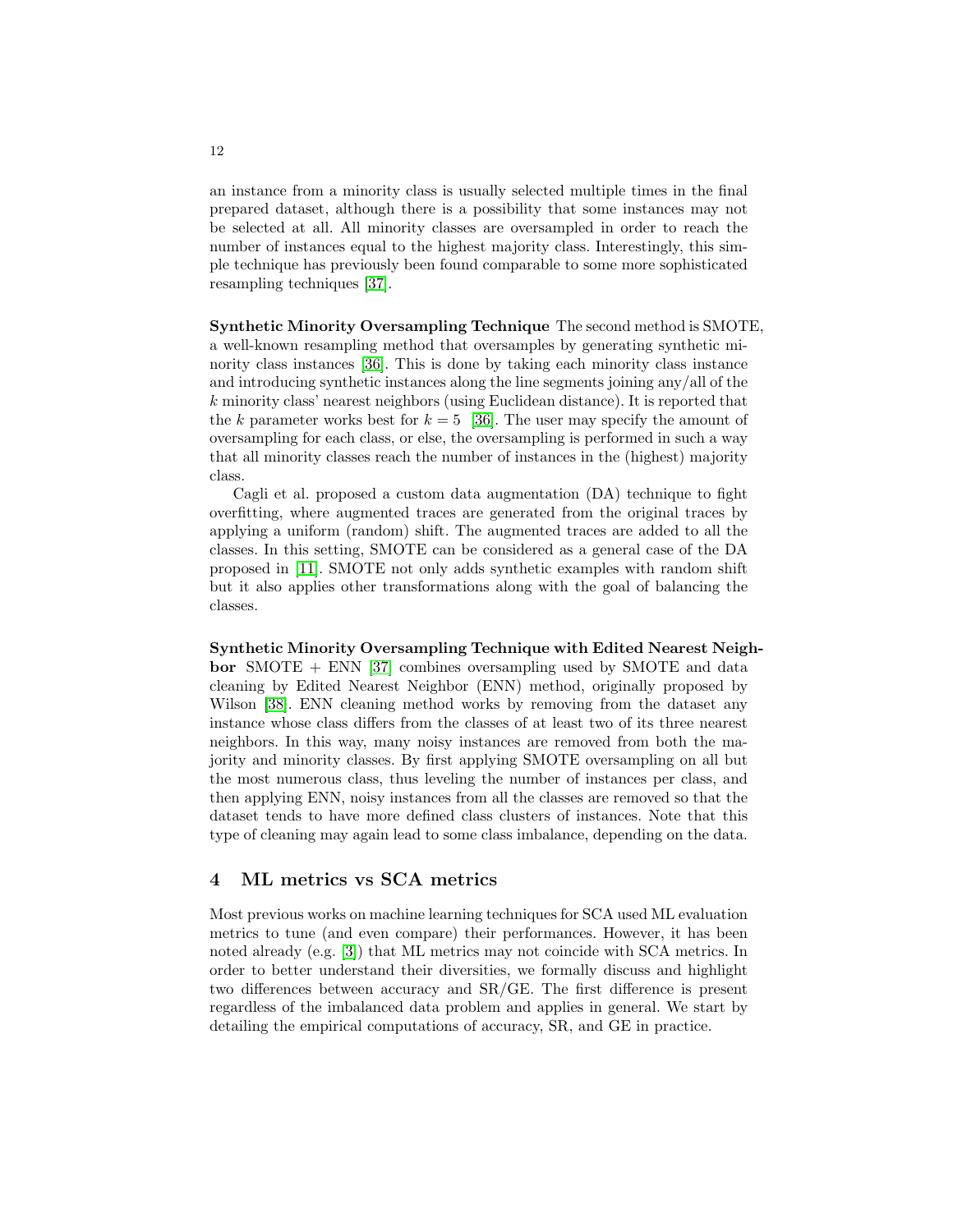#### 4.1 Empirical Computation of Accuracy and SR/GE

Let us denote the class labels in the attacking phase as

$$
y_{a_1}, \dots, y_{a_Q} = y(t_{a_1}, k_a^*), \dots, y(t_{a_Q}, k_a^*), \tag{11}
$$

with  $y \in \{c_1, \ldots, c_C\}$  with C being the number of classes. For example, when considering the HW/HD over a byte, we have  $C = 9$  with  $\{c_1, \ldots, c_9\}$  $\{0, \ldots, 8\}$ . We denote the vector of output probabilities of a classifier for the  $i^{th}$  measurement sample as

$$
\mathbf{p}_i = p_{i,c_1}, \dots, p_{i,c_C},\tag{12}
$$

where  $i = 1, \ldots, Q$ . For each sample i in the test set, the classifier predicts a class label  $\tilde{y}_{a_i}$  corresponding to the maximal output probability in  $\mathbf{p}_i$ , i.e.,

<span id="page-12-0"></span>
$$
\tilde{y}_{a_i} = \underset{\{c_1, \dots, c_C\}}{\arg \max} \mathbf{p}_i. \tag{13}
$$

The accuracy is then computed as

<span id="page-12-1"></span>
$$
\frac{1}{Q} \sum_{i} \mathbb{1}_{\tilde{y}_{a_i} = y_{a_i}} \tag{14}
$$

with 1 being the indicator function. Accordingly, accuracy only takes into account the most likely label predictions, without their exact values of probabilities (see Eq.  $(13)$ ) and predictions over *i* are considered independently (see Eq.  $(14)$ ).

Contrarily, GE and SR are computed regarding the secret key  $k_a^*$  and output probability values are computed over a set of i measurements. In particular, for a given plaintext  $t_{a_i}$  let us denote the set of keys corresponding to the class  $c_i$ through  $y(t_{a_i}, k) = c_i$  as

<span id="page-12-3"></span>
$$
K_{c_i; t_{a_i}} = \{k_1, \dots, k_{\delta_{c_i}}\},\tag{15}
$$

where  $\delta_{c_i}$  is the amount of keys corresponding to one class  $c_i$ . For example, for  $y(t_{a_i}, k) = HW(\text{Sbox}[t_{a_i} \oplus k])$  we have  $\delta_{c_i} = \binom{c_i}{8}$ . Now, for each class  $c_i$  the probability  $p_{i,k}$  of each key k in  $K_{c_i;t_{a_i}}$  is set to  $p_{i,c_i}$ . Given Q amount of samples in the test set and uniformly chosen plaintexts  $t$ , the log-likelihood for each  $k$  is calculated as

<span id="page-12-2"></span>
$$
\log(p_k^Q) = \sum_{i=1}^Q \log(p_{i,k}).
$$
\n(16)

A classifier now decides for the key  $\tilde{k}^Q$  with the maximum log-likelihood, i.e.,

$$
\tilde{k}^Q = \arg\max_k \log(p_k^Q). \tag{17}
$$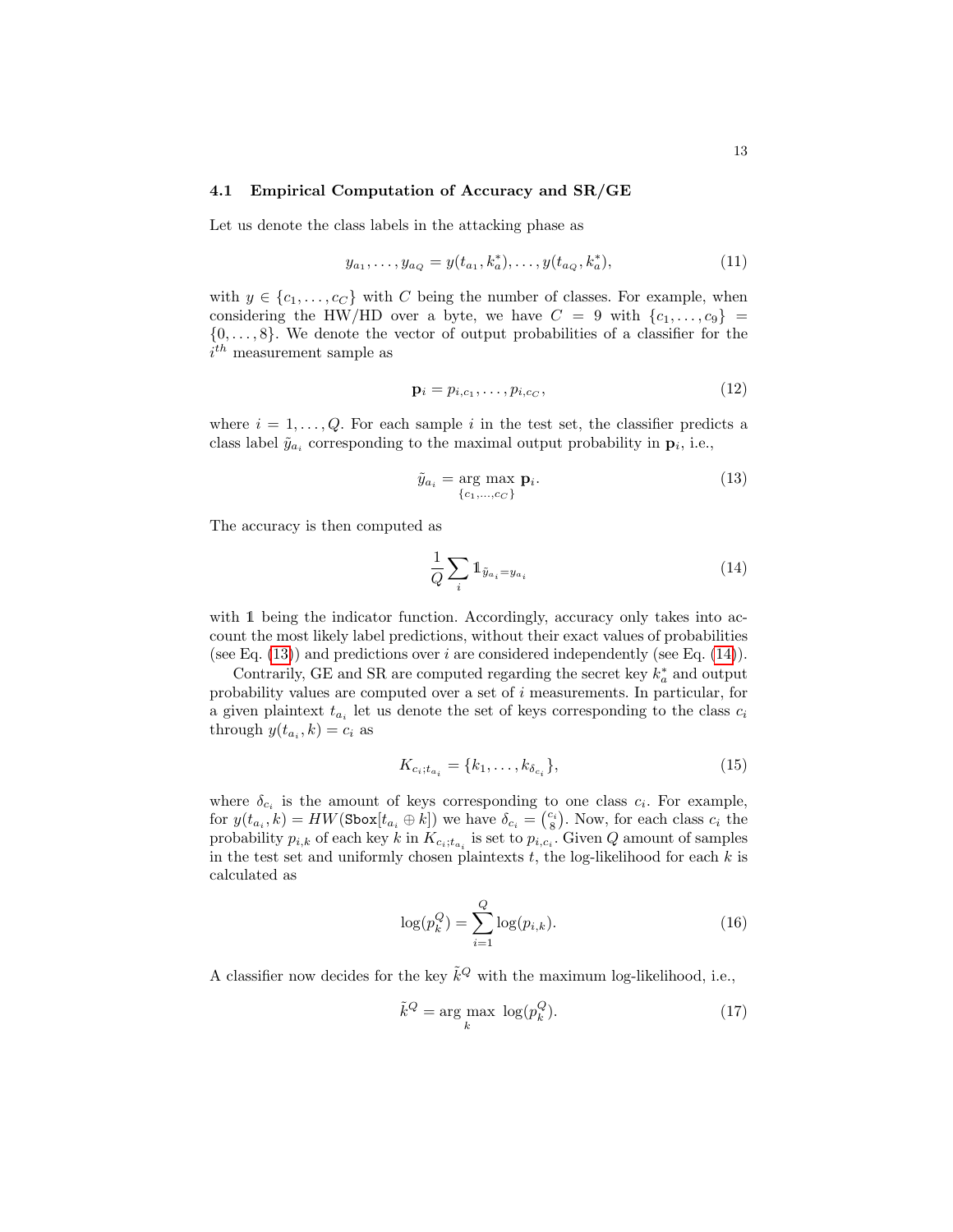The SR is then computed over an amount of E experiments as

<span id="page-13-0"></span>
$$
\frac{1}{E} \sum_{e=1}^{E} \mathbb{1}_{\tilde{k}^Q = k_a^*}.\tag{18}
$$

Note that, normally, for each experiment e, an independent and uniformly distributed set of plaintexts and a new secret key  $k_a$  is chosen. Taking  $p_k^Q$  in Eq. [\(16\)](#page-12-2) and sorting it in the descending order of likelihood, the GE over  $E$  experiments is the average position of  $k_a$  in the sorted vector.

#### <span id="page-13-3"></span>4.2 Label Prediction vs Fixed Secret Key Prediction

The first difference between accuracy and SR/GE is that, for accuracy, each label prediction in the test set is considered independently, whereas SR/GE is computed regarding a fixed secret key. More precisely, comparing Eq. [\(14\)](#page-12-1) and Eq.  $(18)$ , one can see that accuracy is measured regarding class labels y averaged over Q amount of samples, whereas SR (and GE) is measured with respect to the secret key  $k_a$  accumulated over Q amount of samples and averaged over E experiments. Moreover, SR/GE are taking into account the exact value of the output probability of each class (see Eq.  $(16)$ ), whereas accuracy only considers which class corresponds to the maximal output probability (see Eq.  $(13)$ ).

Based on these differences, we can derive that a low accuracy may not indicate that the SR is reaching the threshold value of 90% using a higher amount of traces (or similarly the GE). Let us consider a toy example with 3 classes  $c_1, c_2, c_3$  with  $k_a = 2$  for  $Q = 3$  and

$$
p_1 = \{0.4, 0.5, 0.1\}, p_2 = \{0.3, 0.4, 0.3\}, p_3 = \{0.1, 0.4, 0.5\},
$$
 and (19)

$$
y_1 = c_1, \ y_2 = c_3, \ y_3 = c_2. \tag{20}
$$

We consider the simplified case that each class label corresponds to only one key, i.e.,  $K_{c_i} = k_i$ , and  $E = 1$ . According to Eq. [\(19\)](#page-13-1) and [\(20\)](#page-13-2), the accuracy is 0%, but the SR will reach  $100\%$  for  $\geq 1$  sample(s), as

<span id="page-13-2"></span><span id="page-13-1"></span>
$$
p_{k=1}^1 = 0.4, \ p_{k=1}^2 = 0.7, \ p_{k=1}^3 = 0.8,\tag{21}
$$

$$
p_{k=2}^1 = 0.5, \ p_{k=2}^2 = 0.9, \ p_{k=2}^3 = 1.3,\tag{22}
$$

$$
p_{k=3}^1 = 0.1, \ p_{k=3}^2 = 0.4, \ p_{k=3}^3 = 0.9. \tag{23}
$$

Still, the opposite conclusion might hold: A high accuracy may indicate that the SR/GE is reaching the threshold value of 90% using a lower amount of traces. Note that, the differences between accuracy and SR/GE derived in this subsection are not based on the imbalancedness of the class labels, as also our toy example shows, but are general in nature.

# <span id="page-13-4"></span>4.3 Global Accuracy vs Class Accuracies

When considering the case of imbalanced classes, as e.g.,  $y(t_{a_i}, k_a) = HW(\texttt{Sbox}[t_{a_i} \oplus$  $k_a$ ]), the amount of information in respect to the secret key  $k_a$  is varying depending on the observed class  $y(t_{a_i}, k)$  (see  $\delta_{c_i}$  in Eq. [\(15\)](#page-12-3) or the explanation in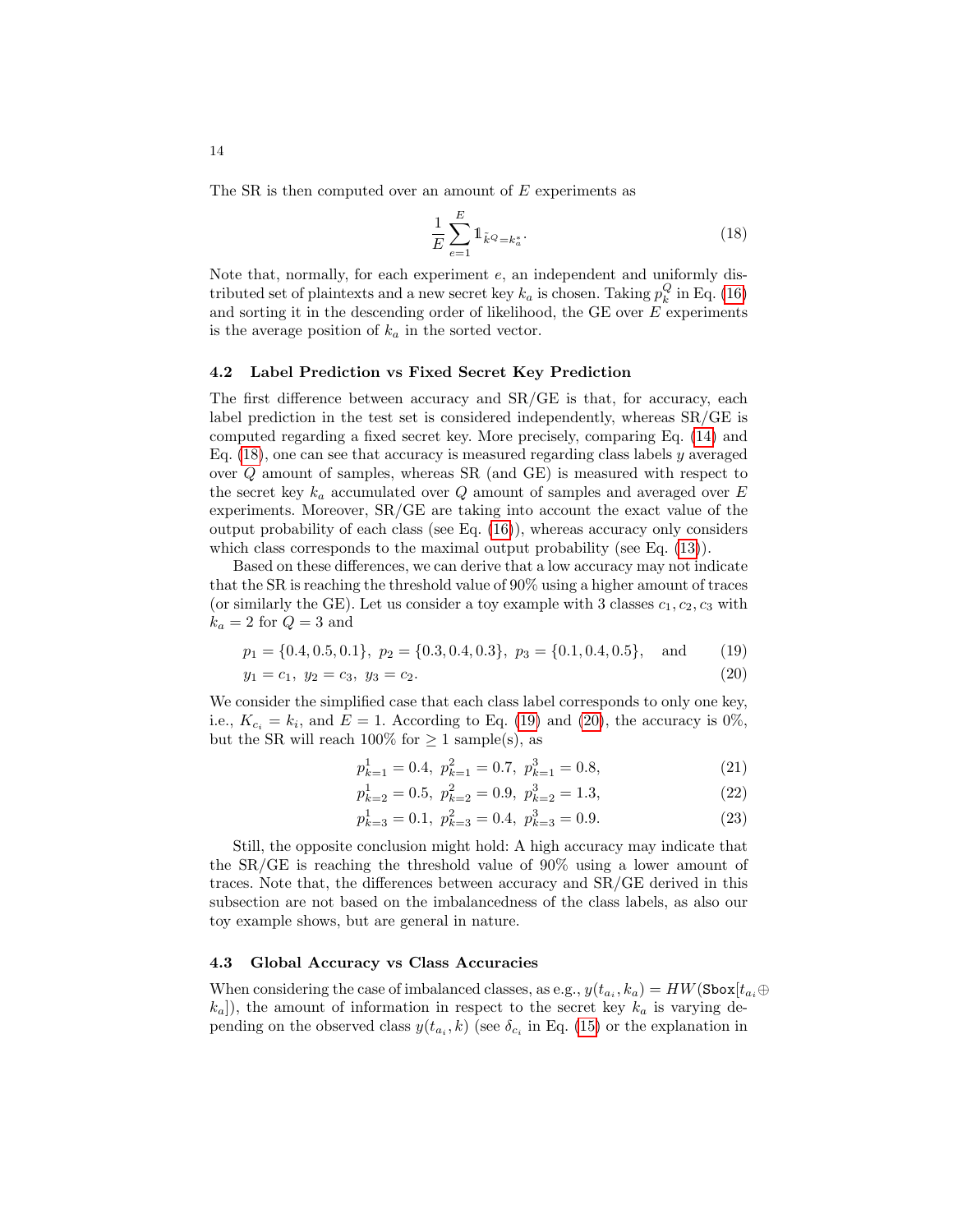Subsection [2.2\)](#page-3-1). Accordingly, accurately predicting the classes corresponding to a smaller  $\delta_{c_i}$  may improve SR/GE more than accurately predicting classes with a higher  $\delta_{c_i}$ . Therefore, the class accuracies corresponding to smaller  $\delta_{c_i}$  may be more relevant than the class accuracies for higher  $\delta_{c_i}$  or the global accuracy (i.e., averaged over all classes). Note that this observation may bring a new direction for future work on how to derive (or tune) classification techniques which are more accurate for classes contributing more information to the secret key.

Remark 1. Note that the same arguments given for accuracy apply also for recall. Even though recall is computed class-wise, it does not consider the imbalancedness, and the arguments given in Subsect. [4.2](#page-13-3) and Subsect. [4.3](#page-13-4) follow similarly.

# 5 Experimental Validation and Discussion

First, we randomly select a number of measurements from each dataset. From DPAv4 and AES HD datasets, we select 75 000 measurements, while for the AES RD dataset, we take all 50 000 measurements that are available. Next, before running the classification process, we select the most important 50 features for each dataset. To do that, we use the Pearson correlation coefficient. Pearson correlation coefficient measures linear dependence between two variables,  $x$  and y, in the range  $[-1, 1]$ , where 1 is a total positive linear correlation, 0 is no linear correlation, and −1 is the total negative linear correlation [\[39\]](#page-28-1).

We divide the traces into training and testing sets, where each test set has 25 000 measurements. We experiment with three training set sizes, where the measurements are selected randomly from the full training set: 1 000, 10 000, and 50 000 measurements (25 000 for AES RD). We use 3 datasets with significantly different sizes to demonstrate that imbalanced data problem persists over different problem sizes and that simply adding/removing measurements cannot help. On the training set, we conduct a 5-fold cross-validation for 10000 and 50 000 (25 000 for AES RD) measurements. We run 3-fold cross-validation for 1 000 measurements due to the least represented class having only 3 measurements on average. We use the averaged results of individual folds to select the best classifier parameters. Before running the experiments, we normalize all the data into  $[0, 1]$  range. We report results from the testing phase only, as these are more relevant than the training set results in assessing the actual classification strength of the constructed models. All the experiments are done with the scikit-learn library [\[40\]](#page-28-2) from Python.

#### 5.1 Results

We tested all the classifiers with all the datasets with varying training set sizes and computed the relevant metrics. Interested readers can refer to Tables [7](#page-29-0) to [9](#page-31-0) in Appendix [A.](#page-28-3) These tables provide the classification results for the original (imbalanced), class weight balanced, random oversampling, SMOTE, and SMOTE+ENN datasets. We do not give MCC, kappa, and G-mean results, since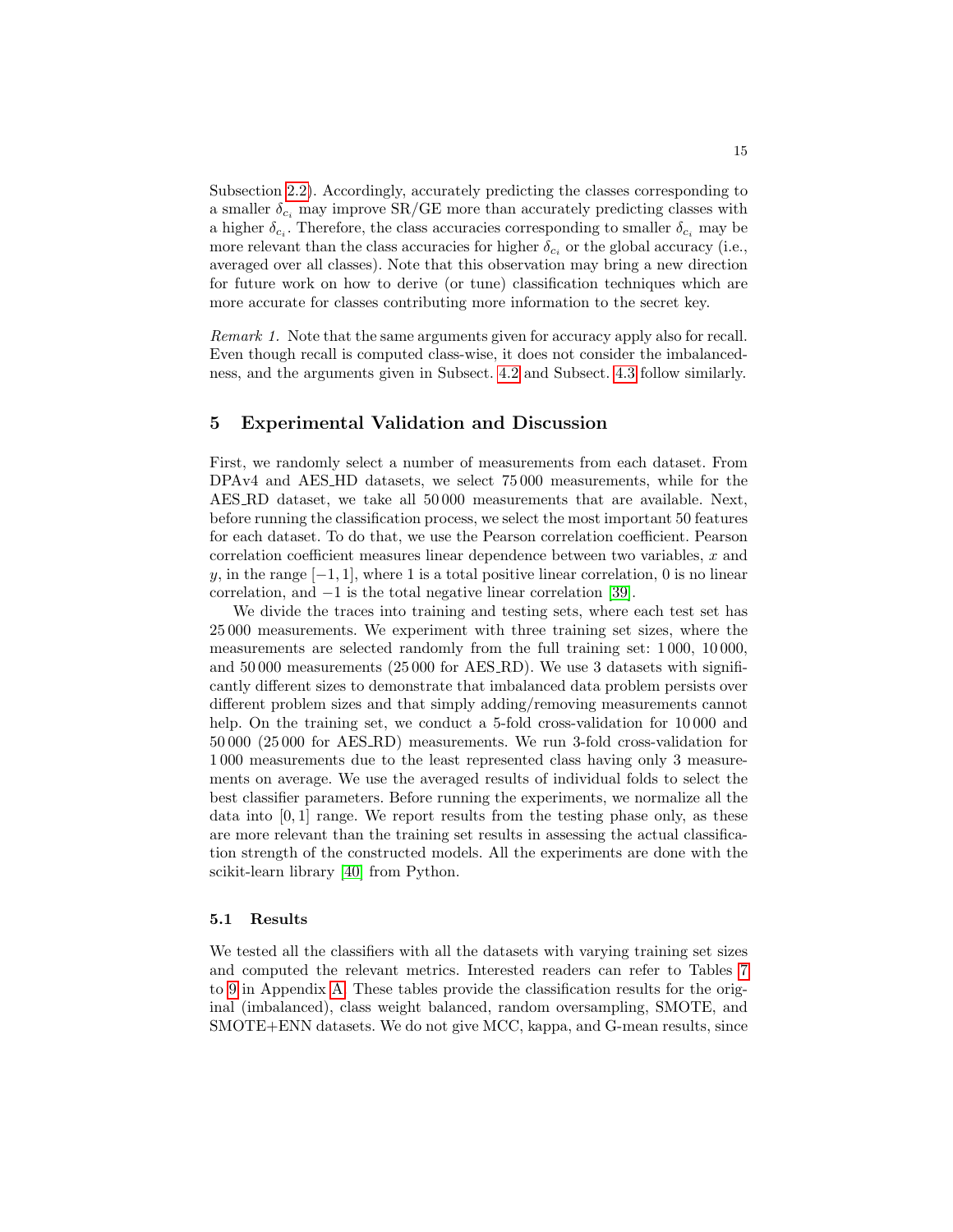we found those metrics not providing relevant information, except in the easiest cases (where also the presented metrics work). Additionally, we observe that even when SCA metrics show significant differences between scenarios, MCC, kappa, and G-mean often do not differ significantly (or at all).

Our results clearly demonstrate that, if the classification problem is sufficiently hard (e.g., for a dataset with a high level of noise) and there is an imbalance within the dataset, data sampling techniques may increase SR and GE significantly. Comparing techniques we investigated, the SMOTE technique performs the best, followed by Random Oversampling, class weight balancing, and finally, SMOTE+ENN. Here, we focus on three main metrics: accuracy (Fig. [1\)](#page-15-0), success rate, and guessing entropy (Fig. [2\)](#page-20-0). We compare the results for the imbalanced case (i.e., original) and after applying the SMOTE method (i.e., the method with the best results). We also provide insights on how other tested balancing methods compare against SMOTE.

<span id="page-15-0"></span>

Fig. 1: Accuracy for imbalanced and SMOTE on all three datasets.

DPAcontest v4 dataset has the highest SNR of all the considered datasets (and is consequently the easiest one). Here, we see that machine learning algorithms do not have problems in dealing with imbalanced data – Figure [1a](#page-15-0) and Table [7.](#page-29-0) When the number of measurements is sufficiently high, we easily get accuracies of around 70%. At the same time, both SR and GE indicate it is possible to attack the target without issues. What is interesting, the difference in GE between SVM with 10 000 measurements and RF with 50 000 measurements is more than double, while the accuracies are within 1%. This is a clear indication that we cannot use accuracy as a good estimate of a susceptibility of an attack, even for a simple dataset. When applying class weight balancing, we observe small changes in both accuracies and GE/SR (no apparent correlation in change). For RF with 50 000 measurements, the accuracy even decreases when comparing to the imbalanced case, but both SR and GE reduce significantly. Random oversampling does not seem to be a good technique for handling imbalanced data in SCA, since, although accuracy does not decrease significantly, GE/SR for certain cases indicate a much larger number of traces needed when compared to the imbalanced case. Finally, SMOTE and SMOTE+ENN techniques show that, although accuracy could be even improved over the imbalanced case, there seems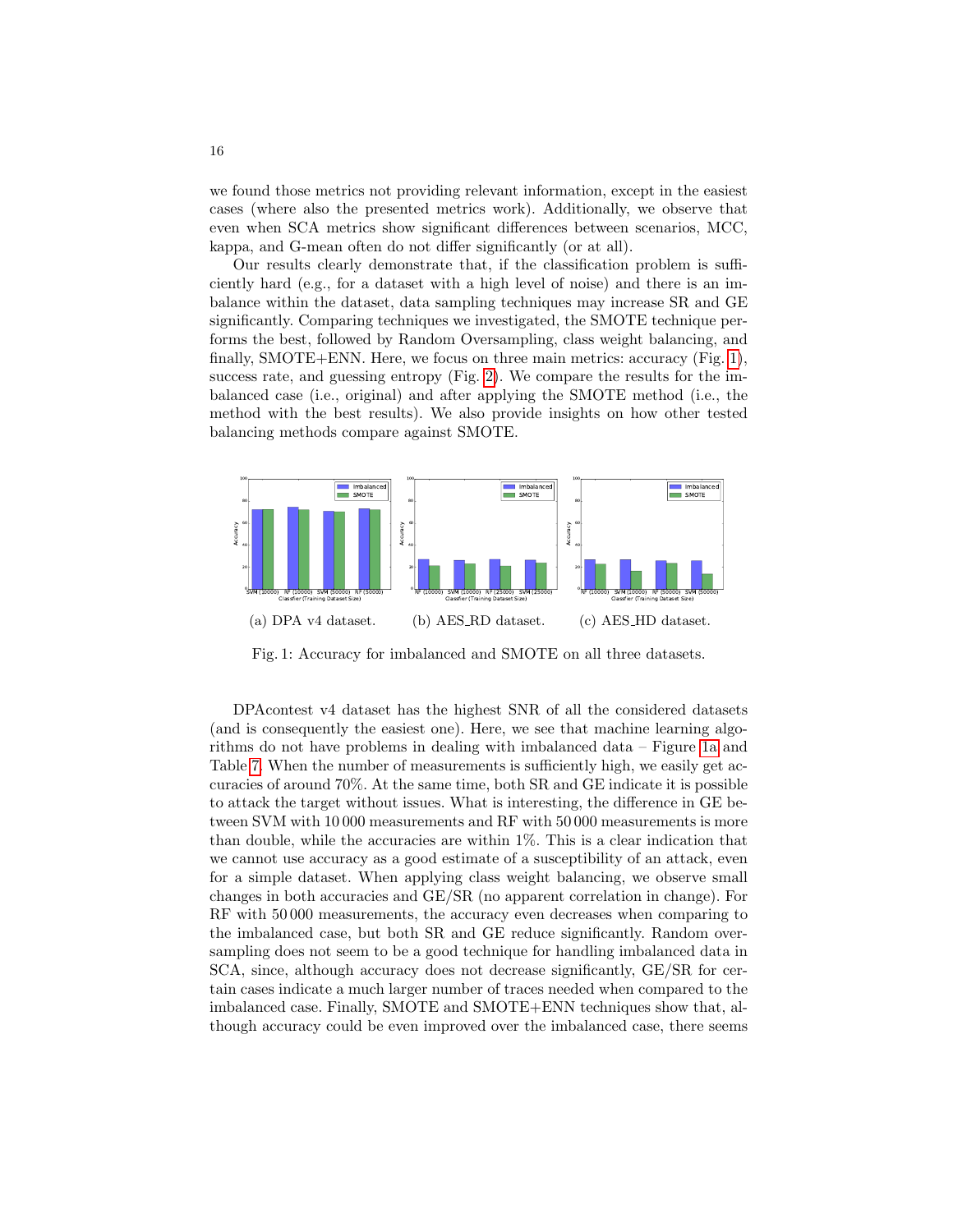to be no apparent advantage in using such techniques when considering SCA metrics. To conclude, in this low noise scenario, we see that using techniques to fight imbalanced data are not always bringing high improvements, especially when considering SCA metrics. As a natural question, one could ask how to decide do we need to use techniques to balance the data. One option would be to consider the confusion matrix. We give one example in Table [3.](#page-16-0) As it can be seen, machine learning classifier is able to correctly classify examples of all but one class, which is a good indication that we do not need to use additional techniques (although it could be beneficial).

<span id="page-16-0"></span>Table 3: Confusion matrix for DPAcontest v4 imbalanced dataset, SVM with  $C = 1, \gamma = 1, 10000$  measurements in the training phase and 25000 measurements in the testing phase. Results are given in percentages.

|          | Predicted $(\%)$ |                |              |                 |                  |              |                  |              |   |  |
|----------|------------------|----------------|--------------|-----------------|------------------|--------------|------------------|--------------|---|--|
|          | 1                | $\overline{2}$ | 3            | 4               | 5                | 6            |                  | 8            |   |  |
| $\Omega$ | 0.26             | 0.17           | $\Omega$     | 0               | $\left( \right)$ |              | $\mathbf{0}$     | $\theta$     |   |  |
| $\Omega$ | 0.15             | 2.84           | 0.02         | -0              | $\mathbf{0}$     | $\mathbf{0}$ |                  | $\theta$     |   |  |
| $\theta$ | $\Omega$         | 8.47           | 2.68         | 0.01            | $\Omega$         | $\mathbf{0}$ |                  | $\theta$     | 2 |  |
| $\theta$ | 0                | 1.30           |              | 16.59 3.57 0.01 |                  | $\Omega$     |                  | $\theta$     | 3 |  |
| $\theta$ | 0                | 0.02           |              | 2.97 21.64 2.87 |                  | 0.01         | $\left( \right)$ |              | 4 |  |
| $\theta$ | 0                | $\theta$       | 0.02         |                 | 3.80 16.48 1.68  |              | -0               | $\mathbf{0}$ | 5 |  |
| $\theta$ | 0                | $\theta$       | $\mathbf{0}$ | 0.03            | 2.51             | 8.27         | 0.14             | $\theta$     | 6 |  |
| $\theta$ | 0                | $\mathbf{0}$   | 0            | 0               | 0.01             | 2.33         | 0.70             | $\theta$     |   |  |
|          | $\mathbf{0}$     |                |              | 0               | $\theta$         | 0.03         | 0.29             | 0.03         | 8 |  |

<span id="page-16-1"></span>Table 4: Confusion matrix for AES\_RD imbalanced dataset, SVM with  $C =$  $1, \gamma = 1$ , 10000 measurements in the training phase and 25000 measurements in the testing phase. Results are given in percentages.

|          |              |                |   | Predicted $(\%)$       |   |   |          | Actual         |
|----------|--------------|----------------|---|------------------------|---|---|----------|----------------|
| 0        |              | $\overline{2}$ | 3 | 5<br>4                 | 6 | 7 | 8        |                |
| 0        |              | 0              | 0 | 0.39<br>$\theta$       | 0 | 0 | 0        |                |
| 0        | $\mathbf{0}$ | 0              | 0 | 2.90<br>$\theta$       | 0 |   | $\theta$ |                |
| 0        |              | 0              | 0 | 11.06 0                | 0 | ∩ | $\theta$ | $\overline{2}$ |
| 0        | $\mathbf{0}$ | 0              | 0 | 21.92 0                | 0 | ∩ | 0        | 3              |
| 0        |              | $\Omega$       | 0 | 27.26 0                | 0 | ∩ | $\theta$ | 4              |
| 0        |              | 0              | 0 | 21.68 0                | 0 |   | $\theta$ | 5              |
| $\theta$ |              | 0              | 0 | 11.100                 | 0 | ∩ | 0        | 6              |
| 0        |              | 0              | 0 | 3.23<br>$\overline{0}$ | 0 |   | 0        | 7              |
| 0        |              | 0              | 0 | 0.41<br>0              | 0 | ∩ | 0        | 8              |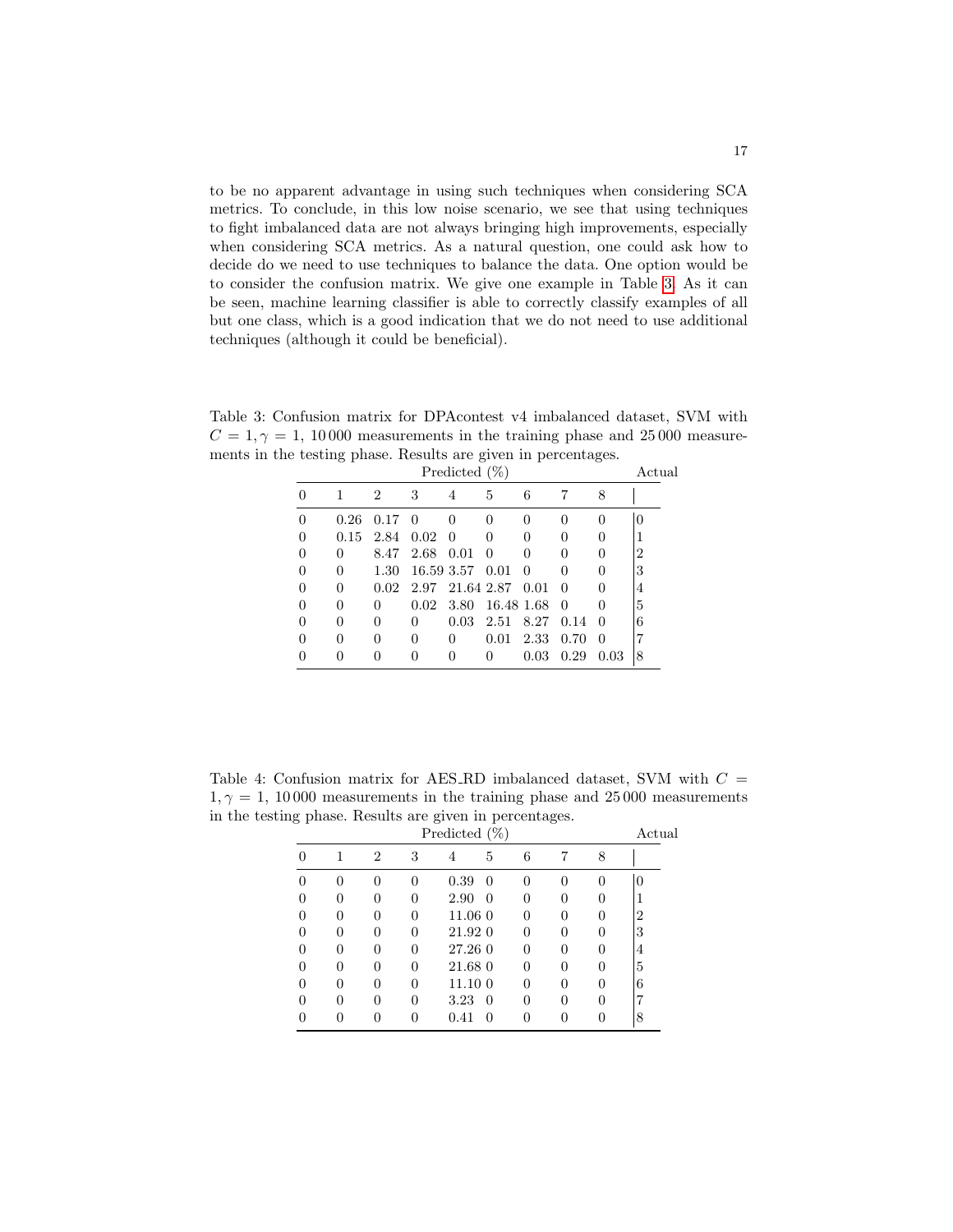When considering the AES RD dataset, we see that the problem is much more difficult (see Figure [1b](#page-15-0) and Table [8\)](#page-30-0). In fact, for the imbalanced dataset, only in a few cases are we able to reach the threshold for SR/GE, but the number of traces needed is quite high. Interestingly, here we do not see almost any improvement when using class weight balancing (more precisely, we require around 500 traces less to reach the threshold for GE). Random oversampling is able to bring improvements, since we are now able to reach the thresholds on two more cases when considering GE and in 4 cases when considering SR. SMOTE, although, strictly speaking, is successful in one less occasion, brings even more significant improvements, since we now need fewer traces to successfully reach the thresholds. We emphasize the imbalanced case, RF with 50 000 measurements, where we need 13 500 measurements and the same classifier with SMOTE, where we need only 1 600 measurements, which represents an improvement of more than 8 times. With SMOTE, we are able to reach an SR of 90% with only  $\approx 5500$  measurements, where for all imbalanced data sets this threshold cannot be reached. SMOTE+ENN is, again, less successful than SMOTE and somewhere similar to the class weight balancing technique. Generally speaking, we observe that RF is more successful than SVM, which we attribute to the RF's capability to deal with noisy measurements. Finally, this dataset is a good example of the problem of assigning all the measurements to the majority class, as seen in Table [4.](#page-16-1) Regardless of the number of measurements, with such imbalancedness, we would never be able to break this target, despite a relatively good accuracy of 27.3%.

Finally, for the AES HD dataset, the results could be considered somewhere in between the previous two cases: the dataset characteristics and imbalancedness represent bigger problems than for DPAcontest v4, but not as significant ones as for the AES RD dataset. The results are given in Figure [1c](#page-15-0) and Table [9.](#page-31-0) We observe that, for this scenario, class weight balancing is actually deteriorating the behavior of classifiers, as in fewer cases are we able to actually reach the threshold. Contrarily, random oversampling helps and we have only three instances where GE or SR do not reach the threshold. Additionally, we see that, due to oversampling, several scenarios require fewer measurements to reach the threshold values. SMOTE, as in the previous scenarios, proves to be the most powerful method. There is only one instance where we are not able to reach the threshold and we observe a significant reduction in the number of traces needed. SMOTE+ENN reaches all thresholds for the SVM algorithm, but none for the RF algorithm. This further demonstrates how accuracy is not a suitable measure since the RF algorithm reaches higher accuracy values. Finally, other considered ML metrics and confusion matrices also do not reveal further insights, which shows how misleading ML metrics can be. We compare two confusion matrices: for the imbalanced scenario with RF and 10 000 measurements, and for SMOTE, RF and 10 000 measurements, in Tables [5](#page-18-0) and [6,](#page-18-1) respectively. Differing from Table [3,](#page-16-0) we observe that here, even for the imbalanced scenario, our classifier is able to correctly classify measurements into several classes (more precisely, 5 classes, but where for one of them, we have only a single successful measurement). After applying SMOTE, we observe correct predictions for 7 classes.

18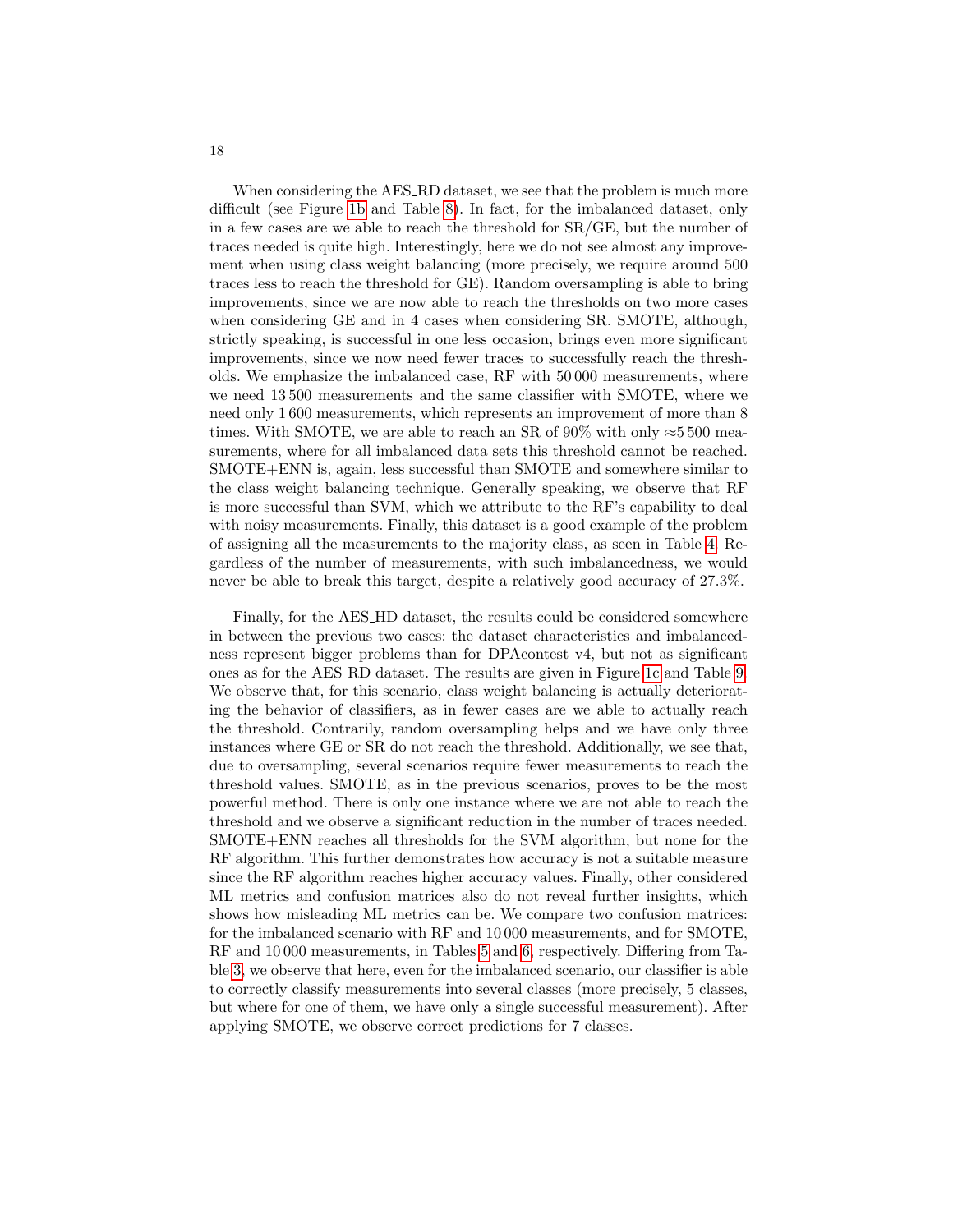|          |   |      |                       | Predicted $(\%)$     |        |                  |              |          | Actual |
|----------|---|------|-----------------------|----------------------|--------|------------------|--------------|----------|--------|
| 0        | 1 | 2    | 3                     | 4                    | 5      | 6                | 7            | 8        |        |
| 0        | 0 |      | $0.004$ $0.05$ $0.28$ |                      | 0.06   | -0               | 0            | $\theta$ |        |
| $\Omega$ | 0 | 0.02 |                       | $0.32$ $2.32$ $0.36$ |        | $\Omega$         | 0            | $\theta$ |        |
| $\Omega$ | 0 | 0.05 | 1.09                  | 8.18                 | - 1.54 | $\Omega$         | 0            | 0        | 2      |
| $\Omega$ | 0 | 0.11 | 2.26                  | 16.69 2.97           |        | 0.01             | 0            | 0        | 3      |
| $\Omega$ | 0 | 0.06 |                       | 2.38 20.45 4.11      |        | $\Omega$         |              | $\theta$ | 4      |
| $\Omega$ | 0 | 0.10 | 2.05                  | 16.70 3.22           |        | $\Omega$         |              | $\theta$ | 5      |
| $\Omega$ | 0 | 0.03 | 0.91                  | 8.32                 | - 1.74 | $0.004\;0$       |              | $\theta$ | 6      |
| 0        | 0 | 0.01 | 0.27                  | 2.32                 | 0.50   | $\left( \right)$ | $\mathbf{0}$ | $\theta$ |        |
| $\theta$ | 0 |      | $0.004$ $0.02$ $0.28$ |                      | 0.06   | $\theta$         | $\mathbf{0}$ | 0        | 8      |

<span id="page-18-0"></span>Table 5: Confusion matrix for the AES HD imbalanced dataset, RF with 1 000 iterations, 10 000 measurements in the training phase and 25 000 measurements in the testing phase. Results are given in percentages.

<span id="page-18-1"></span>Table 6: Confusion matrix for the AES HD after SMOTE, RF with 1 000 iterations, 10 000 measurements in the training phase (plus the measurements obtained with SMOTE in latter) and 25 000 measurements in the testing phase. Results are given in percentages.

|          | Predicted      |                |      |      |      |      |      |                      |                |
|----------|----------------|----------------|------|------|------|------|------|----------------------|----------------|
| 0        |                | $\overline{2}$ | 3    | 4    | 5    | 6    |      | 8                    |                |
| $\theta$ | 0.01           | 0.09           | 0.08 | 0.08 | 0.08 | 0.04 |      | $0.004$ $0.004$ $ 0$ |                |
| 0        | 0.07           | 0.63           | 0.49 | 0.78 | 0.58 | 0.30 | 0.13 | 0.3                  |                |
| 0.01     | 0.17           | 2.13           | 1.78 | 2.92 | 2.09 | 1.23 | 0.45 | 0.08                 | $\overline{2}$ |
| 0.03     | 0.34           | 4.36           | 3.45 | 5.76 | 4.44 | 2.46 | 1.10 | 0.08                 | 3              |
| 0.01     | 0.41           | 4.76           | 3.98 | 7.70 | 5.91 | 3.25 | 1.49 | 0.11                 | 4              |
| 0.02     | 0.30           | 3.79           | 3.36 | 5.83 | 4.63 | 2.60 | 1.40 | 0.12                 | 5              |
| 0.01     | 0.17           | 1.73           | 1.65 | 2.89 | 2.50 | 1.32 | 0.69 | 0.04                 | 6              |
|          | $0.004$ $0.02$ | 0.49           | 0.46 | 0.86 | 0.63 | 0.42 | 0.19 | 0.01                 |                |
| 0        | 0.01           | 0.4            | 0.4  | 0.12 | 0.10 | 0.03 | 0.01 | $\theta$             | 8              |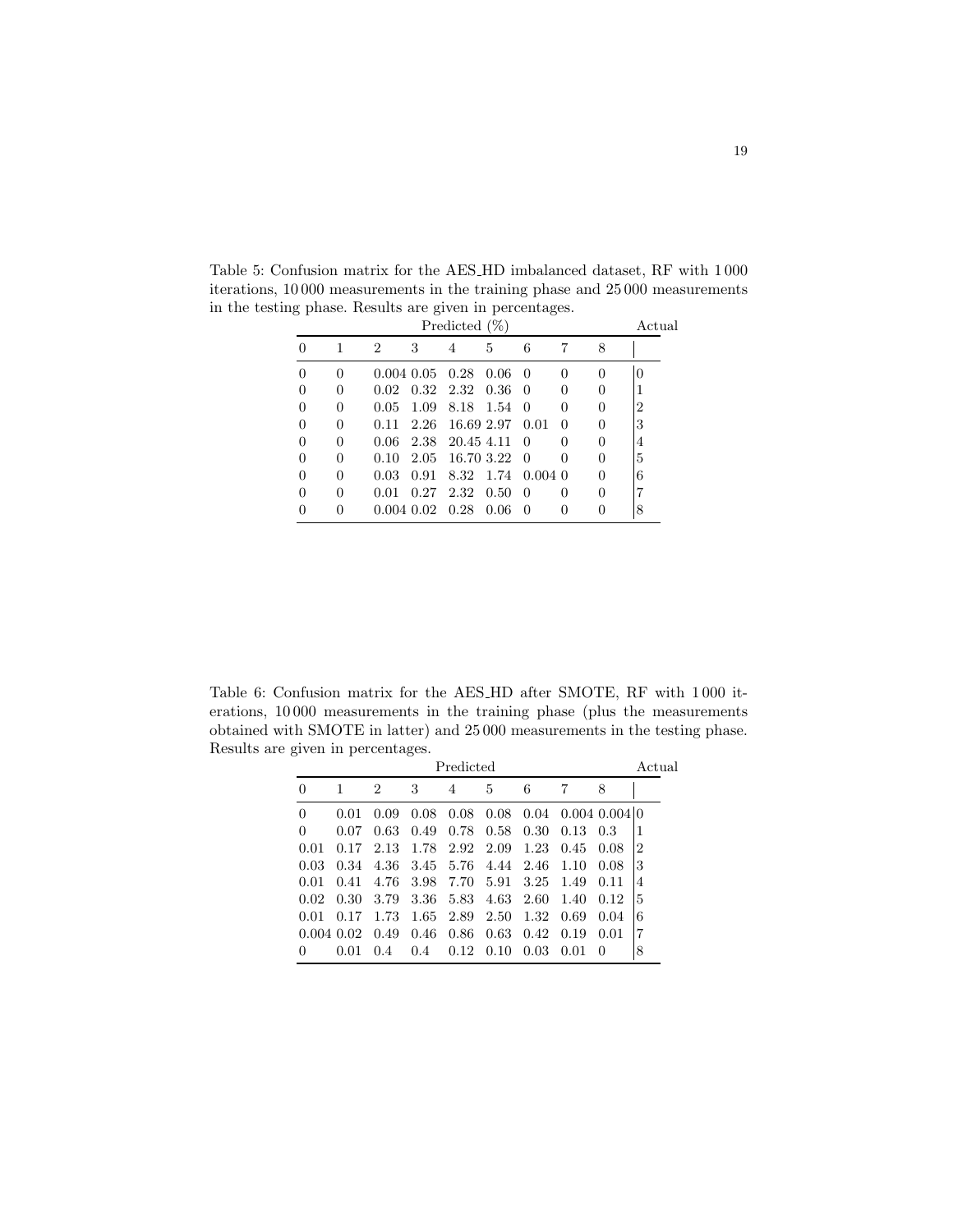In Figures [2a](#page-20-0) until [2d,](#page-20-0) we depict guessing entropy and success rate results for all datasets, when using either imbalanced datasets (full lines) or those after applying SMOTE (dashed lines). We depict the results for both SVM and RF classifiers illustrating the significant improvements for the AES RD and AES HD datasets. Observe how guessing entropy and success rate clearly show improvements after SMOTE despite the fact that accuracy indicates worse performance (cf. Figures [1a](#page-15-0) until [1c\)](#page-15-0).

Remark 2. Even though our previous experiments demonstrated the beneficial impact of balancing techniques like SMOTE, a straightforward approach to compensate the effect of global vs class accuracies may be not to consider the Hamming weight and directly use the intermediate value e.g.,  $\texttt{Sbox}[t_{a_i} \oplus k_a]$ . This approach has its own merits and demerits (see also Subsection [2.2\)](#page-3-1). Using the intermediate value directly increases the number of classes, for which a larger training set is required. As a larger number of classes are present within the same margins, the classification becomes more prone to noise. The aforementioned problems may be partly solved if a large enough set of profiling traces are provided. That is not always possible, due to several practical shortcomings. To name a few, countermeasures can restrict the number of available traces for a given key. Similarly, time-bounded certification process also does not give the luxury to collect a large number of traces. Accordingly, to cope up with these issues in the absence of an infinite number of traces, considering HW/HD classes with proposed data balancing techniques can prove as a practical solution.

#### <span id="page-19-0"></span>5.2 Discussion

On a more general level, our experiments indicate that none of the ML metrics we tested can be used as a reliable indicator of SCA performance when dealing with imbalanced data. In the best case, machine learning metrics can serve as an indicator of performance, where high value means the attack should be possible, while low value could indicate that the attack would be difficult or even impossible. But as it can be seen from our results, those metrics are not reliable. Sometimes a small difference in the machine learning metric means a large difference in the SCA metrics, but this cannot be said in general. We also see situations where ML metrics indicate a significant difference in performance and yet, SCA metrics show absolutely no difference. Finally, as the most intriguing case, we also see that even lower values of machine learning metrics can actually have higher values of SCA metrics. To conclude, we formally and experimentally show that there is no clear connection between accuracy and GE/SR. Still, there are general answers (or intuitions) we can give.

- Q Can we use accuracy as a good estimate of the behavior of SCA metrics?
- A The answer is no since our experiments clearly show that sometimes accuracy can be used to infer about SCA success, but is often misleading. This is also very important from the perspective where SCA community questions whether a small difference in accuracy (or other machine learning metrics) means anything for SCA. Unfortunately, our experiments show there is no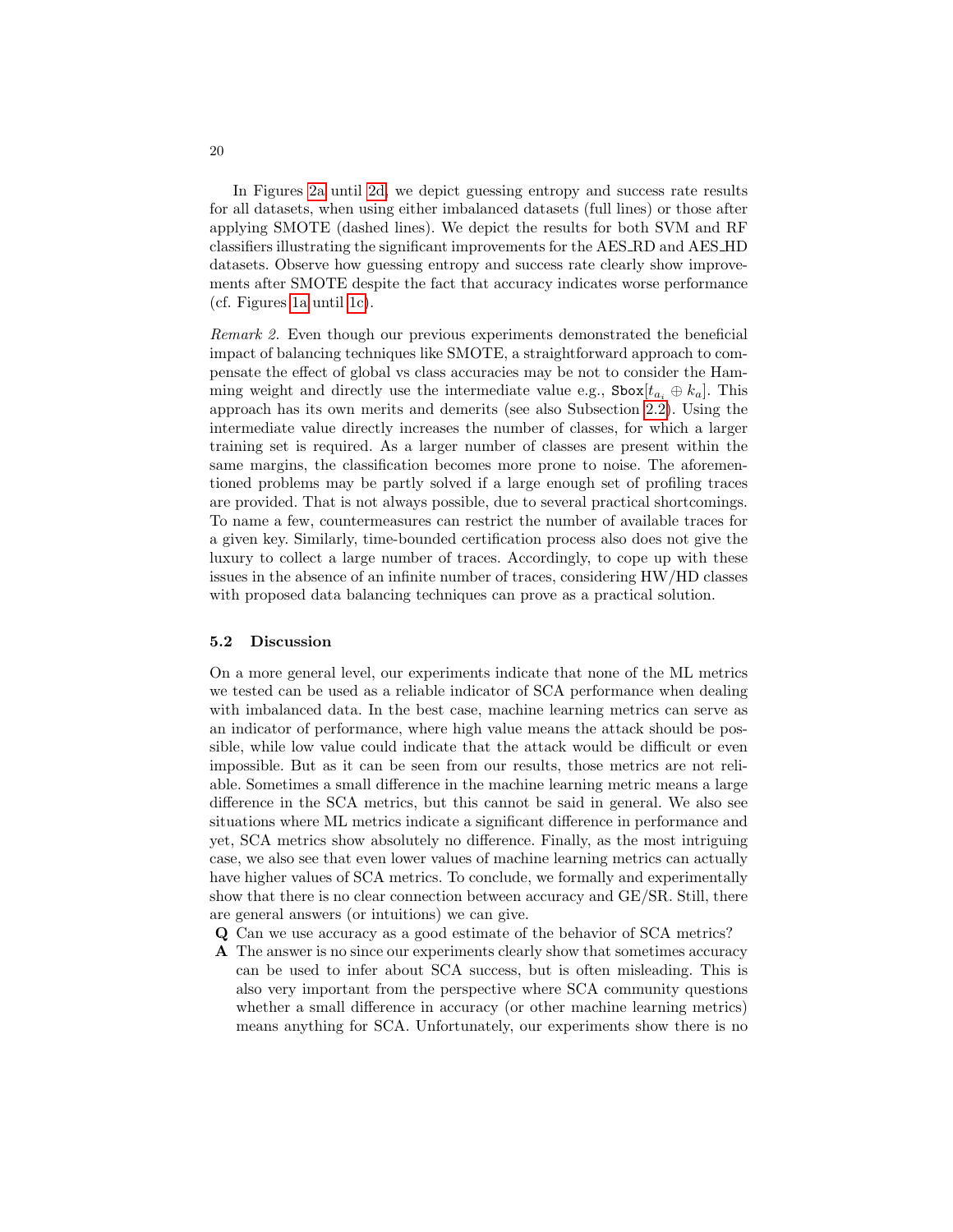<span id="page-20-0"></span>

 $0.9$  $0.8$  $0.7$  $0.6\,$ @ 0.5  $0.4$  $0.3$  $0.2\,$  $0.1$  $\mathbf 0$  $\overrightarrow{8}$   $\overrightarrow{10}$   $\overrightarrow{12}$  1<br>Number of traces  $\overline{14}$  $\overline{16}$  $\overline{18}$  $\overline{2}0$ 

(a) Guessing entropy (GE) on DPAcontest v4. (b) Success rate (SR) on DPAcontest v4.



(c) Guessing entropy (GE) on AES RD. (d) Success rate (SR) on AES RD.



(e) Guessing entropy (GE) on AES HD. (f) Success rate (SR) on AES HD.







Fig. 2: Guessing entropy and success rate for imbalanced and SMOTE on all three datasets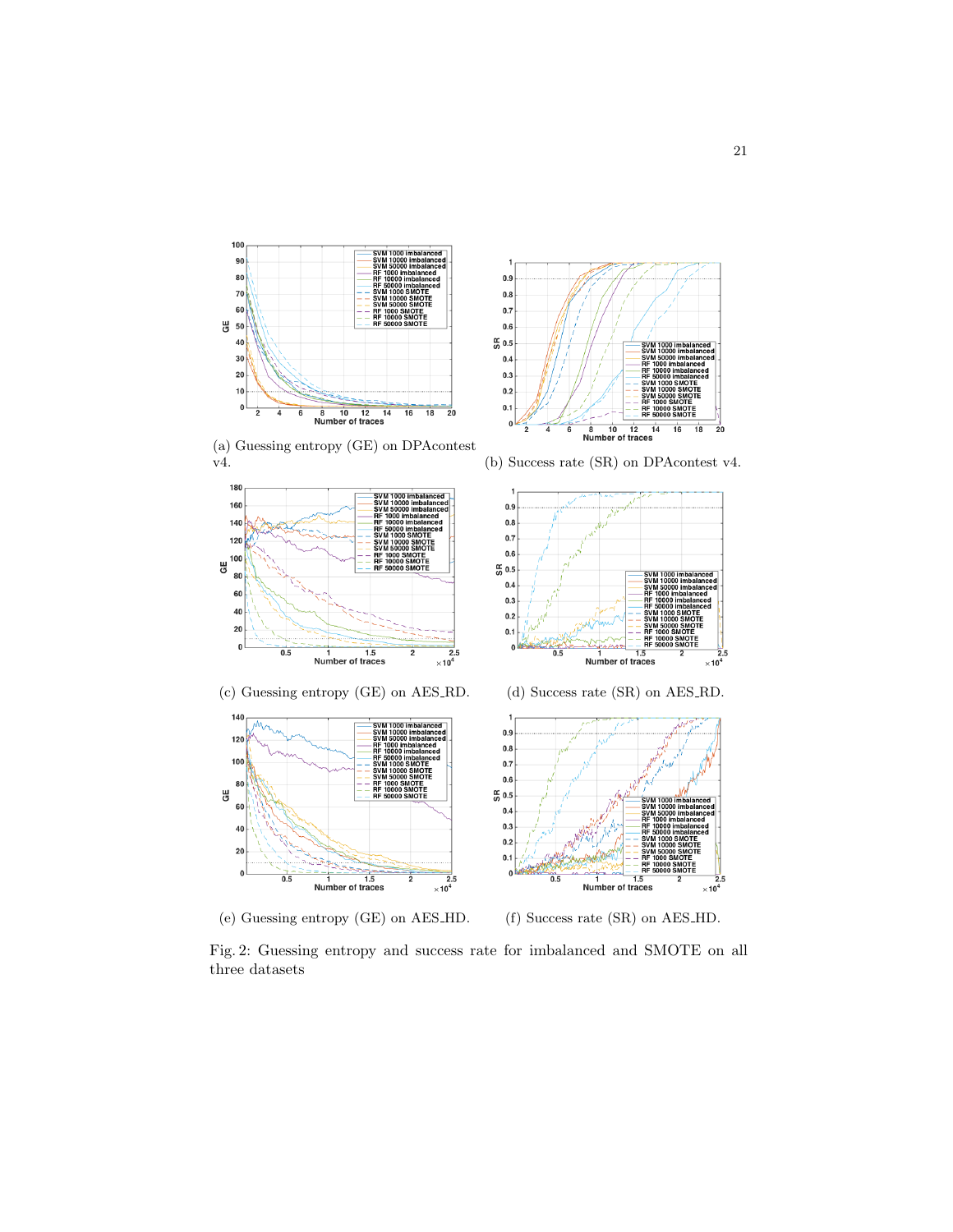definitive answer to that question. What is more, we see that we also cannot use accuracy to compare the performance of two or more algorithms. We give a detailed discussion about the differences between accuracy and SR/GE in the following section.

- Q If accuracy is not appropriate machine learning metric for SCA, can we use some other ML metric?
- A The answer seems to be no, again. We experimented with 7 different machine learning metrics and none of them gave a good indication of SCA behavior over different scenarios.
- Q If we concluded that accuracy is not an appropriate measure, what sense does it make to evaluate other ML metrics on the test set, since, still, accuracy is used in the training/tuning phase?
- A We modified our classifiers to use different machine learning metrics (as given in Section [2.4\)](#page-6-1) already in the training phase. The results are either comparable or even worse than for accuracy. Naturally, we did not test exhaustively all possible combinations, but the current answer seems to be that the other ML metrics in the training phase do not solve the problem.
- Q Can we design a new ML metric that would better fit SCA needs?
- A Currently, the answer seems to be no. Simply put, using all the information relevant for SCA would mean that we need to use SCA metrics in classifiers. Anything else would mean that we need to extrapolate the behavior on the basis of only partial information.
- Q Since we said that using all relevant information for SCA means using SCA metrics in ML classifiers, what are the obstacles there?
- A Although there does not seem to be any design obstacles for this scenario, there are many from the implementation perspective. SCA metrics are computationally expensive on their own. Using them within machine learning classifiers means that we need to do tuning and training with metrics that are complex and slow to evaluate. Next, many machine learning algorithms are actually much slower when required to output probabilities (e.g., SVM). Consequently, this would mean that the computational complexity would additionally increase. Finally, not all machine learning algorithms are even capable of outputting probabilities. This can be circumvented by simply not using such algorithms, but then we already impose some constraints on our framework.

# 6 SMOTE and Other Classifiers

Our results showed how various balancing techniques, and especially SMOTE, can help ML classifiers to achieve better results. Such results are usually not characterized by an improved accuracy, but by an improved success rate and/or guessing entropy. The question is whether such an improvement in performance

22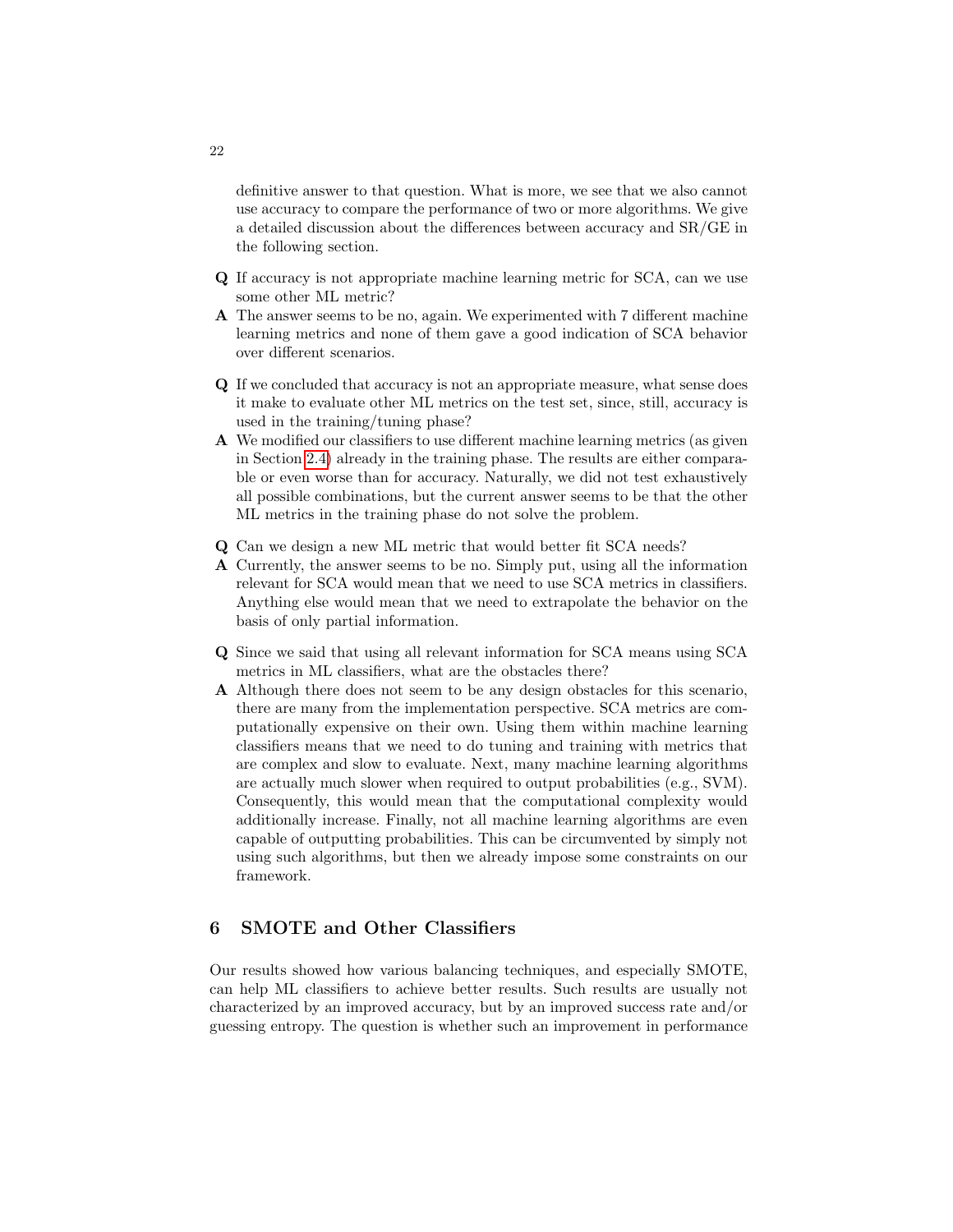can be observed with only "standard" machine learning techniques, or other classifiers can benefit from it also. Here, we experiment with 2 types of deep learning: multilayer perceptron (MLP) and Convolutional Neural Networks (CNN), and with a standard technique in SCA community: template attack (TA) [\[2\]](#page-25-1), its pooled version (TA p.) [\[41\]](#page-28-4), and stochastic attack (SA) [\[42\]](#page-28-5).

The multilayer perceptron is a feed-forward neural network that maps sets of inputs onto sets of appropriate outputs. MLP consists of multiple layers (at least three) of nodes in a directed graph, where each layer is fully connected to the next one and training of the network is done with the backpropagation algorithm. If there is more than one hidden layer, we can already talk about deep learning. We experiment with activation function  $[relu, tanh]$  and number of hidden layers/nodes [(50, 10, 50),(50, 30, 20, 50),(50, 25, 10, 25, 50)].

CNNs are a specific type of neural networks which were first designed for 2 dimensional convolutions as it was inspired by the biological processes of animals' visual cortex [\[43\]](#page-28-6). We use computation nodes equipped with 32 NVIDIA GTX 1080 Ti graphics processing units (GPUs). Each of it has 11 Gigabytes of GPU memory and the 3 584 of GPU cores. Specifically, we implement the experiment with the Tensorflow [\[44\]](#page-28-7) computing framework and PyTorch [\[45\]](#page-28-8). Here, we tested a number of architectures given in related work [\[46,](#page-28-9)[11,](#page-26-7)[47\]](#page-28-10) and we found the best for our experiments the one from Maghrebi et al. [\[46\]](#page-28-9). Naturally, all the architectures needed to be adjusted to the case that we use only 50 features. The CNN we use consists of: a convolutional layer with 8 filters, activation size of 16, and relu activation function, dropout, Max Pooling layer, convolutional layer with 8 filters, activation size of 8, and tanh activation function, dropout, and fully connected layer. Finally, we use the Softmax activation function in the classification layer combined with the Categorical Cross Entropy loss function. The learning rate is 0.0001, the optimizer is adam, batch size is 256, and the number of epochs is 1 000.

Note that by design (pooled) template attack (and similarly, stochastic attack) do not suffer from the problem of imbalanced classes per se. TA does not rely on an optimization problem maximizing the accuracy as (most) "standard" machine learning techniques, but on using the maximum likelihood principle over each class. Accordingly, imbalancedness may only affect the performance if some classes do not contain a sufficient amount of traces such that the practical estimation of probabilities (i.e., covariance matrices in case of the normal assumption) pose statistical imprecision.

Since the AES HD dataset improves the most after using SMOTE (and due to the lack of space), we provide the guessing entropy results here. See Appendix [A](#page-28-3) for detailed results with different metrics and Appendix [B](#page-32-0) for DPAv4 and AES RD datasets for guessing entropy.

For DPAcontest v4, when considering MLP, the results are similar to the behavior observed with SVM/RF. The improvements after SMOTE, if any, are quite small, which is to be expected since the results on the imbalanced dataset are already very good and do not require further augmentation. The worst behavior can be seen for SMOTE when augmenting the dataset with 1 000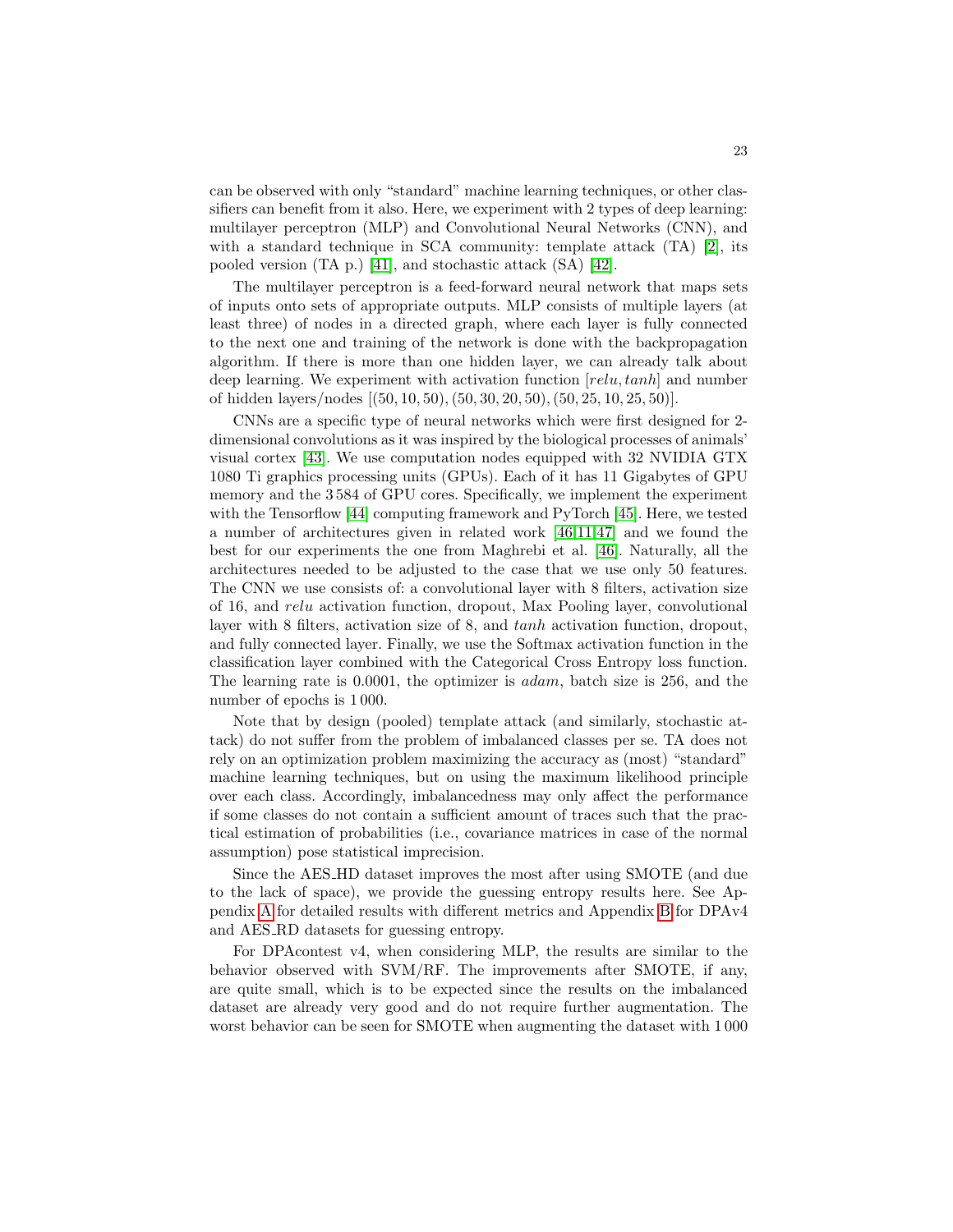measurements. The problem here is that the augmentation procedure does not have enough information from the original dataset (when considering those rare classes) to build high quality synthetic examples. Almost identical behavior can be seen for the CNN experiments. When considering TA and TA pooled, we see that SMOTE actually deteriorates the results significantly. Stochastic attack works much worse after applying SMOTE than when considering imbalanced datasets. We depict guessing entropy for MLP, CNN, TA, and pooled TA in Figures [5a](#page-32-1) until [5d,](#page-32-1) respectively.

For the AES RD dataset we see that for MLP, SA, and CNN, SMOTE does not bring (significant) improvements. Actually, the only improvement can be seen for the case when using SMOTE on a training dataset of size 1 000. Differing from the previous scenario, here we see that SMOTE also helps the smallest dataset when using template attack and (in smaller extent) pooled template attack. Detailed guessing entropy results for the AES RD dataset are depicted in Figures [6a](#page-33-0) until [6d.](#page-33-0)

Finally, when considering AES HD, Figures [3a](#page-23-0) until [4b](#page-25-3) depict guessing entropy for MLP, CNN, TA, and TA pooled. When considering MLP, we observe significant improvements after SMOTE, where we are actually able to break implementation even with the smallest training set size. At the same time, when considering the imbalanced dataset, for the same result, not even the biggest dataset was sufficient (which is 25 times larger). For CNN the improvements after SMOTE are also significant, reducing the number of required measurements several times. As for the AES RD, similarly here we see that SMOTE also improved the results for template attack when considering 1 000 measurements. For other dataset sizes, as well as for pooled template attack, we see a deterioration of results after SMOTE. When considering SA, we see that the results are worse for the SMOTE scenario than for the imbalanced dataset.

<span id="page-23-0"></span>

Fig. 3: Guessing entropy for imbalanced and SMOTE on AES HD, deep learning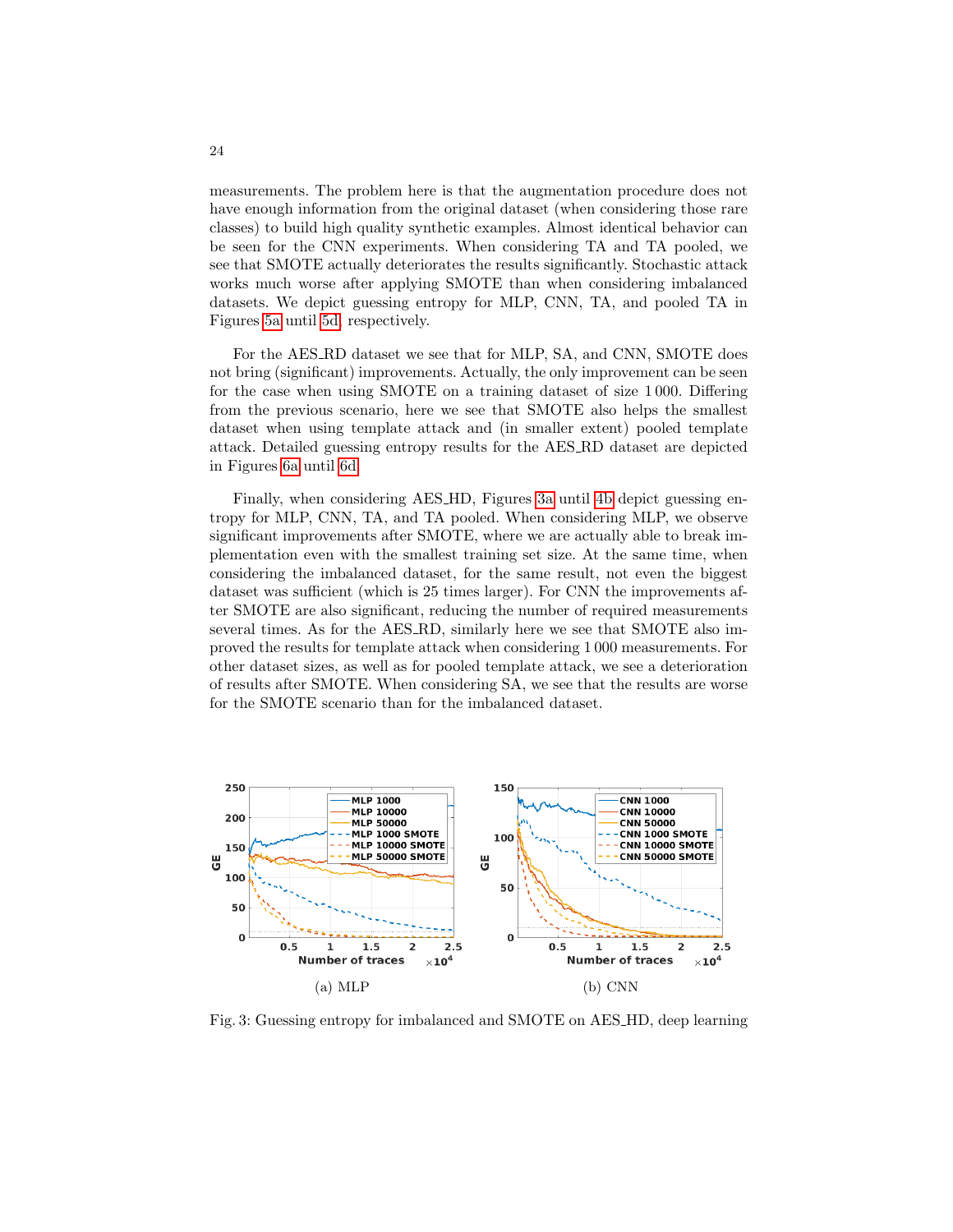After experimenting with 3 different classifier techniques in this section, we can observe 3 distinct behaviors. For the first deep learning technique we consider – MLP, we see that SMOTE is significantly helping, which puts this technique in the same group with SVM and RF. We believe this is a natural (expected) behavior on the basis of the previous results. Although MLP belongs to a different type of machine learning algorithms than SVM or RF, SMOTE was designed to work well in a general case, so observing improvements after augmenting datasets with it comes as no surprise. The second type of behavior is observed with CNN. Here, SMOTE sometimes helps but, in other instances, actually decreases the performance of CNN significantly. First, we note that CNN does have problems with the imbalanced datasets, which can be observed here, but is also reported in [\[11](#page-26-7)[,47\]](#page-28-10). Still, in our imbalanced datasets, we see somewhat less of such a behavior than in the related work. The reason for that comes from the fact that CNN is primarily intended to work with row measurements that usually have a large number of features. Having a large number of features allows one to take advantage of the deep network architecture and obtain a powerful classifier. Here, we use only the 50 most important features (to be comparable to previous cases), which forces our architecture to be shallow. Consequently, CNN is not able to train a high-performing model, which is then not maximizing its performance by setting all the measurements into the majority class. Although this sounds like a positive behavior and even something that should be desired in an effort to alleviate the consequences of the imbalanced datasets, such models also generalize to unseen data much less accurately, which results in a significantly lower classifier performance. Indeed, by comparing the results for SVM/RF and CNN, we can see that SVM/RF give better results, when considering both imbalanced and SMOTE datasets. Still, imbalanced CNN is better than imbalanced SVM/RF in some scenarios, e.g., the AES HD dataset. The third type of behavior happens with SA, TA and TA pooled, where SMOTE is not beneficial, except in the case when the training set is very small (i.e., 1 000 measurements).

Finally, we ask a question how far are the results obtained with SMOTE if one compares it with a perfectly balanced dataset of the same size. To that end, we construct a perfectly balanced dataset where each class has 195 examples and compare it with SMOTE where the resulting classes consist of 195 measurements. We consider here relatively small datasets, which is a consequence of having only a small number of minority class representatives from which we can build the perfectly balanced dataset. The results show that for DPAcontest v4, SVM performs much better for the perfectly balanced dataset than for SMOTE dataset. At the same time, for instance, for GE there is no difference when considering RF. For AES HD, the difference is again clearly visible, but less pronounced when compared to DPAcontest v4. This behavior is expected since perfectly balanced dataset must provide more information than the dataset that was balanced with artificial examples. The advantage of perfectly balanced dataset depends on the number of examples we have and on the level of noise, so it is difficult to stipulate exactly how much is the advantage of perfectly balanced datasets.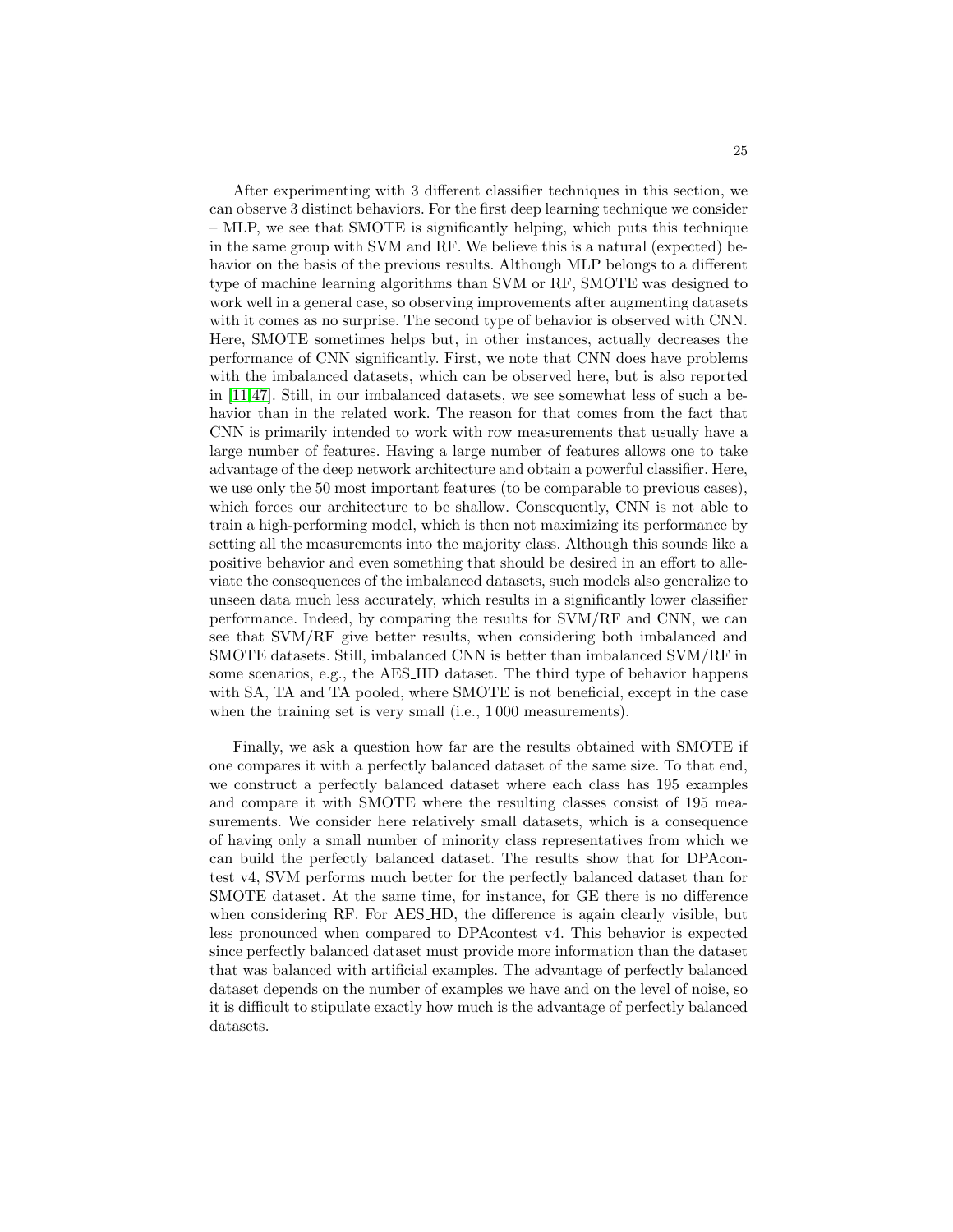<span id="page-25-3"></span>

Fig. 4: Guessing entropy for imbalanced and SMOTE on AES HD, template attack

# 7 Conclusions and Future Work

This paper explores the problem of highly imbalanced datasets and classification. SCA offers realistic scenarios, where we encounter datasets with large amounts of noise, with high imbalance (where some classes are on average 70 times more represented than other classes). Additionally, SCA uses specific metrics to assess the performance of classifiers where the end goal is to estimate the number of measurements needed for a successful attack. We conducted a detailed analysis of techniques that can help in imbalanced data scenarios and we show that SMOTE is especially useful in a number of difficult (noisy) scenarios over a range of ML techniques. We observe a significant discrepancy between ML metrics and SCA metrics, which indicates that estimating the success of a potential side-channel attack is a difficult task if we rely solely on ML metrics. In such scenarios, accuracy is not a reliable metric to predict the ability of key recovery in SCA.

Further, we plan to investigate the last two questions from Section [5.2.](#page-19-0) Designing a new ML metric that reflects the SCA behavior better seems to be very difficult (or even impossible), but using SCA metrics in the ML process is possible. The main question is whether such an approach would offer reasonable computational complexity.

## References

26

- <span id="page-25-0"></span>1. Mangard, S., Oswald, E., Popp, T.: Power Analysis Attacks: Revealing the Secrets of Smart Cards. [Springer](http://www.springer.com/) (December 2006) ISBN 0-387-30857-1, [http://www.](http://www.dpabook.org/) [dpabook.org/](http://www.dpabook.org/).
- <span id="page-25-1"></span>2. Chari, S., Rao, J.R., Rohatgi, P.: Template Attacks. In: CHES. Volume 2523 of LNCS., Springer (August 2002) 13–28 San Francisco Bay (Redwood City), USA.
- <span id="page-25-2"></span>3. Heuser, A., Zohner, M.: Intelligent Machine Homicide - Breaking Cryptographic Devices Using Support Vector Machines. In Schindler, W., Huss, S.A., eds.: COSADE. Volume 7275 of LNCS., Springer (2012) 249–264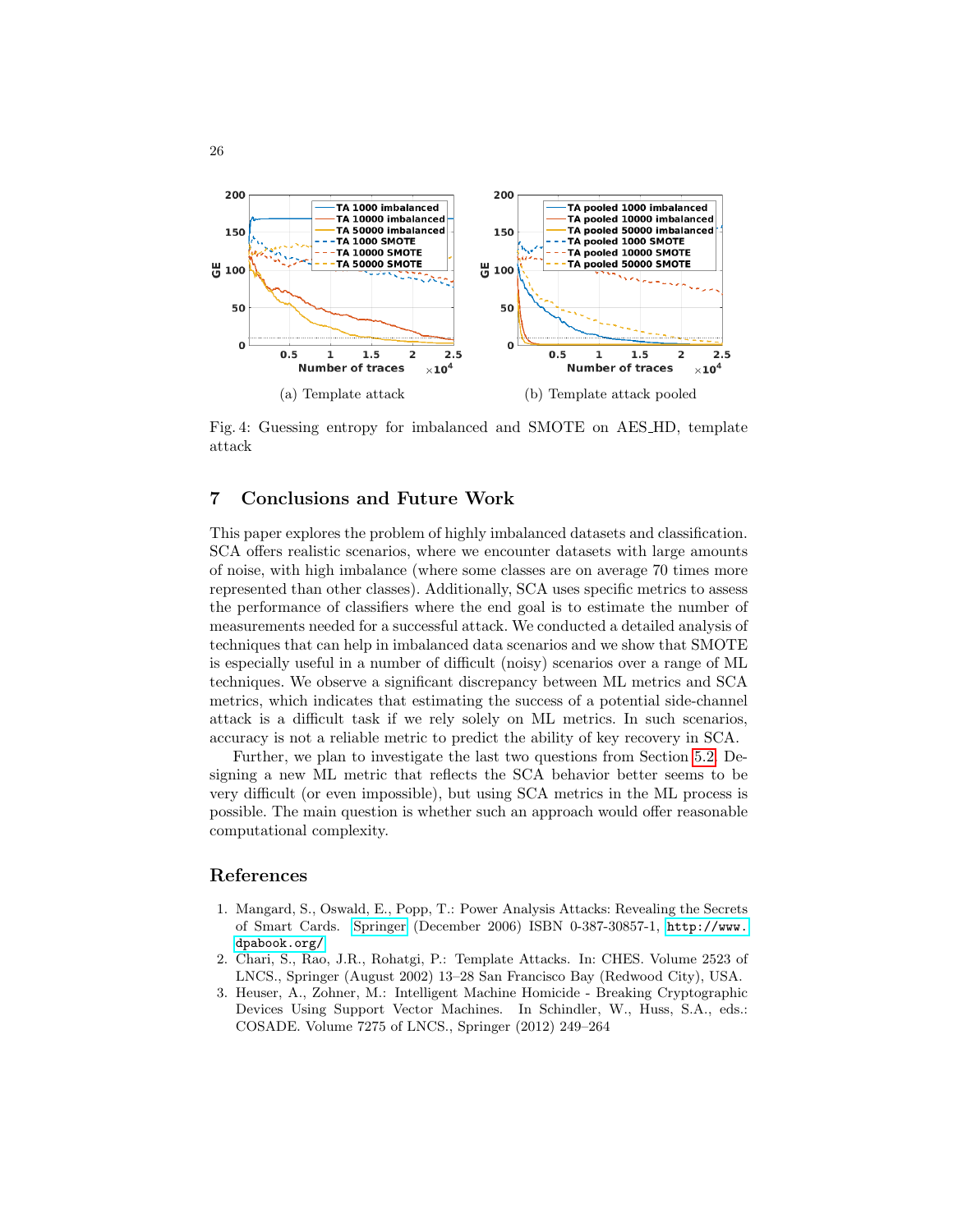- <span id="page-26-0"></span>4. Hospodar, G., Gierlichs, B., De Mulder, E., Verbauwhede, I., Vandewalle, J.: Machine learning in side-channel analysis: a first study. Journal of Cryptographic Engineering 1 (2011) 293–302 10.1007/s13389-011-0023-x.
- <span id="page-26-1"></span>5. Lerman, L., Poussier, R., Bontempi, G., Markowitch, O., Standaert, F.: Template Attacks vs. Machine Learning Revisited (and the Curse of Dimensionality in Side-Channel Analysis). In: COSADE 2015, Berlin, Germany, 2015. Revised Selected Papers. (2015) 20–33
- <span id="page-26-2"></span>6. Lerman, L., Bontempi, G., Markowitch, O.: A machine learning approach against a masked AES - Reaching the limit of side-channel attacks with a learning model. J. Cryptographic Engineering 5(2) (2015) 123–139
- <span id="page-26-3"></span>7. Lerman, L., Medeiros, S.F., Bontempi, G., Markowitch, O.: A Machine Learning Approach Against a Masked AES. In: CARDIS. Lecture Notes in Computer Science, Springer (November 2013) Berlin, Germany.
- <span id="page-26-4"></span>8. Picek, S., Heuser, A., Guilley, S.: Template attack versus Bayes classifier. Journal of Cryptographic Engineering 7(4) (Nov 2017) 343–351
- <span id="page-26-5"></span>9. Gilmore, R., Hanley, N., O'Neill, M.: Neural network based attack on a masked implementation of AES. In: 2015 IEEE International Symposium on Hardware Oriented Security and Trust (HOST). (May 2015) 106–111
- <span id="page-26-6"></span>10. Heuser, A., Picek, S., Guilley, S., Mentens, N.: Lightweight ciphers and their sidechannel resilience. IEEE Transactions on Computers  $\mathbf{PP}(99)$  (2017) 1–1
- <span id="page-26-7"></span>11. Cagli, E., Dumas, C., Prouff, E.: Convolutional Neural Networks with Data Augmentation Against Jitter-Based Countermeasures - Profiling Attacks Without Preprocessing. In: Cryptographic Hardware and Embedded Systems - CHES 2017 - 19th International Conference, Taipei, Taiwan, September 25-28, 2017, Proceedings. (2017) 45–68
- <span id="page-26-8"></span>12. Picek, S., Heuser, A., Jovic, A., Ludwig, S.A., Guilley, S., Jakobovic, D., Mentens, N.: Side-channel analysis and machine learning: A practical perspective. In: 2017 International Joint Conference on Neural Networks, IJCNN 2017, Anchorage, AK, USA, May 14-19, 2017. (2017) 4095–4102
- <span id="page-26-9"></span>13. Standaert, F.X., Malkin, T., Yung, M.: A Unified Framework for the Analysis of Side-Channel Key Recovery Attacks. In: EUROCRYPT. Volume 5479 of LNCS., Springer (April 26-30 2009) 443–461 Cologne, Germany.
- <span id="page-26-10"></span>14. Doget, J., Prouff, E., Rivain, M., Standaert, F.X.: Univariate side channel attacks and leakage modeling. J. Cryptographic Engineering 1(2) (2011) 123–144
- <span id="page-26-11"></span>15. Bhasin, S., Guilley, S., Flamant, F., Selmane, N., Danger, J.L.: Countering Early Evaluation: An Approach Towards Robust Dual-Rail Precharge Logic. In: WESS, ACM (oct 2010) DOI: 10.1145/1873548.1873554.
- <span id="page-26-12"></span>16. Standaert, F.X., Peeters, E., Quisquater, J.J.: On the masking countermeasure and higher-order power analysis attacks. In: International Conference on Information Technology: Coding and Computing (ITCC'05) - Volume II. Volume 1. (April 2005) 562–567 Vol. 1
- <span id="page-26-13"></span>17. TELECOM ParisTech SEN research group: DPA Contest (4th edition) (2013–2014) <http://www.DPAcontest.org/v4/>.
- <span id="page-26-14"></span>18. Coron, J., Kizhvatov, I.: An Efficient Method for Random Delay Generation in Embedded Software. In: Cryptographic Hardware and Embedded Systems - CHES 2009, 11th International Workshop, Lausanne, Switzerland, September 6-9, 2009, Proceedings. (2009) 156–170
- <span id="page-26-15"></span>19. Matthews, B.: Comparison of the predicted and observed secondary structure of T4 phage lysozyme. Biochimica et Biophysica Acta (BBA) - Protein Structure 405(2) (1975)  $442 - 451$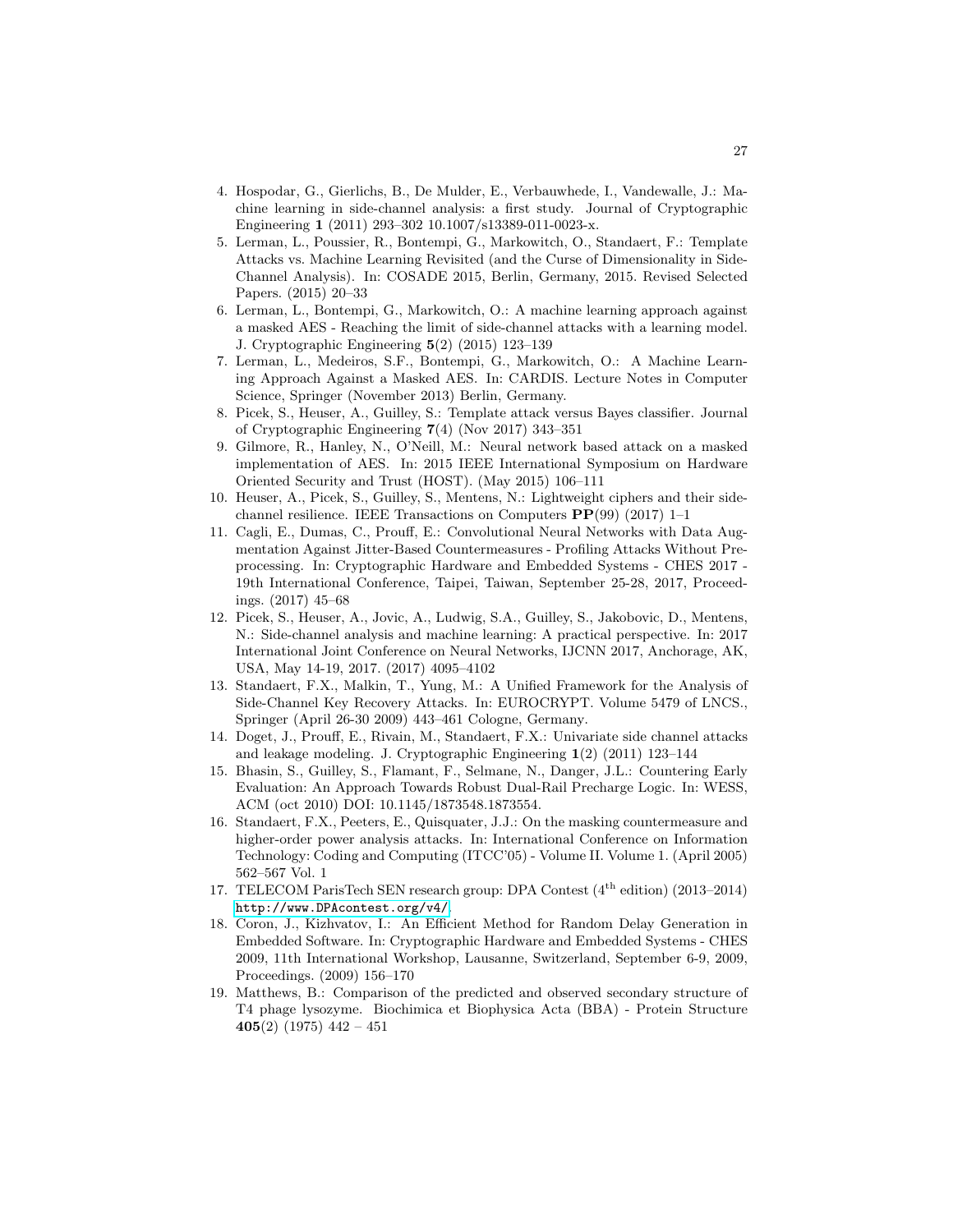- <span id="page-27-0"></span>20. Cohen, J.: A Coefficient of Agreement for Nominal Scales. Educational and Psychological Measurement 20(1) (1960) 37–46
- <span id="page-27-1"></span>21. Boughorbel, S., Jarray, F., El-Anbari, M.: Optimal classifier for imbalanced data using Matthews Correlation Coefficient metric. PLOS ONE  $12(6)$  (06 2017) 1–17
- <span id="page-27-2"></span>22. Jeni, L.A., Cohn, J.F., De La Torre, F.: Facing Imbalanced Data– Recommendations for the Use of Performance Metrics. In: Proceedings of the 2013 Humaine Association Conference on Affective Computing and Intelligent Interaction. ACII '13, Washington, DC, USA, IEEE Computer Society (2013) 245–251
- <span id="page-27-3"></span>23. He, H., Garcia, E.A.: Learning from Imbalanced Data. IEEE Trans. on Knowl. and Data Eng. 21(9) (September 2009) 1263–1284
- <span id="page-27-4"></span>24. Brier, E., Clavier, C., Olivier, F.: Correlation Power Analysis with a Leakage ´ Model. In: CHES. Volume 3156 of LNCS., Springer (August 11–13 2004) 16–29 Cambridge, MA, USA.
- <span id="page-27-5"></span>25. Batina, L., Gierlichs, B., Prouff, E., Rivain, M., Standaert, F.X., Veyrat-Charvillon, N.: Mutual Information Analysis: a Comprehensive Study. J. Cryptology 24(2) (2011) 269–291
- <span id="page-27-6"></span>26. Cooper, J., Goodwill, G., Jaffe, J., Kenworthy, G., Rohatgi, P.: Test Vector Leakage Assessment (TVLA) Methodology in Practice (Sept 24–26 2013) International Cryptographic Module Conference [\(ICMC\)](http://icmc-2013.org/wp/), Holiday Inn Gaithersburg, MD, USA.
- <span id="page-27-7"></span>27. Durvaux, F., Standaert, F.X.: From improved leakage detection to the detection of points of interests in leakage traces. In: Annual International Conference on the Theory and Applications of Cryptographic Techniques, Springer (2016) 240–262
- <span id="page-27-8"></span>28. Fernández-Delgado, M., Cernadas, E., Barro, S., Amorim, D.: Do we Need Hundreds of Classifiers to Solve Real World Classification Problems? Journal of Machine Learning Research 15 (2014) 3133–3181
- <span id="page-27-9"></span>29. Akbani, R., Kwek, S., Japkowicz, N.: Applying Support Vector Machines to Imbalanced Datasets. In Boulicaut, J.F., Esposito, F., Giannotti, F., Pedreschi, D., eds.: Machine Learning: ECML 2004, Berlin, Heidelberg, Springer Berlin Heidelberg (2004) 39–50
- <span id="page-27-10"></span>30. Dittman, D.J., Khoshgoftaar, T.M., Napolitano, A.: The Effect of Data Sampling When Using Random Forest on Imbalanced Bioinformatics Data. In: 2015 IEEE International Conference on Information Reuse and Integration. (Aug 2015) 457– 463
- <span id="page-27-11"></span>31. Fan, R.E., Chen, P.H., Lin, C.J.: Working Set Selection Using Second Order Information for Training Support Vector Machines. J. Mach. Learn. Res. 6 (December 2005) 1889–1918
- <span id="page-27-12"></span>32. Breiman, L.: Random Forests. Machine Learning 45(1) (2001) 5–32
- <span id="page-27-13"></span>33. Krawczyk, B.: Learning from imbalanced data: open challenges and future directions. Progress in Artificial Intelligence 5(4) (Nov 2016) 221–232
- <span id="page-27-14"></span>34. Longadge, R., Dongre, S.: Class Imbalance Problem in Data Mining Review. CoRR abs/1305.1707 (2013)
- <span id="page-27-15"></span>35. Ertekin, S., Huang, J., Giles, C.L.: Active Learning for Class Imbalance Problem. In: Proceedings of the 30th Annual International ACM SIGIR Conference on Research and Development in Information Retrieval. SIGIR '07, New York, NY, USA, ACM (2007) 823–824
- <span id="page-27-16"></span>36. Chawla, N.V., Bowyer, K.W., Hall, L.O., Kegelmeyer, W.P.: Smote: Synthetic minority over-sampling technique. J. Artif. Int. Res.  $16(1)$  (June 2002) 321-357
- <span id="page-27-17"></span>37. Batista, G.E.A.P.A., Prati, R.C., Monard, M.C.: A Study of the Behavior of Several Methods for Balancing Machine Learning Training Data. SIGKDD Explor. Newsl. 6(1) (June 2004) 20–29

28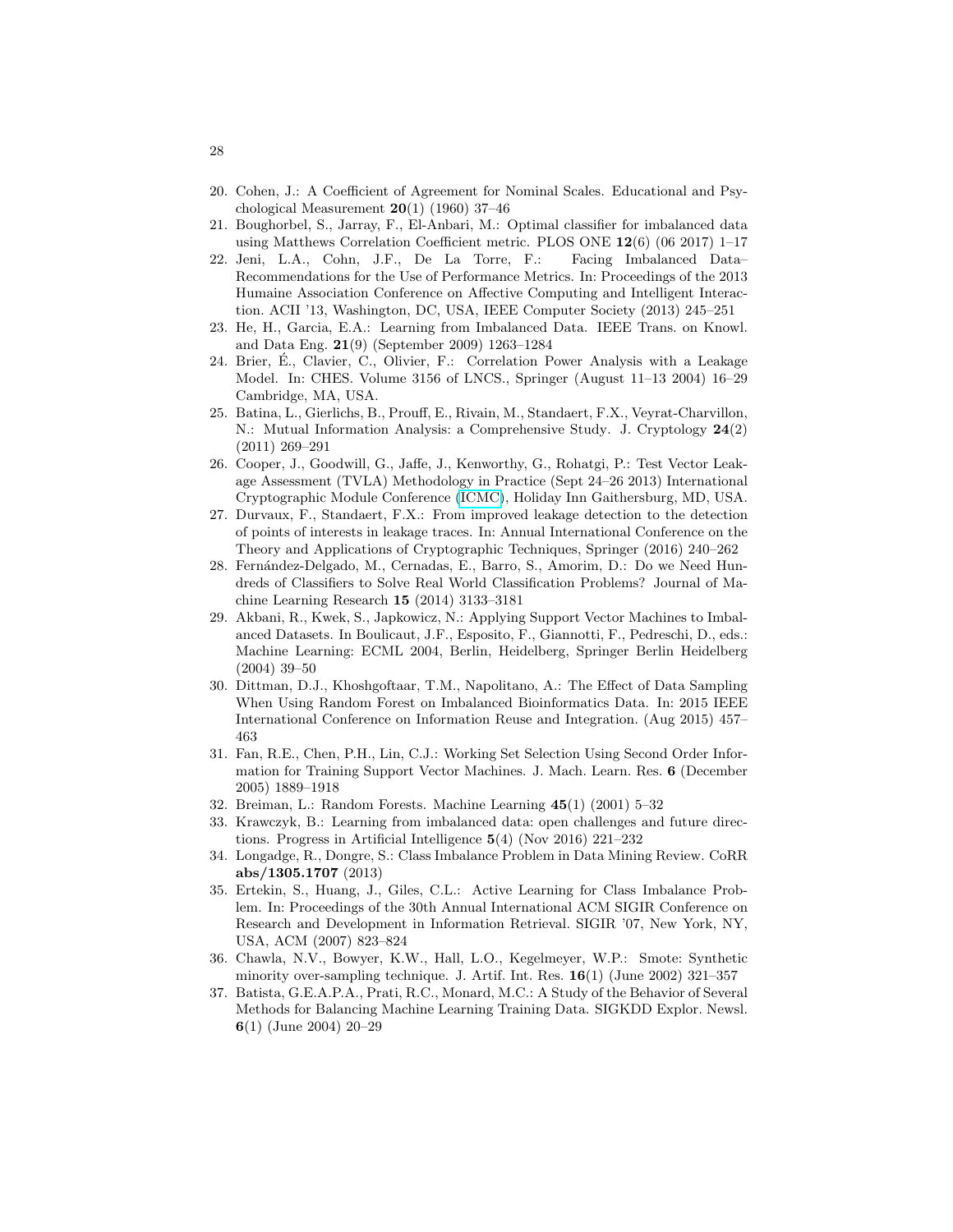- <span id="page-28-0"></span>38. Wilson, D.L.: Asymptotic Properties of Nearest Neighbor Rules Using Edited Data. IEEE Transactions on Systems, Man, and Cybernetics SMC-2(3) (July 1972) 408–421
- <span id="page-28-1"></span>39. James, G., Witten, D., Hastie, T., Tibsihrani, R.: An Introduction to Statistical Learning. Springer Texts in Statistics. Springer New York Heidelbert Dordrecht London (2001)
- <span id="page-28-2"></span>40. Pedregosa, F., Varoquaux, G., Gramfort, A., Michel, V., Thirion, B., Grisel, O., Blondel, M., Prettenhofer, P., Weiss, R., Dubourg, V., Vanderplas, J., Passos, A., Cournapeau, D., Brucher, M., Perrot, M., Duchesnay, E.: Scikit-learn: Machine learning in Python. Journal of Machine Learning Research 12 (2011) 2825–2830
- <span id="page-28-4"></span>41. Choudary, O., Kuhn, M.G.: Efficient template attacks. In Francillon, A., Rohatgi, P., eds.: Smart Card Research and Advanced Applications - 12th International Conference, CARDIS 2013, Berlin, Germany, November 27-29, 2013. Revised Selected Papers. Volume 8419 of LNCS., Springer (2013) 253–270
- <span id="page-28-5"></span>42. Schindler, W., Lemke, K., Paar, C.: A Stochastic Model for Differential Side Channel Cryptanalysis. In LNCS, ed.: CHES. Volume 3659 of LNCS., Springer (Sept 2005) 30–46 Edinburgh, Scotland, UK.
- <span id="page-28-6"></span>43. LeCun, Y., Bengio, Y., et al.: Convolutional networks for images, speech, and time series. The handbook of brain theory and neural networks 3361(10) (1995)
- <span id="page-28-7"></span>44. Abadi, M., Agarwal, A., Barham, P., Brevdo, E., Chen, Z., Citro, C., Corrado, G.S., Davis, A., Dean, J., Devin, M., Ghemawat, S., Goodfellow, I., Harp, A., Irving, G., Isard, M., Jia, Y., Jozefowicz, R., Kaiser, L., Kudlur, M., Levenberg, J., Man´e, D., Monga, R., Moore, S., Murray, D., Olah, C., Schuster, M., Shlens, J., Steiner, B., Sutskever, I., Talwar, K., Tucker, P., Vanhoucke, V., Vasudevan, V., Viégas, F., Vinyals, O., Warden, P., Wattenberg, M., Wicke, M., Yu, Y., Zheng, X.: TensorFlow: Large-scale machine learning on heterogeneous systems (2015) Software available from tensorflow.org.
- <span id="page-28-8"></span>45. Paszke, A., Gross, S., Chintala, S., Chanan, G., Yang, E., DeVito, Z., Lin, Z., Desmaison, A., Antiga, L., Lerer, A.: Automatic differentiation in pytorch. In: NIPS-W. (2017)
- <span id="page-28-9"></span>46. Maghrebi, H., Portigliatti, T., Prouff, E.: Breaking cryptographic implementations using deep learning techniques. In: Security, Privacy, and Applied Cryptography Engineering - 6th International Conference, SPACE 2016, Hyderabad, India, December 14-18, 2016, Proceedings. (2016) 3–26
- <span id="page-28-10"></span>47. Picek, S., Samiotis, I.P., Heuser, A., Kim, J., Bhasin, S., Legay, A.: On the performance of convolutional neural networks for side-channel analysis. Cryptology ePrint Archive, Report 2018/004 (2018) <https://eprint.iacr.org/2018/004>.

# <span id="page-28-3"></span>A Detailed Results for Different Classifiers and Balancing **Techniques**

For all considered machine learning techniques we first run a tuning phase and present results with the best obtained parameters. SVM – Support Vector Machines, RF – Random Forest, MLP – Multilayer Perceptron, CNN – Convolutional Neural Networks, TA – template attack [\[2\]](#page-25-1), TA p. – pooled template attack [\[41\]](#page-28-4), SA – stochastic attack [\[42\]](#page-28-5).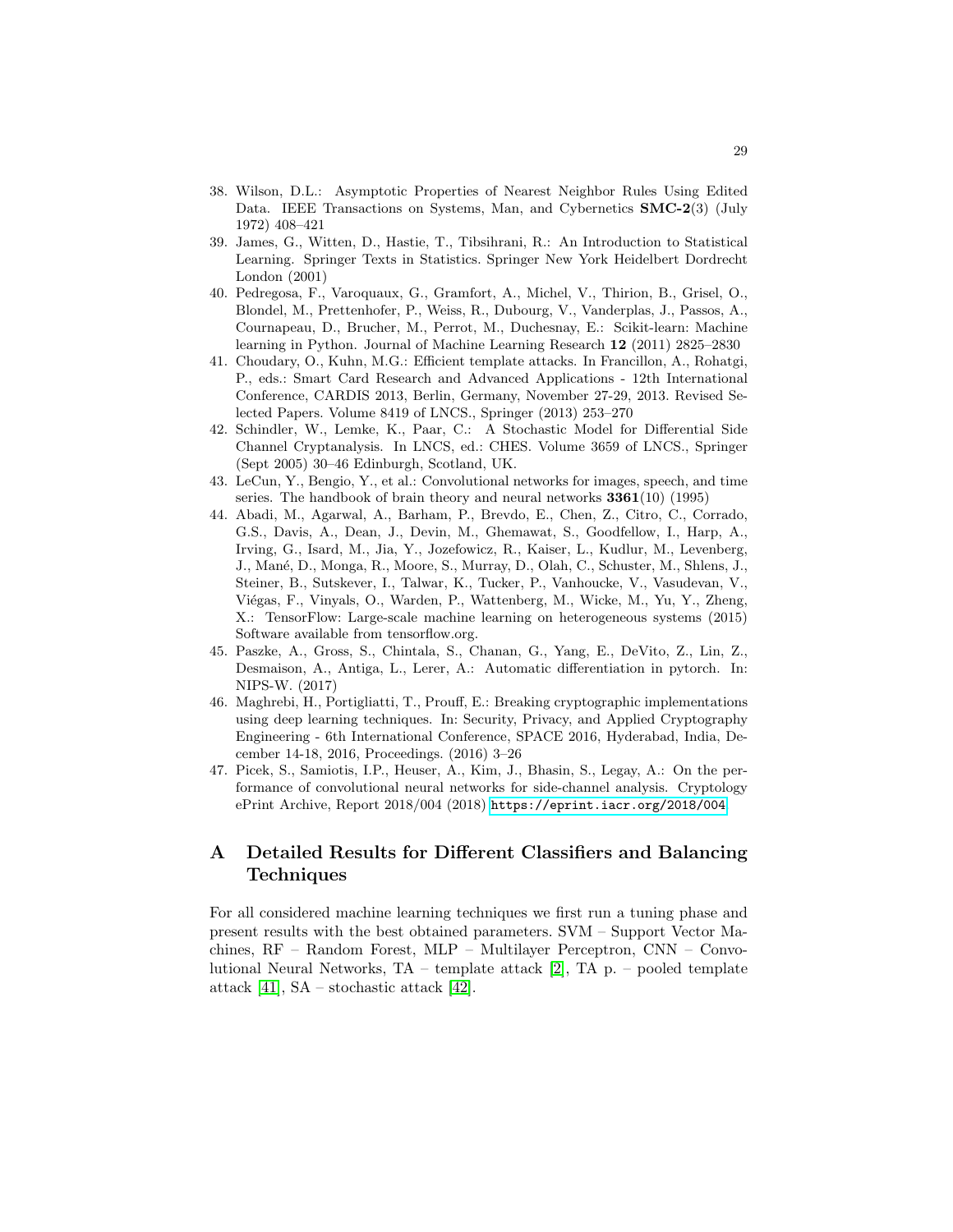| Method                    | Tr. size       | Tuned                                        | ACC                    | PRE          | $_{\rm REC}$             | F1                       | GE                               | $_{\rm SR}$             |
|---------------------------|----------------|----------------------------------------------|------------------------|--------------|--------------------------|--------------------------|----------------------------------|-------------------------|
|                           |                | Imbalanced classification results            |                        |              |                          |                          |                                  |                         |
| <b>SVM</b>                | 1000           | $C = 1, \gamma = 1$                          | 52.5                   | 44           | 52                       | 47                       | 3                                | 8                       |
| <b>SVM</b>                | 10000          | $C=1,\gamma=1$                               | 72.4                   | 71           | 72                       | $7\sqrt{1}$              | 3                                | $\scriptstyle{7}$       |
| <b>SVM</b><br>RF          | 50000<br>1000  | $C = 1, \gamma = 1$<br>$I = 1000$            | 70.9<br>69.1           | $7\,1$<br>69 | 71<br>69                 | 70<br>68                 | 3<br>5                           | $\overline{\tau}$<br>11 |
| RF                        | 10000          | $I = 1000$                                   | 74.8                   | 75           | 75                       | 74                       | $\overline{5}$                   | 11                      |
| $_{RF}$                   | 50000          | $I = 500$                                    | 73.2                   | 73           | 73                       | 72                       | $\overline{\tau}$                | 16                      |
| MLP                       | 1000           | tanh, (50, 10, 50)                           | 56.9                   | 52           | 57                       | 53                       | $\,$ 6                           | 15                      |
| MLP<br>MLP                | 10000<br>50000 | tanh, (50, 10, 50)<br>tanh, (50, 30, 20, 50) | 54.1<br>61.1           | 53<br>61     | 54<br>61                 | $5\,1$<br>60             | $\overline{4}$<br>$\overline{4}$ | 12<br>11                |
| CNN                       | 1000           | $[46]$                                       | 65.1                   | 62           | 61                       | 62                       | 3                                | 12                      |
| CNN                       | 10000          | [46]                                         | 38.8                   | 35           | 36                       | 38                       | 3                                | 9                       |
| CNN                       | 50000          | [46]                                         | 62.4                   | 61           | 61                       | 61                       | $\overline{\mathbf{4}}$          | 10                      |
| TA<br>TA                  | 1000<br>10000  |                                              | 11.2<br>13.4           |              | ÷                        | $\equiv$                 | i.                               | L.                      |
| TA                        | 50000          |                                              | 82.4                   |              |                          |                          | 3                                | $\,$ 6 $\,$             |
| TA p.                     | 1000           |                                              | 64.7                   |              | $\overline{a}$           | $\overline{\phantom{0}}$ | 3                                | 9                       |
| TA p.                     | 10000          |                                              | 81.0                   |              | $\overline{a}$           | $\overline{\phantom{0}}$ | 3                                | $\overline{\tau}$       |
| TA p.<br>SA               | 50000<br>1000  |                                              | 81.6<br>70.4           |              | $\overline{a}$<br>÷      | -<br>÷                   | 3<br>$\bf8$                      | 6<br>45                 |
| SA                        | 10000          |                                              | 82.0                   |              |                          |                          | 3                                | 56                      |
| SA                        | 50000          |                                              | 82.2                   |              |                          |                          | 3                                | 16                      |
|                           |                |                                              | Class weight balancing |              |                          |                          |                                  |                         |
| <b>SVM</b>                | 1000           | $C = 1, \gamma = 1$                          | 42.4                   | 37           | 42                       | 36                       | $\bf{4}$                         | $10$                    |
| <b>SVM</b>                | 10000          | $C\!=\!1,~\gamma\!=\!1$                      | 73.1                   | 74           | 73                       | 73                       | 3                                | 6                       |
| <b>SVM</b>                | 50000          | $C=1, \gamma=1$                              | 71.5                   | 72           | 72                       | 71                       | 3                                | $\scriptstyle{7}$       |
| $_{RF}$                   | 1000           | $I = 1000$                                   | 67.5                   | 67           | 67                       | 66                       | $\overline{4}$                   | 12                      |
| RF<br>$_{RF}$             | 10000<br>50000 | $I = 1000$<br>$I = 1000$                     | 74.1<br>71.6           | 74<br>70     | 74<br>72                 | 73<br>70                 | $\overline{\mathbf{4}}$<br>5     | 10<br>13                |
|                           |                |                                              | Random oversampling    |              |                          |                          |                                  |                         |
| <b>SVM</b>                | 1000           |                                              | 49.4                   | 43           | 49                       | 44                       | $\overline{\mathbf{4}}$          | 9                       |
| <b>SVM</b>                | 10000          | $C=1, \gamma=1$<br>$C=1, \gamma=1$           | 73.5                   | $\bf 74$     | 74                       | 73                       | 3                                | $\overline{7}$          |
| SVM                       | 50000          | $C\!=\!1,~\gamma\!=\!1$                      | 70.7                   | $7\,1$       | 71                       | 70                       | 3                                | 8                       |
| RF                        | 1000           | $I = 50$                                     | 63.4                   | 63           | 63                       | 61                       | 17                               | 48                      |
| <b>B.F</b><br>$_{\rm RF}$ | 10000<br>50000 | $I = 1000$<br>$I = 1000$                     | 72.6<br>72.4           | 72<br>71     | 73<br>72                 | 71<br>71                 | 5<br>6                           | 11<br>17                |
|                           |                |                                              |                        |              |                          |                          |                                  |                         |
|                           |                |                                              | Random undersampling   |              |                          |                          |                                  |                         |
| <b>SVM</b>                | 1000           | $C=1, \gamma=1$                              | 34.6                   | 34           | 35                       | 28                       | 10                               | 30                      |
| <b>SVM</b><br><b>SVM</b>  | 10000<br>50000 | $C=1, \gamma=1$<br>$C=1, \gamma=1$           | 49<br>63.1             | 48<br>62     | 49<br>63                 | 44<br>61                 | 8<br>$\overline{4}$              | $\bf{^{20}}$<br>12      |
| $_{RF}$                   | 1000           | $I = 1000$                                   | 44.7                   | 47           | 44                       | 37                       | 6                                | 17                      |
| $_{RF}$                   | 10000          | $I = 1000$                                   | 62.2                   | 66           | 62                       | 61                       | $\overline{4}$                   | 13                      |
| $_{RF}$                   | 50000          | $I = 1000$                                   | 74.4                   | 75           | 74                       | 74                       | $\overline{4}$                   | 12                      |
|                           |                |                                              | SMOTE                  |              |                          |                          |                                  |                         |
| <b>SVM</b>                | 1000           | $C=1, \gamma=1$                              | 46.4                   | 39           | 46                       | 41                       | $\overline{\mathbf{4}}$          | $10\,$                  |
| <b>SVM</b>                | 10000          | $C=1, \gamma=1$                              | 72.6                   | 73           | 73                       | 72                       | 3                                | $\scriptstyle{7}$       |
| <b>SVM</b>                | 50000          | $C\!=\!1,~\gamma\!=\!1$                      | 70.5                   | $7\,1$       | 71                       | 70                       | 3                                | 8                       |
| $\mathbf{RF}$<br>$_{RF}$  | 1000<br>10000  | $I = 200$<br>$I = 500$                       | 67.0<br>72.2           | 66<br>72     | 67<br>72                 | 65<br>72                 | 9<br>6                           | 13<br>$^{\rm 23}$       |
| $_{RF}$                   | 50000          | $I = 500$                                    | 72.2                   | 72           | $\scriptstyle{72}$       | $\scriptstyle{72}$       | $\boldsymbol{9}$                 | 23                      |
| MLP                       | 1000           | tanh, (50, 30, 20, 50)                       | 57.8                   | 53           | 58                       | 53                       | $\scriptstyle{7}$                | 17                      |
| MLP<br>MLP                | 10000<br>50000 | relu, (50, 30, 20, 50)                       | 63.9<br>70.3           | 63<br>71     | 64<br>70                 | 62<br>70                 | 3<br>3                           | $\overline{\tau}$<br>8  |
| $_{\rm CNN}$              | 1000           | tanh, (50, 30, 20, 50)<br>$[46]$             | 53.0                   | 49           | 51                       | 51                       | $\overline{5}$                   | 13                      |
| <b>CNN</b>                | 10000          | [46]                                         | 61.0                   | 59           | 60                       | 59                       | $\overline{4}$                   | 12                      |
| <b>CNN</b>                | 50000          | $[46]$                                       | 67.3                   | 66           | 66                       | 66                       | 5                                | 14                      |
| TA<br>TA                  | 1000           |                                              | 0.4                    |              | ÷                        | ÷                        |                                  | ÷                       |
| TA                        | 10000<br>50000 |                                              | 0.3<br>27.5            |              |                          |                          | 13600                            |                         |
| TA p.                     | 1000           |                                              | 10.9                   |              | $\overline{\phantom{0}}$ | $\overline{\phantom{0}}$ | 3600                             | 8900                    |
| TA p.                     | 10000          |                                              | 15.2                   |              | $\overline{a}$           | i,                       | 1400                             | 3300                    |
| TA p.                     | 50000          | L                                            | 10.9                   |              |                          | L.                       | 2 2 0 0                          | 5300                    |
| SA<br>SA                  | 1000<br>10000  |                                              | 3.6<br>21.9            |              | ÷<br>$\overline{a}$      |                          | 2478<br>1055                     | 4528<br>2484            |
| SA                        | 50000          |                                              | 10.9                   |              | L.                       |                          | 1438                             | 3582                    |
|                           |                |                                              | $SMOTE+ENN$            |              |                          |                          |                                  |                         |
| <b>SVM</b>                | 1000           | $C=1, \gamma=1$                              | 36.3                   | 28           | 36                       | 27                       | 20                               | 62                      |
| <b>SVM</b>                | 10000          | $C=1, \gamma=1$                              | 71.7                   | 72           | 72                       | 71                       | 3                                | 9                       |
| <b>SVM</b>                | 50000          | $C\!=\!1,~\gamma\!=\!1$                      | 68.4                   | 69           | 68                       | 68                       | 3                                | 9                       |
| $_{RF}$<br>RF             | 1000<br>10000  | $I = 50$<br>$I = 500$                        | 59.6<br>73.2           | 64<br>74     | 60<br>73                 | 56<br>73                 | 18<br>6                          | 54<br>17                |
| RF                        | 50000          | $I = 500$                                    | 72.6                   | 72           | 73                       | $\scriptstyle{72}$       | $\scriptstyle{7}$                | 21                      |

<span id="page-29-0"></span>Table 7: DPAcontest v4 dataset. Values are given as percentages (ML metrics) and number of traces (for GE/SR) on test set.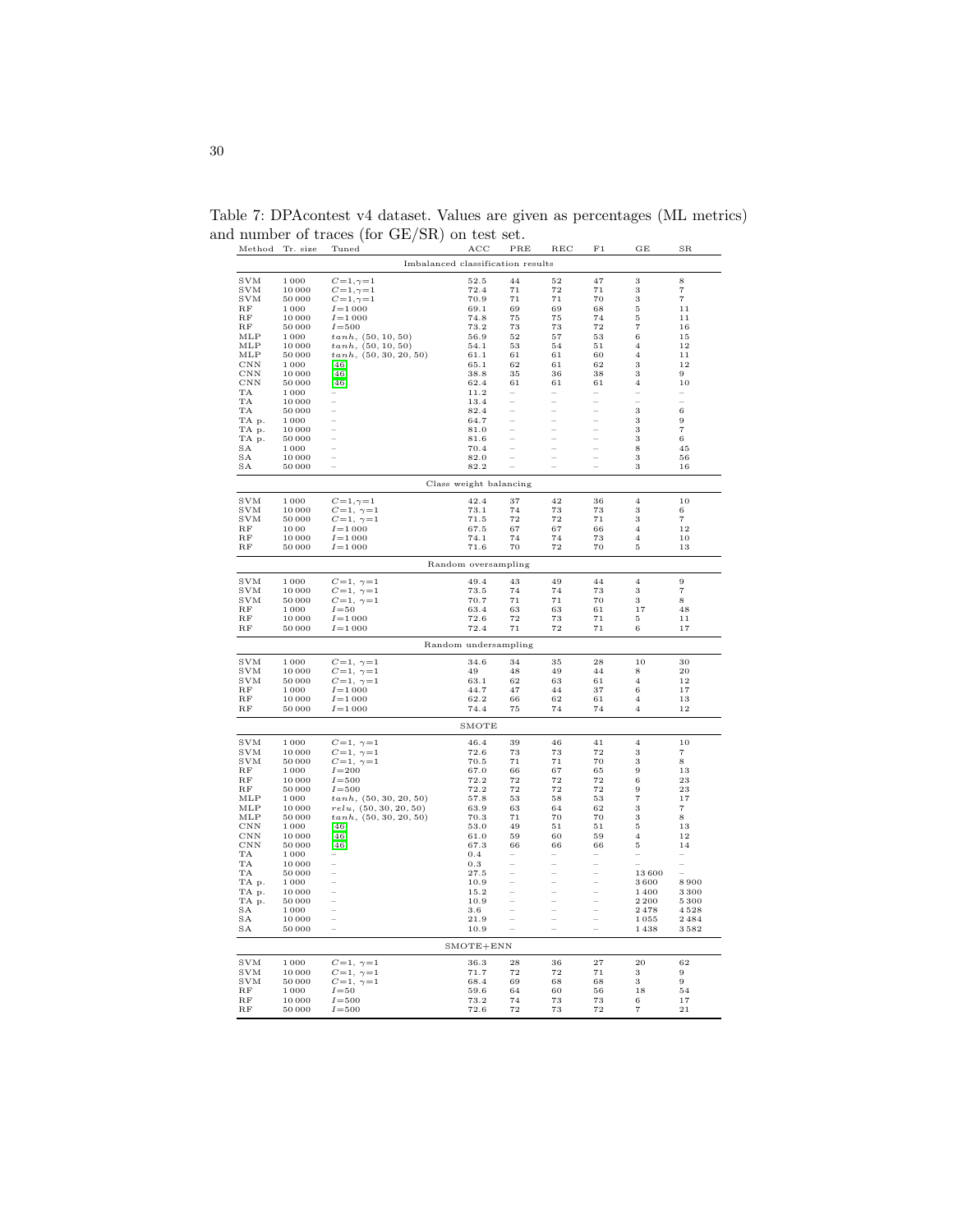| Method                   | Tr. size        | $\prime$<br>٠,<br>Tuned                                      | $_{\mathrm{ACC}}$      | PRE                                    | $_{\rm REC}$             | F1                         | GE                  | $_{\rm SR}$    |
|--------------------------|-----------------|--------------------------------------------------------------|------------------------|----------------------------------------|--------------------------|----------------------------|---------------------|----------------|
|                          |                 | Imbalanced classification results                            |                        |                                        |                          |                            |                     |                |
| <b>SVM</b>               | 1000            | $C = .001, \gamma = .001$                                    | 27.3                   | 7                                      | 27                       | 12                         |                     |                |
| <b>SVM</b><br><b>SVM</b> | 10000<br>25 000 | $C = .001, \gamma = .001$                                    | 27.3<br>27.3           | $\scriptstyle{7}$<br>$\scriptstyle{7}$ | 27<br>27                 | 12<br>12                   | ÷<br>$\overline{a}$ | L,             |
| RF                       | 1000            | $C = .001, \gamma = .001$<br>$I = 1000$                      | 25.1                   | 21                                     | 25                       | 19                         |                     |                |
| RF                       | 10000           | $I = 1000$                                                   | 26.5                   | 23                                     | 26                       | 18                         | 18800               | -              |
| RF                       | 25 000          | $I = 1000$                                                   | 26.6                   | 29                                     | $^{27}$                  | 17                         | 13490               | $\overline{a}$ |
| MLP<br>MLP               | 1000<br>10000   | $relu,\: (50, 25, 10, 25, 50)$<br>tanh, (50, 25, 10, 25, 50) | 25.5<br>27.3           | $1\,6$<br>$\scriptstyle{7}$            | 26<br>27                 | 16<br>12                   | ÷<br>L              |                |
| MLP                      | 25 000          | tanh, (50, 10, 50)                                           | 27.2                   | 11                                     | 27                       | 12                         | L                   |                |
| CNN                      | 1 000           | [46]                                                         | 27.3                   | $\overline{7}$                         | 27                       | $1\,2$                     | ÷                   |                |
| $_{\rm CNN}$<br>CNN      | 10000<br>50000  | 46<br>$[46]$                                                 | 25.3<br>27.0           | 12<br>12                               | 24<br>24                 | 15<br>14                   | 1                   | $\frac{1}{1}$  |
| TA                       | 1000            |                                                              | 2.2                    |                                        |                          |                            | $\overline{a}$      |                |
| TA<br>TA                 | 10000<br>25 000 |                                                              | 0.6<br>17.6            |                                        | L,                       | L,                         | ÷                   |                |
| TA p.                    | 1000            |                                                              | 12.9                   |                                        | $\overline{\phantom{0}}$ | L,                         |                     |                |
| TA p.                    | 10000           |                                                              | 6.8                    |                                        | $\overline{a}$           | 1                          | 13500               |                |
| TA p.                    | 25 000<br>1000  |                                                              | 5.3                    |                                        | i,<br>L                  |                            | 8900                | 20700          |
| SA<br>SA                 | 10000           |                                                              | 5.3<br>2.4             |                                        |                          |                            | $\overline{a}$      | $\overline{a}$ |
| SA                       | 25 000          |                                                              | 2.0                    |                                        |                          |                            | ÷                   | L              |
|                          |                 |                                                              | Class weight balancing |                                        |                          |                            |                     |                |
| <b>SVM</b>               | 1000            | $C=1, \gamma=1$                                              | 18.9                   | 19                                     | 19                       | 19                         |                     |                |
| <b>SVM</b>               | 10000           | $C = .01, \ \gamma = .01$                                    | 11.1                   | $\mathbf{1}$                           | 11                       | $\,2$                      | -                   | ÷              |
| <b>SVM</b><br>RF         | 25 000<br>1000  | $C = .01, \ \gamma = .001$<br>$I = 100$                      | 21.7<br>24.9           | 5<br>19                                | 22<br>$\bf 25$           | 8<br>19                    |                     |                |
| RF                       | 10000           | $I = 1000$                                                   | 27.1                   | 24                                     | 27                       | $1\,6$                     | 18660               |                |
| RF                       | 25 000          | $I = 1000$                                                   | 27.0                   | 24                                     | 27                       | 15                         | 12980               |                |
|                          |                 |                                                              | Random oversampling    |                                        |                          |                            |                     |                |
| <b>SVM</b>               | 1000            | $C\!=\!1,~\gamma\!=\!1$                                      | 21.1                   | 19                                     | $^{21}$                  | $\bf{^{20}}$               |                     |                |
| <b>SVM</b>               | 10000           | $C=1, \gamma=1$                                              | 20.7                   | 20                                     | $\bf{21}$                | $_{\rm 20}$                | 19290               |                |
| <b>SVM</b><br>RF         | 25 000<br>1000  | $C\!=\!1,~\gamma\!=\!1$<br>$I = 200$                         | 19.8<br>24.4           | 21<br>20                               | 20<br>24                 | 20<br>20                   | 7177                | 19210          |
| <b>B.F</b>               | 10000           | $I = 1000$                                                   | 26.2                   | 21                                     | 26                       | 19                         | 17360               |                |
| RF                       | 25 000          | $I = 1000$                                                   | 26.3                   | 25                                     | 26                       | 19                         | 7173                | 20650          |
|                          |                 |                                                              | Random undersampling   |                                        |                          |                            |                     |                |
| <b>SVM</b>               | 1000            | $C\!=\!1,~\gamma\!=\!1$                                      | 7.5                    | 19                                     | 8                        | 8                          |                     |                |
| <b>SVM</b><br><b>SVM</b> | 10000<br>25 000 | $C=1, \gamma=1$                                              | 14.7<br>9.8            | 20<br>20                               | 15<br>10                 | 17<br>12                   | ÷                   | L              |
| RF                       | 1000            | $C\!=\!1,~\gamma\!=\!1$<br>$I = 200$                         | 13.9                   | 19                                     | 14                       | 14                         |                     |                |
| RF                       | 10000           | $I = 200$                                                    | 14.2                   | 20                                     | 14                       | 16                         |                     |                |
| RF                       | 25 000          | $I = 1000$                                                   | 11.3                   | 20                                     | 11                       | 14                         | 10500               | 22400          |
|                          |                 |                                                              | SMOTE                  |                                        |                          |                            |                     |                |
| <b>SVM</b>               | 1000            | $C=1, \gamma=1$                                              | 22.0                   | 20                                     | 22                       | $\sqrt{21}$                |                     |                |
| <b>SVM</b><br><b>SVM</b> | 10000<br>25 000 | $C=1, \gamma=1$<br>$C=1, \gamma=1$                           | 21.5<br>21.3           | 20<br>21                               | 21<br>21                 | $\sqrt{21}$<br>$2\sqrt{1}$ | 10320               | L              |
| $\mathbf{RF}$            | 1000            | $I = 1000$                                                   | 20.2                   | $20\,$                                 | $\bf{20}$                | 20                         |                     |                |
| $_{RF}$                  | 10000           | $I = 1000$                                                   | 23.2                   | 21                                     | 23                       | 21                         | 4305                | 13710          |
| $_{RF}$<br>MLP           | 25 000<br>1000  | $I = 1000$<br>tanh, (50, 30, 20, 50)                         | 24.1<br>14.9           | $^{\rm 22}$<br>$_{\rm 20}$             | 24<br>$15\,$             | $\bf{^{22}}$<br>16         | 1619                | 5593           |
| MLP                      | 10000           | relu, (50, 30, 20, 50)                                       | 25.1                   | 19                                     | 25                       | 17                         |                     |                |
| MLP                      | 25 000          | relu, (50, 30, 20, 50)                                       | 26.9                   | 21                                     | 27                       | 13                         | L                   | -              |
| CNN<br>$_{\rm CNN}$      | 1000<br>10000   | [46]<br>$[46]$                                               | 16.8<br>18.9           | 16<br>17                               | 17<br>17                 | 17<br>17                   | ÷                   | $\overline{a}$ |
| CNN                      | 25 000          | $[46]$                                                       | 19.4                   | 16                                     | 17                       | 17                         | Ľ.                  |                |
| TA                       | 1000            |                                                              | 0.4                    |                                        |                          |                            | $\overline{a}$      |                |
| TA<br>TA                 | 10000<br>25 000 |                                                              | 25.0<br>23.3           | $\overline{a}$                         | L<br>i,                  | L                          | L.                  | $\overline{a}$ |
| TA p.                    | 1000            |                                                              | 0.4                    |                                        | ÷,                       |                            | 23 300              | -              |
| TA p.                    | 10000           |                                                              | 0.4                    |                                        | $\overline{a}$           | $\overline{a}$             | ÷                   | $\overline{a}$ |
| TA p.                    | 25 000          | L.                                                           | 0.4                    | L.                                     | ÷                        | ÷                          | L.                  | $\overline{a}$ |
| SΑ<br>SA                 | 1000<br>10000   |                                                              | 0.4<br>0.4             |                                        | $\overline{a}$           |                            | i.                  | $\overline{a}$ |
| SA                       | 25 000          |                                                              | 0.4                    |                                        | ÷                        |                            | L.                  |                |
|                          |                 |                                                              | $SMOTE+ENN$            |                                        |                          |                            |                     |                |
| <b>SVM</b>               | 1000            | $C=1, \gamma=1$                                              | 7.7                    | 7                                      | 8                        | $\overline{4}$             |                     |                |
| $_{\mathrm{SVM}}$        | 10000           | $C=1, \gamma=1$                                              | 9.3                    | 14                                     | 9                        | 5                          |                     |                |
| <b>SVM</b><br>$_{RF}$    | 25 000<br>1000  | $C\!=\!1,~\gamma\!=\!1$<br>$I = 500$                         | 8.9<br>7.3             | 12<br>5                                | 9<br>$\overline{7}$      | 5<br>$\overline{4}$        | 11780               |                |
| RF                       | 10000           | $I = 1000$                                                   | 8.2                    | $\overline{\phantom{a}}$               | 8                        | $\overline{4}$             | 15770               |                |
| RF                       | 25 000          | $I = 1000$                                                   | 8.9                    | 19                                     | 9                        | $\mathbf 5$                | 20 400              |                |

<span id="page-30-0"></span>Table 8: AES RD dataset. Values are given as percentages (ML metrics) and number of traces (for GE/SR) on test set.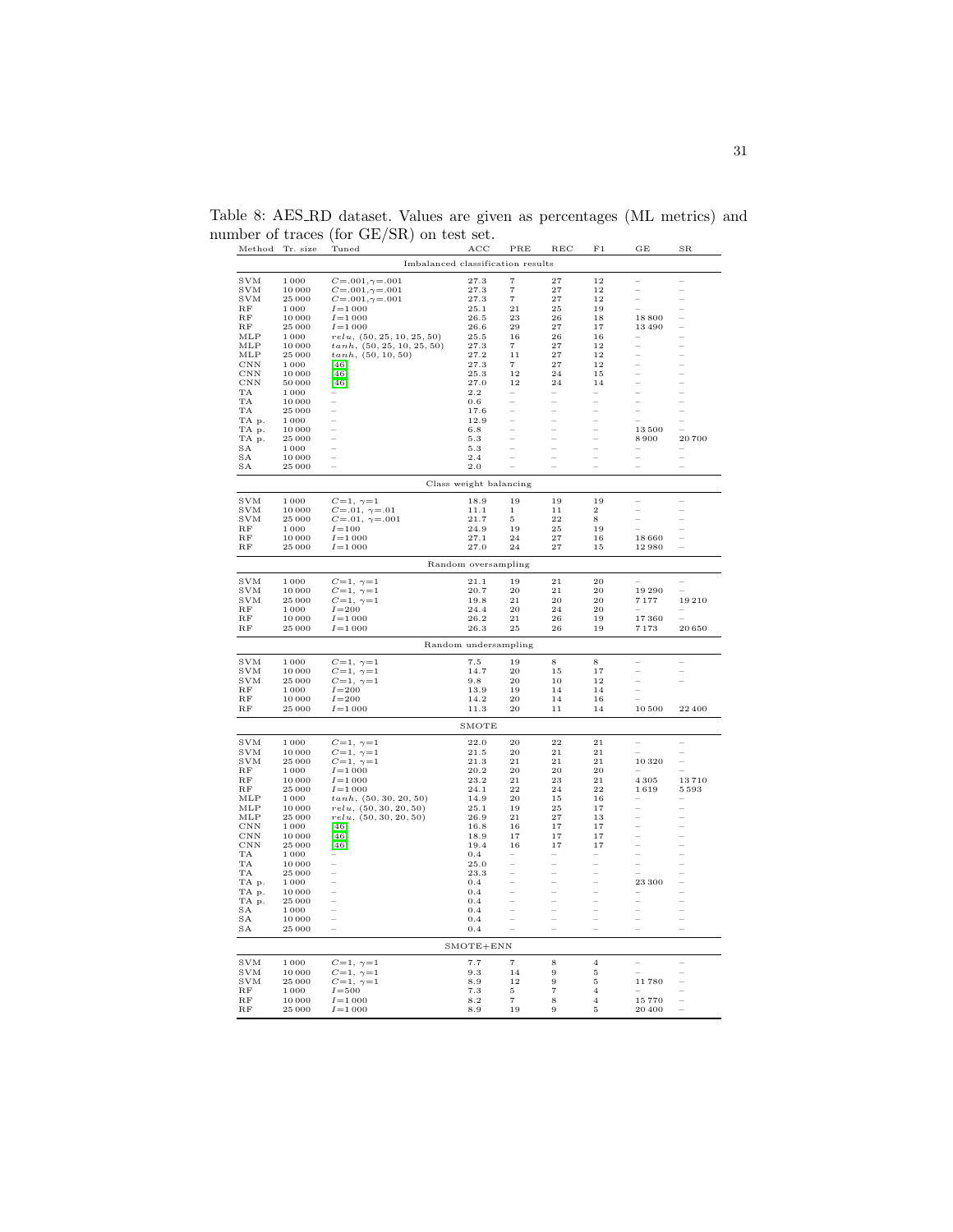| Method                     | Tr. size       | Tuned                                            | ACC                    | PRE            | $_{\rm REC}$                               | F <sub>1</sub>                             | GE                 | $_{\rm SR}$              |
|----------------------------|----------------|--------------------------------------------------|------------------------|----------------|--------------------------------------------|--------------------------------------------|--------------------|--------------------------|
|                            |                | Imbalanced classification results                |                        |                |                                            |                                            |                    |                          |
| <b>SVM</b>                 | 1000           | $C = .001, \gamma = .001$                        | 27.0                   | 7              | 27                                         | 11                                         |                    |                          |
| <b>SVM</b>                 | 10000          | $C = .001, \gamma = .001$                        | 27.0                   | $\overline{7}$ | 27                                         | 11                                         | 13330              | 24700                    |
| <b>SVM</b>                 | 50000          | $C = .001, \gamma = .001$                        | 27.0                   | $\overline{7}$ | 27                                         | 11                                         | 17680              |                          |
| $_{RF}$                    | 1000           | $I = 500$                                        | 24.7                   | 21             | 25<br>26                                   | 20<br>18                                   |                    | -                        |
| RF<br>$_{RF}$              | 10000<br>50000 | $I = 1000$<br>$I = 1000$                         | 26.0<br>26.0           | 19<br>23       | 26                                         | 18                                         | 16620<br>13560     | 24 380                   |
| MLP                        | 1000           | tanh, (50, 30, 20, 50)                           | 25.4                   | 12.0           | 25                                         | 16                                         |                    |                          |
| MLP                        | 10000          | tanh, (50, 10, 50)                               | 27.0                   | 12             | 27                                         | 12                                         | $\overline{a}$     |                          |
| MLP                        | 50000          | tanh, (50, 25, 10, 25, 50)                       | 27.0                   | $\overline{7}$ | 27                                         | 11                                         | i.                 |                          |
| $_{\rm CNN}$<br><b>CNN</b> | 1000           | [46]<br>[46]                                     | 25.1<br>27.0           | 9<br>7         | 26<br>27                                   | 11<br>11                                   |                    | 22900                    |
| $_{\rm CNN}$               | 10000<br>50000 | $[46]$                                           | 27.0                   | 7              | 27                                         | 12                                         | 12500<br>12600     | 23 000                   |
| TA                         | 1000           |                                                  | 0.3                    | L              | ÷                                          | L.                                         |                    |                          |
| TA                         | 10000          |                                                  | 6.6                    |                |                                            | $\overline{a}$                             | 22900              |                          |
| TA                         | 50000          | ÷                                                | 14.0                   |                | $\overline{\phantom{0}}$<br>$\overline{a}$ | $\overline{\phantom{0}}$<br>L,             | 14 000             |                          |
| TA p.<br>TA p.             | 1000<br>10000  |                                                  | 12.8<br>7.4            |                |                                            |                                            | 11000<br>1200      | 22 300<br>3100           |
| TA p.                      | 50000          | ÷                                                | 5.6                    |                | $\overline{a}$                             | $\overline{a}$                             | 700                | 1600                     |
| SA                         | 1000           | $\overline{a}$                                   | 6.7                    |                | $\overline{a}$                             | $\overline{a}$                             |                    |                          |
| SA                         | 10000          |                                                  | 4.6                    |                | i,                                         | ÷                                          | 21963              | ÷                        |
| SA                         | 50000          |                                                  | 3.9                    |                | Ľ.                                         | $\overline{a}$                             | 23094              | ÷                        |
|                            |                |                                                  | Class weight balancing |                |                                            |                                            |                    |                          |
| <b>SVM</b>                 | 1000           | $C\!=\!.001,\ \gamma\!=\!1$                      | 0.4                    | $\overline{0}$ | $\mathbf{O}$                               | $\bf{0}$                                   | ÷                  |                          |
| <b>SVM</b>                 | 10000          | $C = .01, \gamma = .001$                         | 11.0                   | $\,1$          | 11                                         | $\boldsymbol{2}$                           |                    |                          |
| <b>SVM</b>                 | 50000          | $C = .01, \ \gamma = .001$                       | 0.3                    | $\Omega$       | $\theta$                                   | $\boldsymbol{0}$                           | L.                 |                          |
| RF<br>RF                   | 1000<br>10000  | $I = 200$<br>$I = 1000$                          | 25.1<br>26.4           | 21<br>26       | 25<br>26                                   | 19<br>17                                   | 16 1 20            | 24990                    |
| RF                         | 50000          | $I = 1000$                                       | 26.7                   | 17             | 27                                         | 15                                         | 16650              |                          |
|                            |                |                                                  | Random oversampling    |                |                                            |                                            |                    |                          |
|                            |                |                                                  |                        |                |                                            |                                            |                    |                          |
| <b>SVM</b>                 | 1000           | $C=1, \gamma=1$                                  | 11.6                   | 20             | 12                                         | 12                                         | 6653               | 20160                    |
| <b>SVM</b><br><b>SVM</b>   | 10000<br>50000 | $C=1, \ \gamma=1$<br>$C=1, \ \gamma=1$           | 17.5<br>9.9            | 21<br>19       | 18<br>10                                   | 18<br>12                                   | 10320<br>9986      | 14520<br>21820           |
| RF                         | 1000           | $I = 500$                                        | 24.3                   | 20             | 24                                         | 20                                         |                    |                          |
| $_{RF}$                    | 10000          | $I = 1000$                                       | 25.4                   | 21             | 25                                         | 20                                         | 12530              | 24960                    |
| RF                         | 50000          | $I = 1000$                                       | 25.9                   | 21             | 26                                         | 19                                         | 16 190             |                          |
|                            |                |                                                  | Random undersampling   |                |                                            |                                            |                    |                          |
| <b>SVM</b>                 | 1000           | $C=1, \gamma=1$                                  | 16.7                   | 18             | 17                                         | 10                                         |                    |                          |
| <b>SVM</b>                 | 10000          | $C\!=\!1,~\gamma\!=\!1$                          | 7.8                    | 19             | 8                                          | 9                                          | 15 000             |                          |
| <b>SVM</b>                 | 50000          | $C=1, \gamma=1$                                  | 10.6                   | 19             | 11                                         | 12                                         | 1800               | 4900                     |
| RF                         | 1000           | $I = 500$                                        | 14.2                   | 17             | 14                                         | 9                                          |                    |                          |
| RF<br>$_{RF}$              | 10000<br>50000 | $I = 1000$<br>$I = 1000$                         | 10<br>11.9             | 20<br>20       | 10<br>12                                   | 12<br>14                                   | 9000               | 20 100                   |
|                            |                |                                                  |                        |                |                                            |                                            |                    |                          |
|                            |                |                                                  | SMOTE                  |                |                                            |                                            |                    |                          |
| <b>SVM</b>                 | 1000           | $C=1, \gamma=1$                                  | 18.0                   | 20             | 18                                         | 17                                         | 11700              | 21850                    |
| <b>SVM</b><br><b>SVM</b>   | 10000<br>50000 | $C=1, \ \gamma=1$<br>$C=1, \ \gamma=1$           | 23.0<br>23.7           | 21<br>20       | 23<br>24                                   | 19<br>19                                   | 9170<br>17320      | 20450                    |
| RF                         | 1000           | $I = 500$                                        | 17.6                   | 20             | 18                                         | 18                                         | 8328               | 19700                    |
| $_{RF}$                    | 10000          | $I = 1000$                                       | 16.7                   | 20             | 17                                         | 17                                         | 2877               | 7943                     |
| RF                         | 50000          | $I = 1000$                                       | 14.0                   | 20             | 14                                         | 14                                         | 4771               | 12030                    |
| MLP                        | 1000           | tanh, (50, 30, 20, 50)                           | 11.6                   | 19             | 12                                         | 11                                         |                    |                          |
| MLP<br>MLP                 | 10000<br>50000 | relu, (50, 30, 20, 50)<br>tanh, (50, 30, 20, 50) | 15.3<br>26.4           | 21<br>23       | 15<br>26                                   | 16<br>15                                   | 7400<br>8300       | 16 200<br>18 100         |
| $_{\rm CNN}$               | 1000           | $[46]$                                           | 21.0                   | 19             | 21                                         | 20                                         |                    |                          |
| CNN                        | 10000          | $[46]$                                           | 21.1                   | 19             | 21                                         | 20                                         | 4800               | 11400                    |
| CNN                        | 50000          | $[46]$                                           | 23.2                   | 22             | 23                                         | 23                                         | 8600               | 19200                    |
| TA                         | 1000           |                                                  | 0.4                    |                |                                            |                                            |                    |                          |
| TA<br>TA                   | 10000<br>50000 |                                                  | 0.4<br>0.4             |                | -                                          | 1<br>÷                                     | Ĭ.<br><sup>-</sup> |                          |
| TA p.                      | 1.000          |                                                  | 0.4                    |                | $\overline{a}$                             | $\overline{a}$                             | $\frac{1}{2}$      |                          |
| TA p.                      | 10000          |                                                  | 0.4                    |                |                                            |                                            |                    |                          |
| TA p.                      | 50000          | L                                                | 0.3                    | L.             | i.                                         | $\overline{a}$                             | 19500              | L.                       |
| SA                         | 1000           |                                                  | 0.38                   |                | $\overline{a}$<br>Ĭ.                       | $\overline{a}$<br>$\overline{\phantom{a}}$ | ۰                  |                          |
| SA<br>SA                   | 10000<br>50000 |                                                  | 0.41<br>0.38           | Ľ.             | ÷                                          | $\overline{a}$                             | L,                 | L.                       |
|                            |                |                                                  | SMOTE+ENN              |                |                                            |                                            |                    |                          |
| $_{\mathrm{SVM}}$          | 1000           |                                                  | 7.4                    | 8              | $\overline{7}$                             | $\overline{4}$                             |                    | 21800                    |
| <b>SVM</b>                 | 10000          | $C=1, \gamma=1$<br>$C\!=\!1,~\gamma\!=\!1$       | 6.2                    | 3              | 6                                          | $\overline{\mathbf{4}}$                    | 10700<br>10390     | 22410                    |
| <b>SVM</b>                 | 50000          | $C\!=\!1,~\gamma\!=\!1$                          | 3.9                    | 3              | $\bf{4}$                                   | 2                                          | 11770              | 23 270                   |
| RF                         | 1000           | $I = 500$                                        | 8.9                    | 3              | 9                                          | $\overline{\mathbf{4}}$                    |                    |                          |
| RF                         | 1000           | $I = 1000$                                       | 7.8                    | 14             | 8                                          | 4                                          | i.                 |                          |
| RF                         | 50000          | $I = 1000$                                       | 7.8                    | 3              | 8                                          | $\overline{4}$                             | L.                 | $\overline{\phantom{0}}$ |

<span id="page-31-0"></span>Table 9: AES HD dataset. Values are given as percentages (ML metrics) and number of traces (for GE/SR) on test set.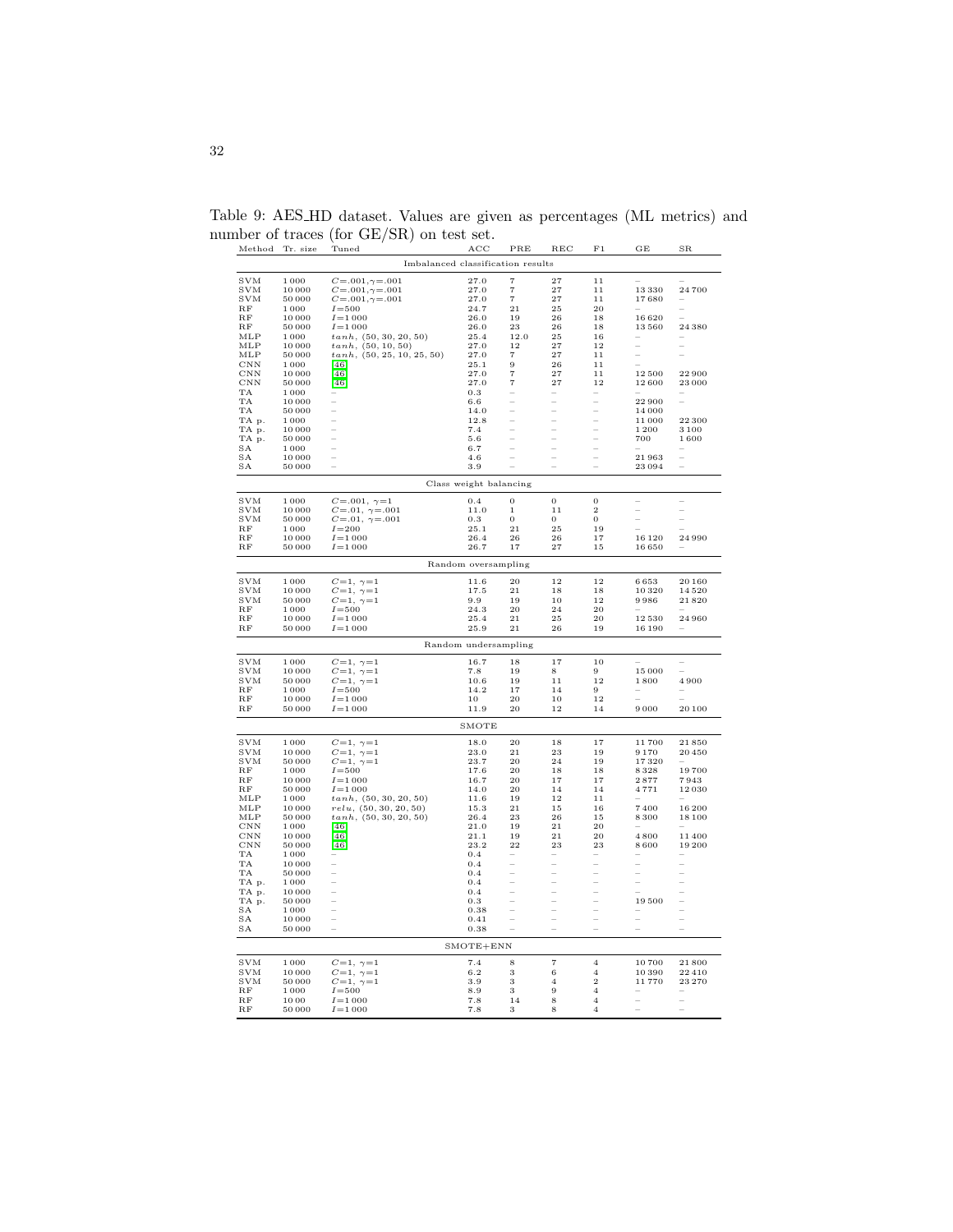<span id="page-32-1"></span>

# <span id="page-32-0"></span>B Guessing Entropy for Deep Learning and TA

Fig. 5: Guessing entropy for imbalanced and SMOTE on DPAcontest v4, deep learning and template attack (pooled)